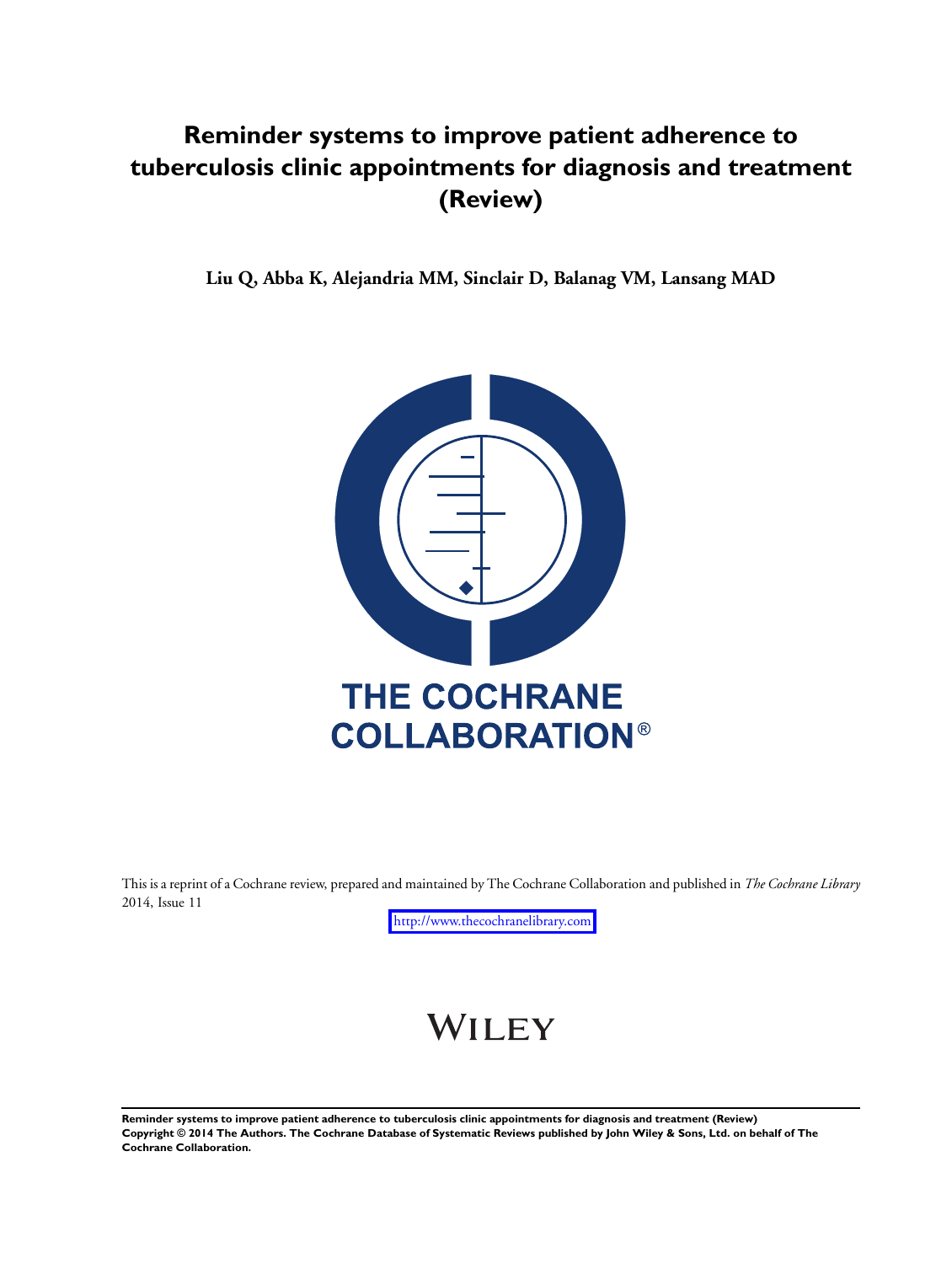# **TABLE OF CONTENTS**

| <b>HEADER</b>                                                                                                                                                                                                                                      |    |
|----------------------------------------------------------------------------------------------------------------------------------------------------------------------------------------------------------------------------------------------------|----|
| ABSTRACT                                                                                                                                                                                                                                           |    |
| PLAIN LANGUAGE SUMMARY                                                                                                                                                                                                                             |    |
|                                                                                                                                                                                                                                                    |    |
| <b>BACKGROUND</b>                                                                                                                                                                                                                                  |    |
| <b>OBIECTIVES</b>                                                                                                                                                                                                                                  |    |
| <b>METHODS</b>                                                                                                                                                                                                                                     |    |
| <b>RESULTS</b>                                                                                                                                                                                                                                     |    |
| Figure 1.                                                                                                                                                                                                                                          | 10 |
| Figure 2.                                                                                                                                                                                                                                          | 12 |
| Figure 3.                                                                                                                                                                                                                                          | 13 |
| ADDITIONAL SUMMARY OF FINDINGS                                                                                                                                                                                                                     | 15 |
| <b>DISCUSSION</b><br>the contract of the contract of the contract of the contract of the contract of the contract of the                                                                                                                           | 19 |
| AUTHORS' CONCLUSIONS                                                                                                                                                                                                                               | 20 |
| <b>ACKNOWLEDGEMENTS</b><br><u>. In the second contract of the second contract of the second contract of the second</u>                                                                                                                             | 20 |
| <b>REFERENCES</b><br>a constitution of the constitution of the constitution of the constitution of the constitution of the constitution of the constitution of the constitution of the constitution of the constitution of the constitution of the | 20 |
|                                                                                                                                                                                                                                                    | 24 |
|                                                                                                                                                                                                                                                    | 44 |
|                                                                                                                                                                                                                                                    | 45 |
|                                                                                                                                                                                                                                                    | 48 |
|                                                                                                                                                                                                                                                    | 49 |
|                                                                                                                                                                                                                                                    | 49 |
| SOURCES OF SUPPORT<br>and a series of the contract of the contract of the contract of the contract of the contract of the contract of                                                                                                              | 49 |
|                                                                                                                                                                                                                                                    | 49 |
| <b>INDEX TERMS</b>                                                                                                                                                                                                                                 | 50 |
|                                                                                                                                                                                                                                                    |    |

**Reminder systems to improve patient adherence to tuberculosis clinic appointments for diagnosis and treatment (Review) i Copyright © 2014 The Authors. The Cochrane Database of Systematic Reviews published by John Wiley & Sons, Ltd. on behalf of The Cochrane Collaboration.**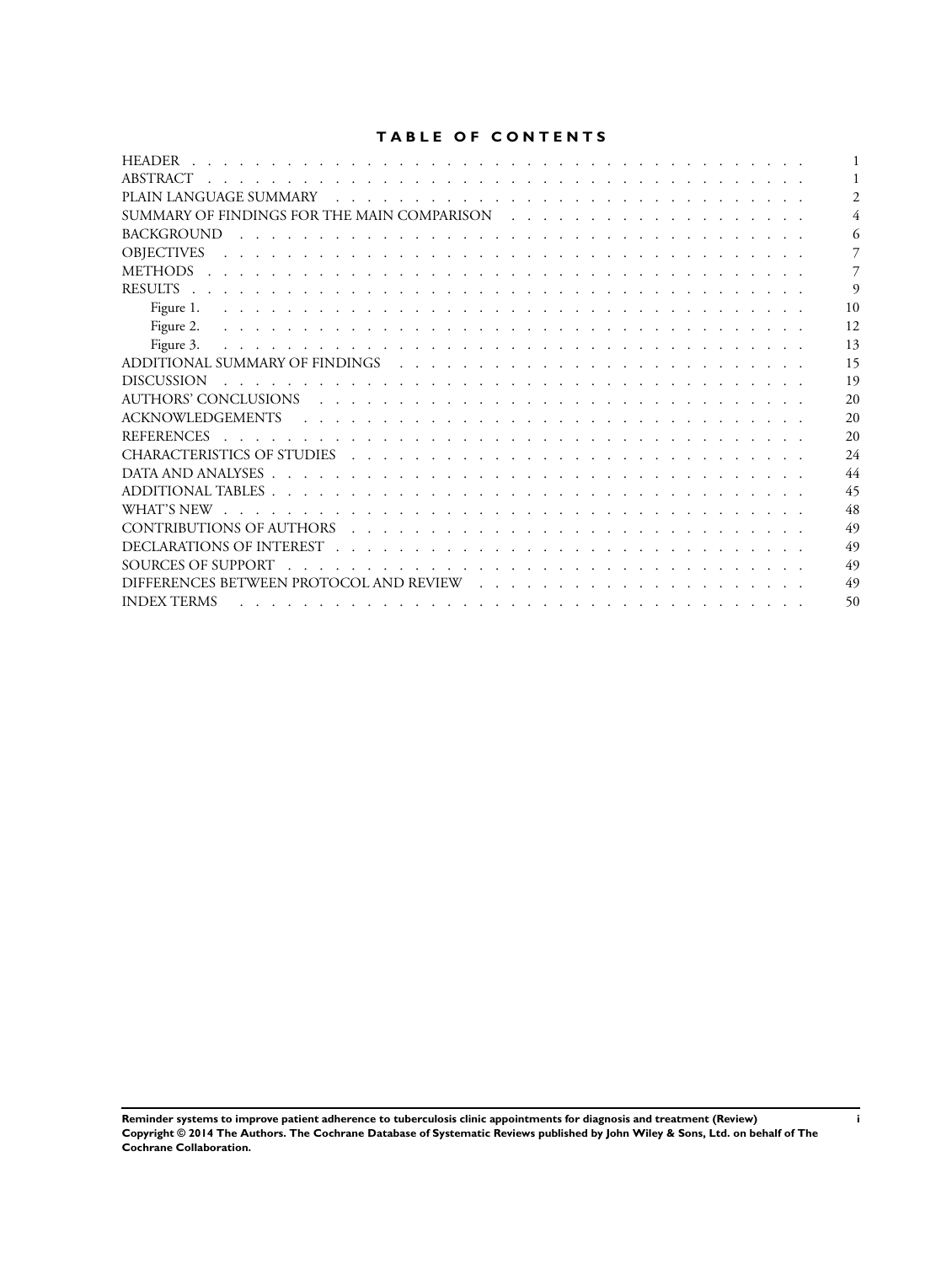**[Intervention Review]**

# **Reminder systems to improve patient adherence to tuberculosis clinic appointments for diagnosis and treatment**

Qin Liu<sup>1</sup>, Katharine Abba<sup>2</sup>, Marissa M Alejandria<sup>3</sup>, David Sinclair<sup>4</sup>, Vincent M Balanag<sup>5</sup>, Mary Ann D Lansang<sup>3</sup>

<sup>1</sup>China Effective Health Care Network, School of Public Health & Management, Chongqing Medical University, Chongqing, China. <sup>2</sup>International Health Group, Liverpool School of Tropical Medicine, Liverpool, UK. <sup>3</sup>Department of Clinical Epidemiology and Section of Infectious Diseases, Department of Medicine, Philippine General Hospital, University of the Philippines, Manila, Philippines. <sup>4</sup>Department of Clinical Sciences, Liverpool School of Tropical Medicine, Liverpool, UK. <sup>5</sup>Lung Center of the Philippines, Quezon City, Philippines

Contact address: Qin Liu, China Effective Health Care Network, School of Public Health & Management, Chongqing Medical University, No.1 YixueYuan Road, Chongqing, 400016, China. [liuqin81622@163.com](mailto:liuqin81622@163.com).

#### **Editorial group:** Cochrane Infectious Diseases Group.

**Publication status and date:** New search for studies and content updated (no change to conclusions), published in Issue 11, 2014. **Review content assessed as up-to-date:** 29 August 2014.

**Citation:** Liu Q, Abba K, Alejandria MM, Sinclair D, Balanag VM, Lansang MAD. Reminder systems to improve patient adherence to tuberculosis clinic appointments for diagnosis and treatment. *Cochrane Database of Systematic Reviews* 2014, Issue 11. Art. No.: CD006594. DOI: 10.1002/14651858.CD006594.pub3.

Copyright © 2014 The Authors. The Cochrane Database of Systematic Reviews published by John Wiley & Sons, Ltd. on behalf of The Cochrane Collaboration. This is an open access article under the terms of the [Creative Commons Attribution-Non-Commercial](http://creativecommons.org/licenses/by-nc/3.0/) Licence, which permits use, distribution and reproduction in any medium, provided the original work is properly cited and is not used for commercial purposes.

# **A B S T R A C T**

## **Background**

People with active tuberculosis (TB) require six months of treatment. Some people find it difficult to complete treatment, and there are several approaches to help ensure completion. One such system relies on reminders, where the health system prompts patients to attend for appointments on time, or re-engages people who have missed or defaulted on a scheduled appointment.

## **Objectives**

To assess the effects of reminder systems on improving attendance at TB diagnosis, prophylaxis, and treatment clinic appointments, and their effects on TB treatment outcomes.

## **Search methods**

We searched the Cochrane Infectious Diseases Group Specialized Register, Cochrane Effective Practice and Organization of Care Group Specialized Register, CENTRAL, MEDLINE, EMBASE, LILACS, CINAHL, SCI-EXPANDED, SSCI, *m*RCT, and the*Indian Journal of Tuberculosis* without language restriction up to 29 August 2014. We also checked reference lists and contacted researchers working in the field.

# **Selection criteria**

Randomized controlled trials (RCTs), including cluster RCTs and quasi-RCTs, and controlled before-and-after studies comparing reminder systems with no reminders or an alternative reminder system for people with scheduled appointments for TB diagnosis, prophylaxis, or treatment.

**Reminder systems to improve patient adherence to tuberculosis clinic appointments for diagnosis and treatment (Review) 1 Copyright © 2014 The Authors. The Cochrane Database of Systematic Reviews published by John Wiley & Sons, Ltd. on behalf of The Cochrane Collaboration.**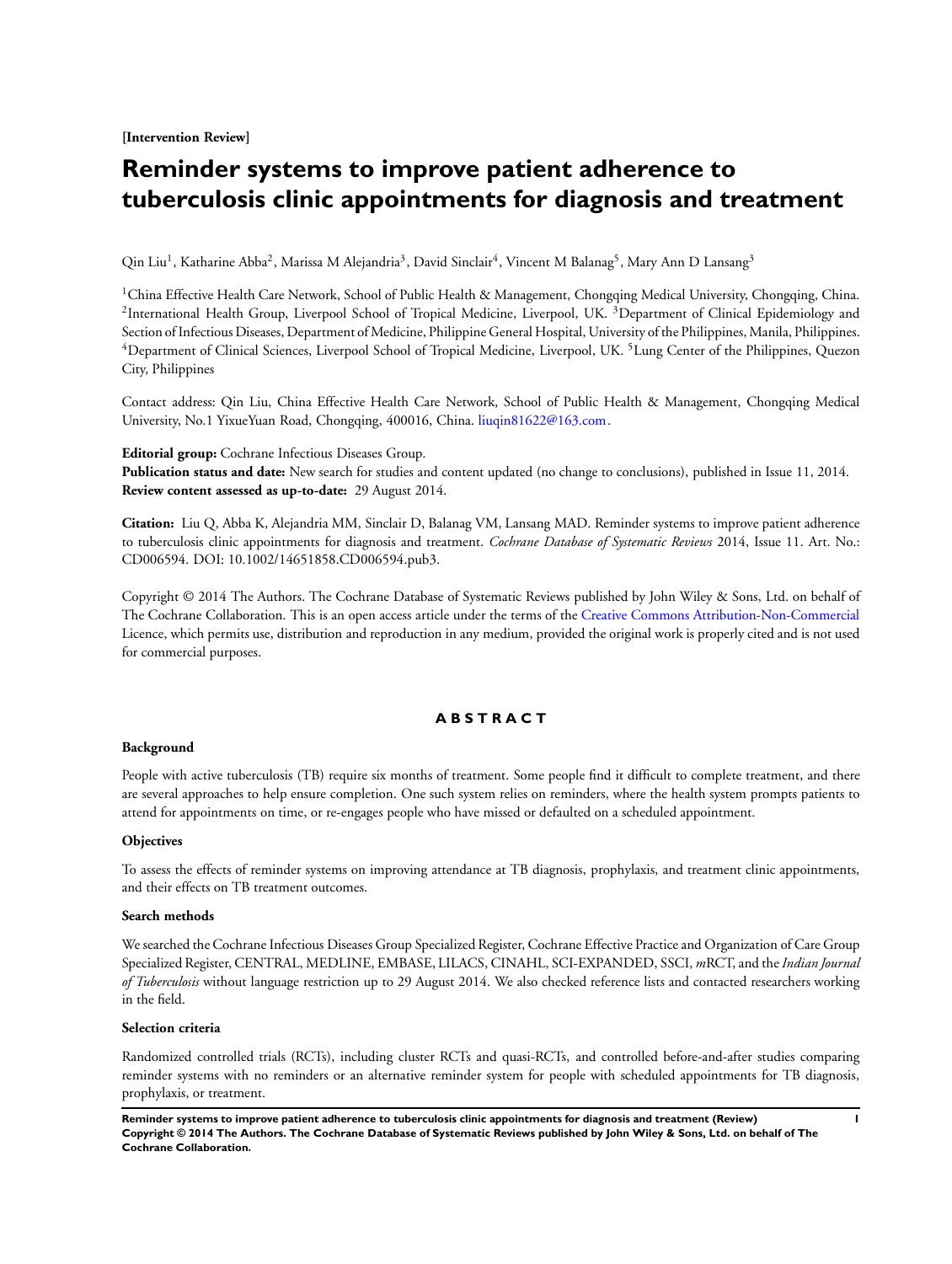## **Data collection and analysis**

Two review authors independently extracted data and assessed the risk of bias in the included trials. We compared the effects of interventions by using risk ratios (RR) and presented RRs with 95% confidence intervals (CIs). Also we assessed the quality of evidence using the GRADE approach.

# **Main results**

Nine trials, including 4654 participants, met our inclusion criteria. Five trials evaluated appointment reminders for people on treatment for active TB, two for people on prophylaxis for latent TB, and four for people undergoing TB screening using skin tests. We classified the interventions into 'pre-appointment' reminders (telephone calls or letters prior to a scheduled appointment) or 'default' reminders (telephone calls, letters, or home visits to people who had missed an appointment).

For people being treated for active TB, clinic attendance and TB treatment completion were higher in people receiving pre-appointment reminder phone-calls (clinic attendance: 66% versus 50%; RR 1.32, 95% CI 1.10 to 1.59, one trial (USA), 615 participants, *low quality evidence*; TB treatment completion: 100% versus 88%; RR 1.14, 95% CI 1.02 to 1.27, one trial (Thailand), 92 participants, *low quality evidence*). Clinic attendance and TB treatment completion were also higher with default reminders (letters or home visits) (clinic attendance: 52% versus 10%; RR 5.04, 95% CI 1.61 to 15.78, one trial (India), 52 participants, *low quality evidence*; treatment completion: RR 1.17, 95% CI 1.11 to 1.24, two trials (Iraq and India), 680 participants, *moderate quality evidence*).

For people on TB prophylaxis, clinic attendance was higher with a policy of pre-appointment phone-calls (63% versus 48%; RR 1.30, 95% CI 1.07 to 1.59, one trial (USA), 536 participants); and attendance at the final clinic was higher with regular three-monthly phone-calls or nurse visits (93% versus 65%, one trial (Spain), 318 participants).

For people undergoing screening for TB, three trials of pre-appointment phone-calls found little or no effect on the proportion of people returning to clinic for the result of their skin test (three trials, 1189 participants, *low quality evidence*), and two trials found little or no effect with take home reminder cards (two trials, 711 participants). All four trials were conducted among healthy volunteers in the USA.

#### **Authors' conclusions**

Policies of sending reminders to people pre-appointment, and contacting people who miss appointments, seem sensible additions to any TB programme, and the limited evidence available suggests they have small but potentially important benefits. Future studies of modern technologies such as short message service (SMS) reminders would be useful, particularly in low-resource settings.

# **P L A I N L A N G U A G E S U M M A R Y**

## **Reminder systems to improve patient attendance at tuberculosis clinics**

This Cochrane Review summarizes trials evaluating the effects of reminder systems on attendance at tuberculosis (TB) clinics and completion of TB treatment. After searching for relevant trials up to 29 August 2014, we included nine trials, including 4654 people.

## **What are reminder systems and how might they help?**

Effective treatment for TB requires people to take multiple drugs daily for at least six months. Consequently, once they start to feel well again, some patients stop attending clinics and stop taking their medication which can lead to the illness returning and the development of drug resistance. One strategy the World Health Organization recommends is that an appointed person (a health worker or volunteer) watches the person take their medication everyday (called direct observation). Other strategies include reminder systems to prompt patients to attend for appointments on time, or to re-engage people who have missed or defaulted on a scheduled appointment. These prompts may be in the form of telephone calls or letters before the next scheduled appointment ("pre-appointment reminders"), or phone calls, letters, or home visits after a missed appointment ("default reminders").

## **What the research says:**

*For people being treated for active TB:*

- More people attended the clinic and completed TB treatment with pre-appointment reminder phone-calls (*low quality evidence*).

- More people attended the clinic and completed TB treatment with a policy of default reminders (*low and moderate quality evidence respectively*).

**Reminder systems to improve patient adherence to tuberculosis clinic appointments for diagnosis and treatment (Review) 2 Copyright © 2014 The Authors. The Cochrane Database of Systematic Reviews published by John Wiley & Sons, Ltd. on behalf of The Cochrane Collaboration.**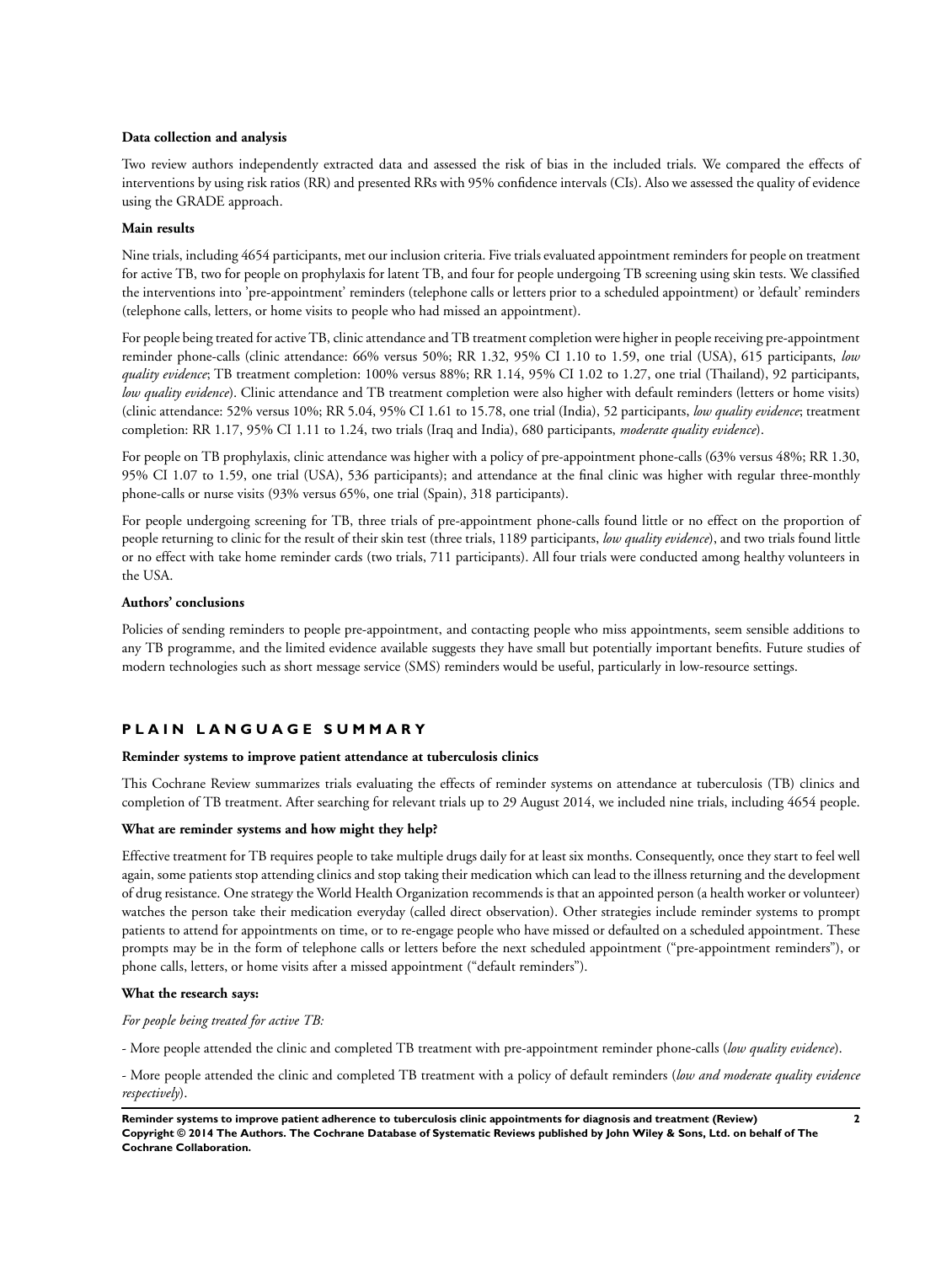# *For people on TB prophylaxis:*

- More people attended the clinic with pre-appointment phone-calls, and the number attending the final clinic was higher with threemonthly phone-calls or nurse home visits.

# *For people undergoing screening for TB:*

- Similar numbers of people attended clinic for skin test reading with and without pre-appointment phone-calls (*low quality evidence*).
- Similar numbers of people attended clinic for skin test reading with and without take home reminder cards.

**Reminder systems to improve patient adherence to tuberculosis clinic appointments for diagnosis and treatment (Review) 3 Copyright © 2014 The Authors. The Cochrane Database of Systematic Reviews published by John Wiley & Sons, Ltd. on behalf of The Cochrane Collaboration.**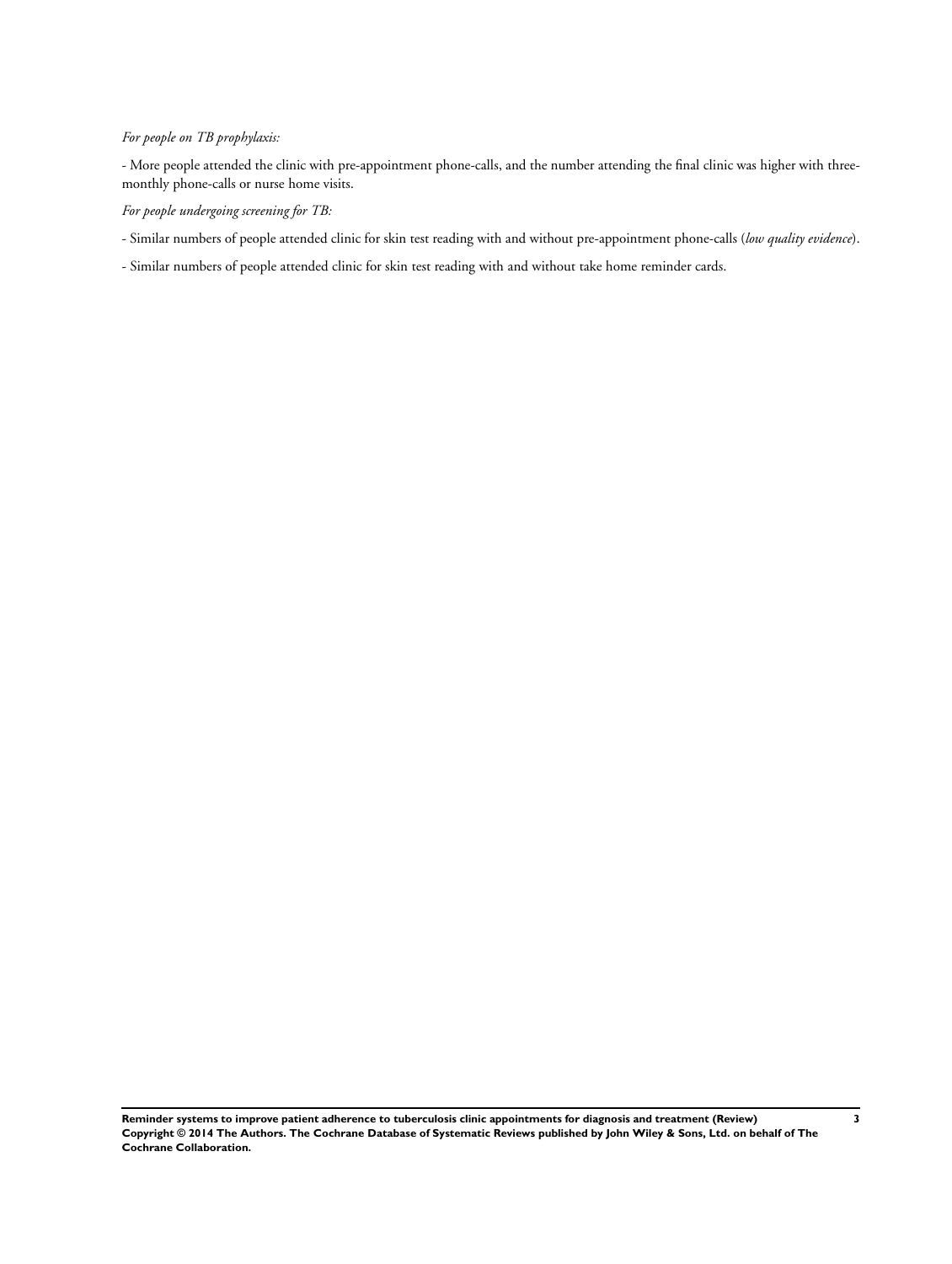# <span id="page-5-0"></span>SUMMARY OF FINDINGS FOR THE MAIN COMPARISON *[\[Explanation\]](http://www.thecochranelibrary.com/view/0/SummaryFindings.html)*

## **TB treatment: pre-appointment reminder versus no reminder**

**Patient or population:** People on TB treatment **Settings:** Outpatient clinic

**Intervention:** Pre-appointment reminder

**Comparison:** No reminder

| <b>Outcomes</b>                                       | Illustrative comparative risks* (95% CI) |                                       | <b>Relative effect</b><br>(95% CI)          | No of participants<br>(trials) | <b>Quality of the evidence</b><br>(GRADE)         |
|-------------------------------------------------------|------------------------------------------|---------------------------------------|---------------------------------------------|--------------------------------|---------------------------------------------------|
|                                                       | <b>Assumed risk</b>                      | <b>Corresponding risk</b>             |                                             |                                |                                                   |
|                                                       | No reminder                              | Pre-appointment reminder              |                                             |                                |                                                   |
| Attendance at single clinic 50 per 100<br>appointment |                                          | 66 per 100<br>$(55 \text{ to } 80)$   | <b>RR 1.32</b><br>$(1.10 \text{ to } 1.59)$ | 615<br>$(1 \text{ trial})$     | $\oplus \oplus \odot \odot$<br>low <sup>1,2</sup> |
| <b>Completion of TB treatment</b>                     | 88 per 100                               | 100 per 100<br>$(90 \text{ to } 100)$ | <b>RR 1.14</b><br>$(1.02 \text{ to } 1.27)$ | 92<br>$(1 \text{ trial})$      | $\oplus \oplus \odot \odot$<br>$low^{3,4,5}$      |

The basis for the **assumed risk** is the median control group risk across studies. The **corresponding risk** (and its 95% CI) is based on the assumed risk in the comparison group and the **relative effect** of the intervention (and its 95% CI).

**CI:** Confidence interval; **RR:** Risk ratio.

GRADE Working Group grades of evidence

**High quality:** Further research is very unlikely to change our confidence in the estimate of effect.

**Moderate quality:** Further research is likely to have an important impact on our confidence in the estimate of effect and may change the estimate.

Low quality: Further research is very likely to have an important impact on our confidence in the estimate of effect and is likely to change the estimate.

**Very low quality:** We are very uncertain about the estimate.

<sup>1</sup>Downgraded by 1 for serious risk of bias: This trial was quasi-randomized and is at high risk of selection bias.

<sup>2</sup>Downgraded by 1 for serious indirectness: Clinic attendance in this single trial from the USA is very low. It is unclear whether DOTS

was implemented at the trial site, and the findings may not be easily generalizable elsewhere

<sup>3</sup>Downgraded by <sup>1</sup> for serious risk of bias: No details of randomization are provided and the risk of selection bias.

<sup>4</sup>Downgraded by 1 for serious imprecision: This trial is very underpowered to detect this effect.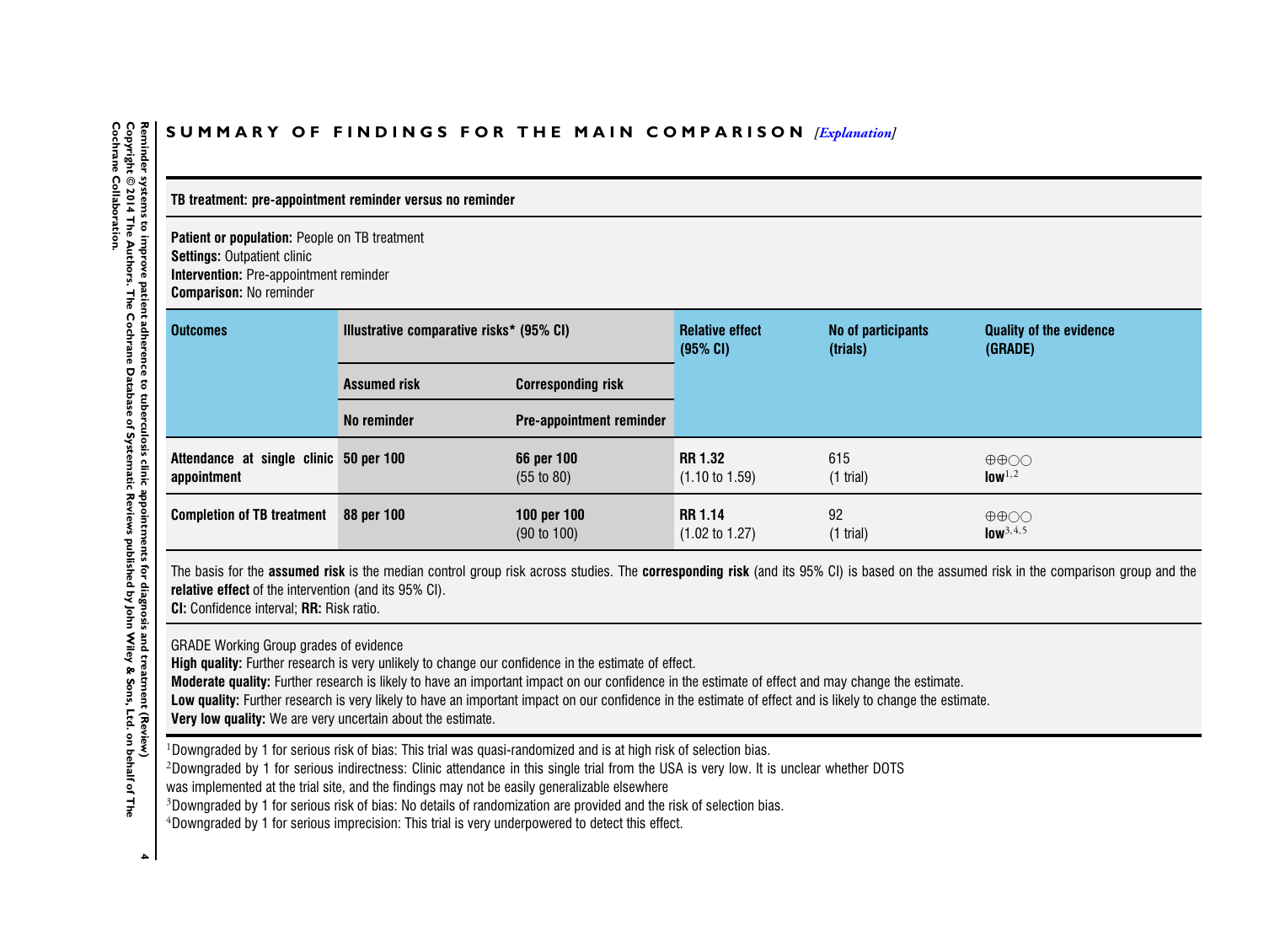# $^5$ No serious indirectness: This is a single trial of pre-appointment phone call reminders in adults from Thailand where DOTS was being implemented. Although its findings may not be easily generalized to all settings, it is likely to be similar to TB-endemic settings in developing countries.

Reminder systems to improve patient adherence to tuberculosis clinic appointments for diagnosis and treatment (Review)<br>Copyright © 2014 The Authors. The Cochrane Database of Systematic Reviews published by John Wiley & So **Cochrane Collaboration.Copyright © 2014 The Authors. The Cochrane Database of Systematic Reviews published by John Wiley & Sons, Ltd. on behalf of The 5 Reminder systems to improve patient adherence to tuberculosis clinic appointments for diagnosis and treatment (Review)**

 $\mathbf{u}$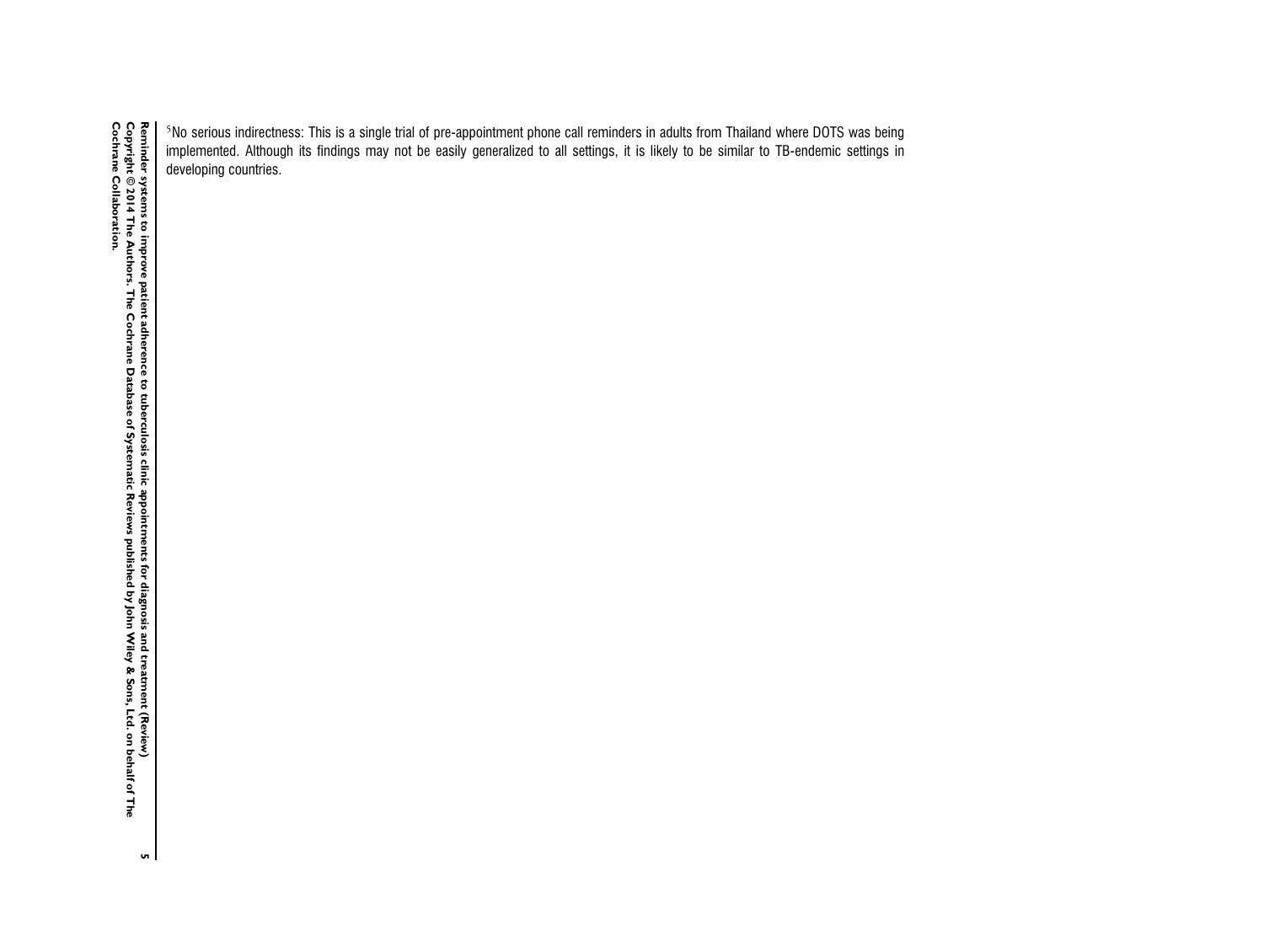# **B A C K G R O U N D**

## **Description of the condition**

Tuberculosis (TB) is caused by infection with *Mycobacterium tuberculosis*, and spreads from person to person through inhalation of droplets nuclei. As a cause of human suffering, death, and impoverishment, TB ranks among the leading infectious diseases. In 2012, there were an estimated 8.6 million incident cases of TB and 1.3 million TB-related deaths worldwide [\(WHO 2013](#page-21-0)).

In some settings, groups of people considered to be at high risk may be screened for latent TB infection using Purified Protein Derivative (PPD) tests (also known as tuberculin skin tests), such as the Mantoux or Heaf tests, or the more recently developed interferon-gamma blood tests. PPD tests involve injecting a protein derivative of the *M. tuberculosis* bacillus into the skin, waiting 48 to 72 hours, and then measuring any localized swelling (or induration) of the skin around the injection site. People with positive results may then undergo further tests to detect or exclude active TB. Latent TB is treated for up to 12 months with antituberculous drugs to clear the latent infection and prevent the development of active disease; termed 'TB prophylaxis'.

The standard method for diagnosing active pulmonary TB (PTB) is sputum microscopy and culture, where people provide two or three sputum samples, including an early morning sample, collected on separate occasions. Patients are advised to return to the clinic to receive the results, and those with positive results are then referred for treatment. More recently, the World Health Organization (WHO) has also recommended the use of a rapid molecular diagnostic test, known as Xpert® MTB/RIF, which can provide results within two hours (WHO 2011; Steingart 2014).

Treatment for active TB requires patients to take multiple medications for at least six months. The standard regimen currently recommended by the WHO includes four drugs for two months (the intensive phase), followed by two drugs for four months (the consolidation phase) ([WHO 2003a\)](#page-21-0).

Poor adherence to antituberculous treatment may lead to treatment failure and relapse [\(Ormerod 1991](#page-21-0)), drug resistance ([Weis](#page-21-0) [1994](#page-21-0); [Mitchison 1998](#page-21-0)), and prolonged and expensive therapy that is less likely to be successful than the treatment of drug-susceptible TB ([Goble 1993\)](#page-21-0). Poor adherence also results in increased transmission rates of the tubercle bacilli, morbidity, and cost to the TB control programmes ([Johansson 1999](#page-21-0)).

## **Description of the intervention**

Adherence to a TB diagnosis and treatment programme requires accessible and appropriate health care, and a number of interventions have been used to promote adherence [\(WHO 2003b](#page-21-0)). Directly observed therapy (DOT), where an appointed agent (health worker, community volunteer, or family member) watches the patient swallow their medication each day, has been the mainstay of adherence promotion since its introduction in the 1990s, and the randomized evidence of its effects is summarized in a previous systematic review [\(Volmink 2007\)](#page-21-0).

Reminder systems are policies implemented by the health service to improve or maintain attendance at appointments or adherence to treatment. The reminders may consist of home visits to patients, letters, telephone calls, e-mails or short message service (SMS) text messages ([Thilakavathi 1993;](#page-21-0) [Green 2003](#page-21-0)), and may be undertaken by health service staff, volunteers, or community members. They may sometimes include a health education component; explaining to the patient the benefits of attending appointments and taking medication. In this review we classify the reminder systems into:

• Pre-appointment reminders; defined as any action to contact patients shortly before they are due to take their medication or attend a healthcare appointment, and remind them to take their medication or attend their appointment, and

• Default reminders (sometimes called 'defaulter actions' or 'late patient tracers'); defined as actions undertaken when a patient fails to keep an appointment. They generally aim to reestablish contact with the patient, to find out why they did not attend, and to encourage re-engagement with services.

This Cochrane Review is one of several published, planned, or in progress to evaluate different strategies to promote adherence:

• Reminder systems to improve patient adherence to TB clinic appointments for diagnosis and treatment: reminding patients to keep an appointment and actions taken when patients fail to keep an appointment (this review).

• DOT: an appointed agent (health worker, community volunteer, family member) directly monitors people swallowing their antituberculous drugs [\(Volmink 2007\)](#page-21-0). (This is one of the five components of the wider strategy called 'DOTS' (the directly observed treatment, short course), which remains at the heart of global Stop TB Strategy [\(WHO 2006\)](#page-21-0)).

• Patient education and counselling for promoting adherence to treatment for TB: provision of information or one-to-one or group counselling about TB and the need to complete treatment [\(M'Imunya 2012\)](#page-21-0).

• Material incentives and enablers in the management of TB: cash or vouchers for patients to promote their return for the results of tests or to take prescribed treatments ([Lutge 2012\)](#page-21-0).

• Staff motivation and supervision: training and management processes that aim to improve how providers care for people with TB.

• Peer assistance: people from the same social group helping someone with TB return to the health service by prompting or accompanying them.

**Reminder systems to improve patient adherence to tuberculosis clinic appointments for diagnosis and treatment (Review) 6 Copyright © 2014 The Authors. The Cochrane Database of Systematic Reviews published by John Wiley & Sons, Ltd. on behalf of The Cochrane Collaboration.**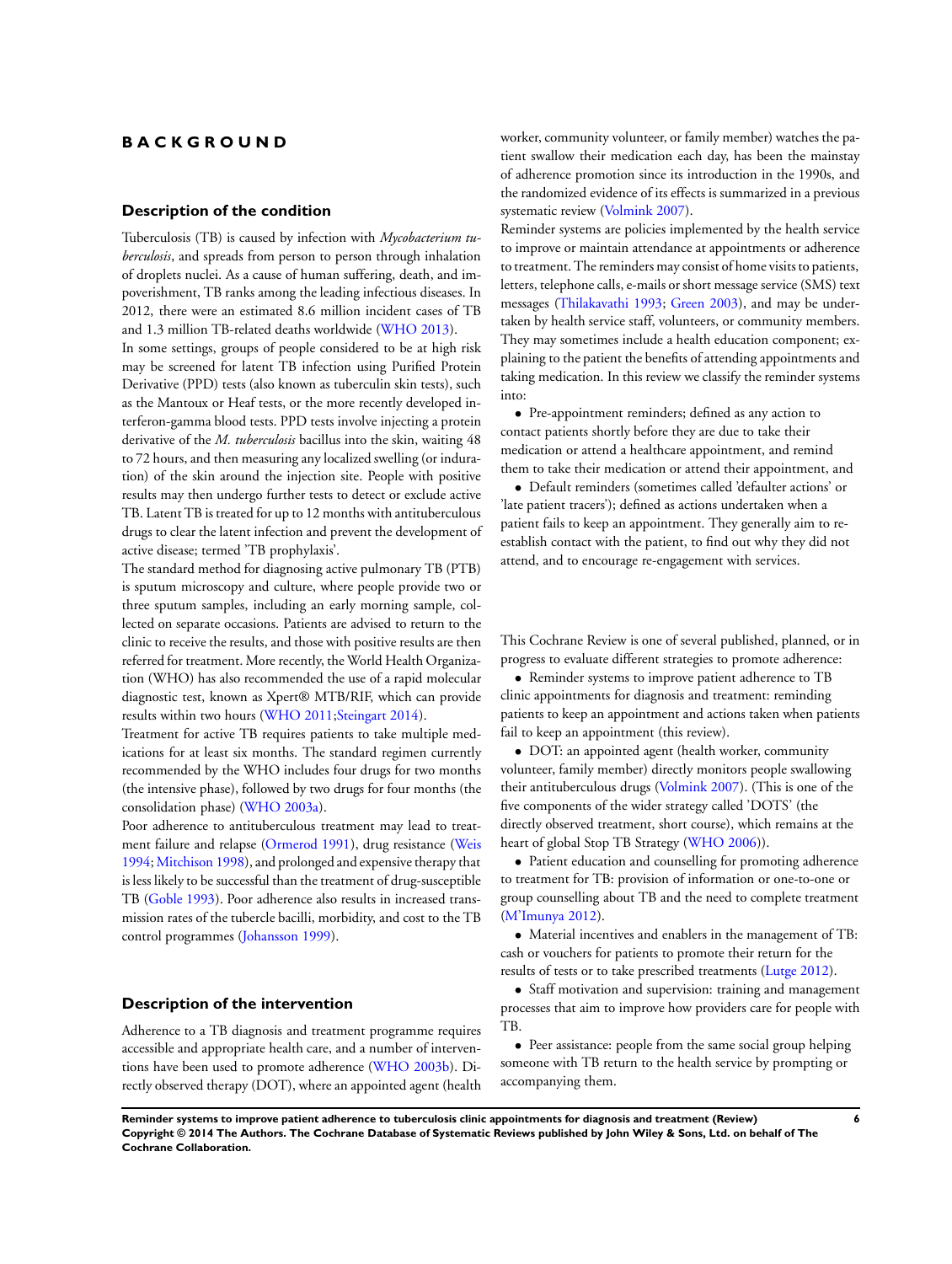## **How the intervention might work**

Reminders are not newly developed interventions, and some national treatment programmes use one or both types of reminders as standard procedure. For example, in South Africa, the TB control programme uses a client-held card and a clinic card where the next appointment is recorded, which serve as a pre-appointment reminder to both the patients and the health workers ([National](#page-21-0) [Department of Health South Africa 2014\)](#page-21-0). In 1988 to 1989, the national treatment programme manuals in India recommended defaulter reminders to contact patients who did not return to the clinic for their fortnightly drug collection, on the first day after a missed appointment and then on the fourth day [\(Jagota 1996\)](#page-21-0). In Malaysia, where DOT is used, when patients have missed more than seven consecutive days of treatment, a specialist tracing team visits their home to find out why they have not attended the clinic for treatment. Another visit is made if the patient subsequently fails to attend ([O'Boyle 2002\)](#page-21-0).

Due to increasing MDR-TB prevalence in many countries, actions to remind patients about attending clinic appointments for diagnosis and treatment play an important role in preventing multidrug resistance to anti-TB drugs. In this review, we look at the effects of reminders in two aspects: (1) whether a single reminder action has any potential efficacy on attendance at the next TB clinic appointment; and (2) whether a policy of regularly reminding patients who missed their appointments could improve their outcomes including TB cure or treatment completion.

#### **Why it is important to do this review**

Reminder systems as strategies to improve patients' adherence to TB screening, diagnosis, and treatment have not been reviewed systematically before. This Cochrane Review seeks to fill the gap in evidence, and highlight where more research might be needed.

# **O B J E C T I V E S**

To assess the effects of reminder systems on improving attendance at TB diagnosis, prophylaxis, and treatment clinic appointments, and their effects on TB treatment outcomes.

# **M E T H O D S**

# **Criteria for considering studies for this review**

# **Types of studies**

• Randomized controlled trials (RCTs) including cluster RCTs and quasi-RCTs.

• Controlled before-and-after studies (CBAs).

#### **Types of participants**

• Children and adults in any setting who require treatment for TB. This includes people with PTB (diagnosed by sputum microscopy, culture, or both, regardless of HIV status), smearnegative PTB (diagnosed by symptoms and chest radiograph findings, or other diagnostic tests, regardless of HIV status), or extrapulmonary TB (diagnosed by signs or symptoms and histopathology, sputum acid-fast bacilli smear, culture, or both, imaging studies or polymerase chain reaction (PCR)).

• Children and adults in any setting with TB infection who require prophylaxis against TB.

• Children and adults in any setting referred (including selfreferred) to TB diagnostic or screening services.

#### **Types of interventions**

#### **Interventions**

• Any actions taken to remind patients to take their TB medication or attend appointments (pre-appointment reminders).

• Any actions to contact patients who have missed an appointment (default reminders).

## **Controls**

• No reminders

• Other kinds of reminder actions or other interventions to improve adherence.

#### **Types of outcome measures**

#### **Primary outcomes**

- Completion of TB diagnostics.
- Completion of screening process.
- Commencement of prophylactic treatment.
- Commencement of curative treatment.
- Completion of prophylactic treatment.
- Completion of curative treatment.
- Cure.
- Incidence of active TB (in studies of prophylactic
- treatment).

**Reminder systems to improve patient adherence to tuberculosis clinic appointments for diagnosis and treatment (Review) 7 Copyright © 2014 The Authors. The Cochrane Database of Systematic Reviews published by John Wiley & Sons, Ltd. on behalf of The Cochrane Collaboration.**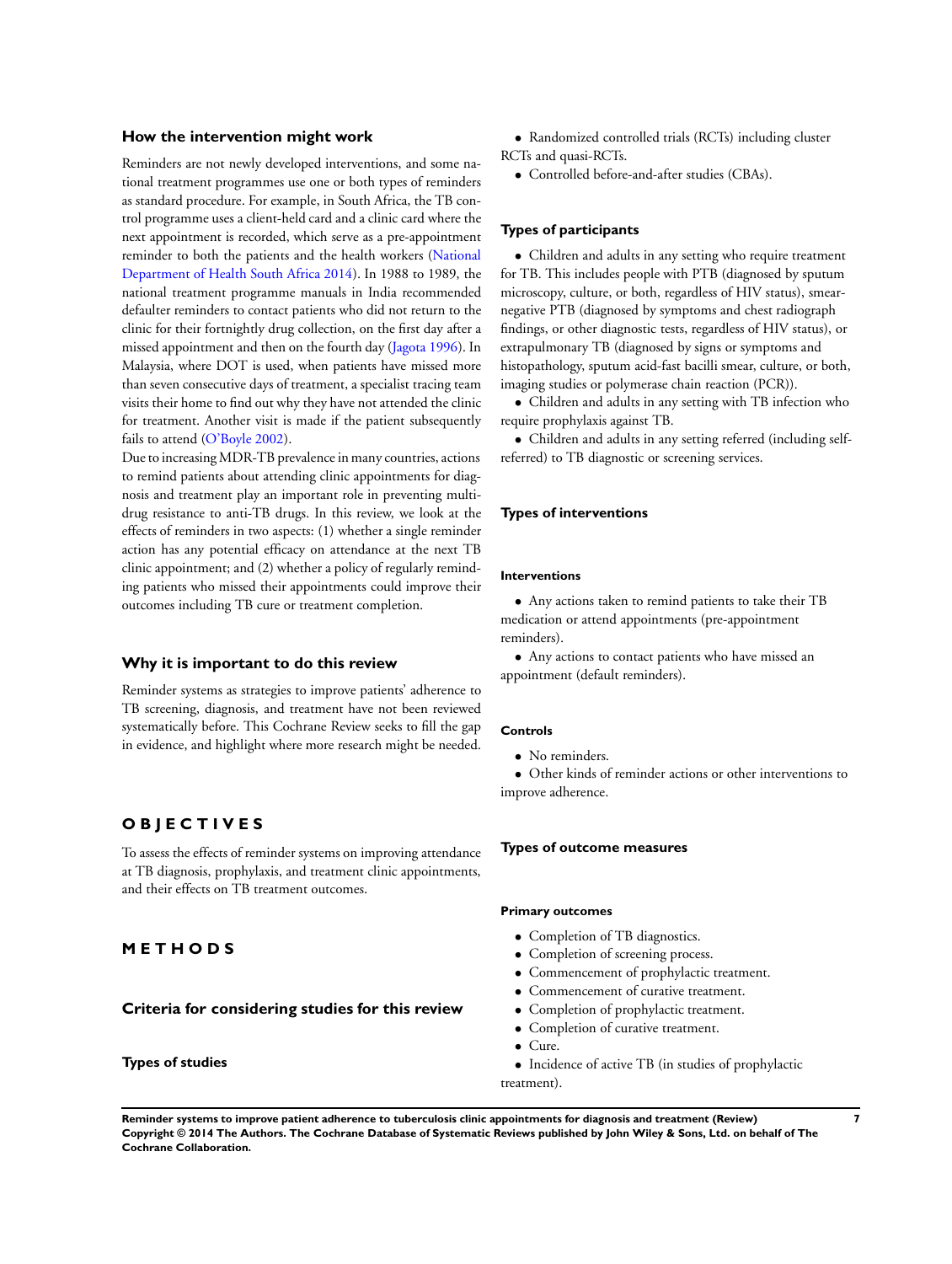#### **Secondary outcomes**

• Any measure of adherence to treatment or attendance at appointments.

• Any measure of patient involvement or patient satisfaction.

• Any adverse event (for example, elevated liver enzymes, optic neuritis).

# **Search methods for identification of studies**

We attempted to identify all relevant studies regardless of language or publication status (published, unpublished, in press, and in progress).

# **Databases**

We searched the following databases using the search terms and strategy described in [Table 1](#page-46-0): Cochrane Infectious Diseases Group Specialized Register (29 August 2014); Cochrane Effective Practice and Organization of Care Group Specialized Register (29 August 2014); Cochrane Central Register of Controlled Trials (CEN-TRAL), published in *The Cochrane Library*(2014, Issue 8); MED-LINE (1966 to 29 August 2014); EMBASE (1974 to 29 August 2014); LILACS (1982 to 29 August 2014); CINAHL (1982 to 29 August 2014); Science Citation Index Expanded (SCI-EX-PANDED; 1945 to 29 August 2014); and the Social Sciences Citation Index (SSCI; 1956 to 29 August 2014). We also searched the *meta*Register of Controlled Trials (*m*RCT) using the terms: 'tuberculosis' and '(reminder OR compliance)' (29 August 2014).

#### **Researchers and organizations**

For unpublished and ongoing trials, we contacted study authors and other researchers working in the field and the following organizations: WHO; the Tuberculosis Trials Consortium (TBTC); the International Union against TB and Lung Diseases (IUATLD); the European Developing Countries Clinical Trials Programme (EDCTP); and the Global Partnership to Stop TB.

#### **Non-indexed journals**

We searched the online *Indian Journal of Tuberculosis* from 1983 to 29 August 2014 using 'tuberculosis' and '(reminder OR compliance)' as search terms.

## **Reference lists**

We also checked the reference lists of all studies identified by the above methods.

# **Data collection and analysis**

#### **Selection of studies**

KA and MAL independently applied the inclusion criteria to all identified trials, and screened all citations and abstracts identified by the search strategy to exclude trials that clearly did not meet the inclusion criteria. If either review author judged that the trial might be eligible for inclusion, we obtained the full paper. After obtaining full reports of all potentially eligible studies, KA and QL assessed these for inclusion in the review using a pre-designed eligibility form based on the inclusion criteria and resolved any disagreements by discussion with a third author (MAL). We also scrutinized publications to ensure that each trial was included only once. We excluded studies that did not meet the inclusion criteria and documented the reasons for exclusion in the table of ['Characteristics of excluded studies](#page-36-0)'.

#### **Data extraction and management**

MA and VB independently extracted the data using a tailored data extraction form. We extracted data on trial design, methods, participant characteristics, interventions, and outcomes. For dichotomous data, we extracted the number of events of interest, the total number randomized to each group, and the total number analysed. For continuous data, we extracted the number of participants randomized, the number analysed, and the number of participants in each group; and also the arithmetic means and their standard deviations for some variables. We contacted trial authors to obtain missing information and to clarify issues. We resolved discrepancies by discussion with a third author (QL).

#### **Assessment of risk of bias in included studies**

MA and VB independently assessed the risk of bias in each included trial using the Cochrane Collaboration's tool for assessing the risk of bias [\(Higgins 2011\)](#page-21-0). For RCTs and quasi-RCTs, we assessed the random sequence generation, allocation concealment, blinding of outcome assessment, incomplete outcome data, selective outcome reporting, and 'other bias'. For each included trial, the two review authors independently described the procedures that the trial authors reported for each domain and then made a decision relating to the risk of bias for that domain by assigning a judgement of 'low risk' of bias, 'high risk' of bias, or 'unclear risk' of bias. We also contacted the trial authors when essential information to judge quality was missing. We resolved any disagreements by discussion and by consulting a third review author (QL) when necessary.

## **Measures of treatment effect**

We calculated risk ratios (RRs) with 95% confidence intervals (CI) for dichotomous data.

**Reminder systems to improve patient adherence to tuberculosis clinic appointments for diagnosis and treatment (Review) 8 Copyright © 2014 The Authors. The Cochrane Database of Systematic Reviews published by John Wiley & Sons, Ltd. on behalf of The Cochrane Collaboration.**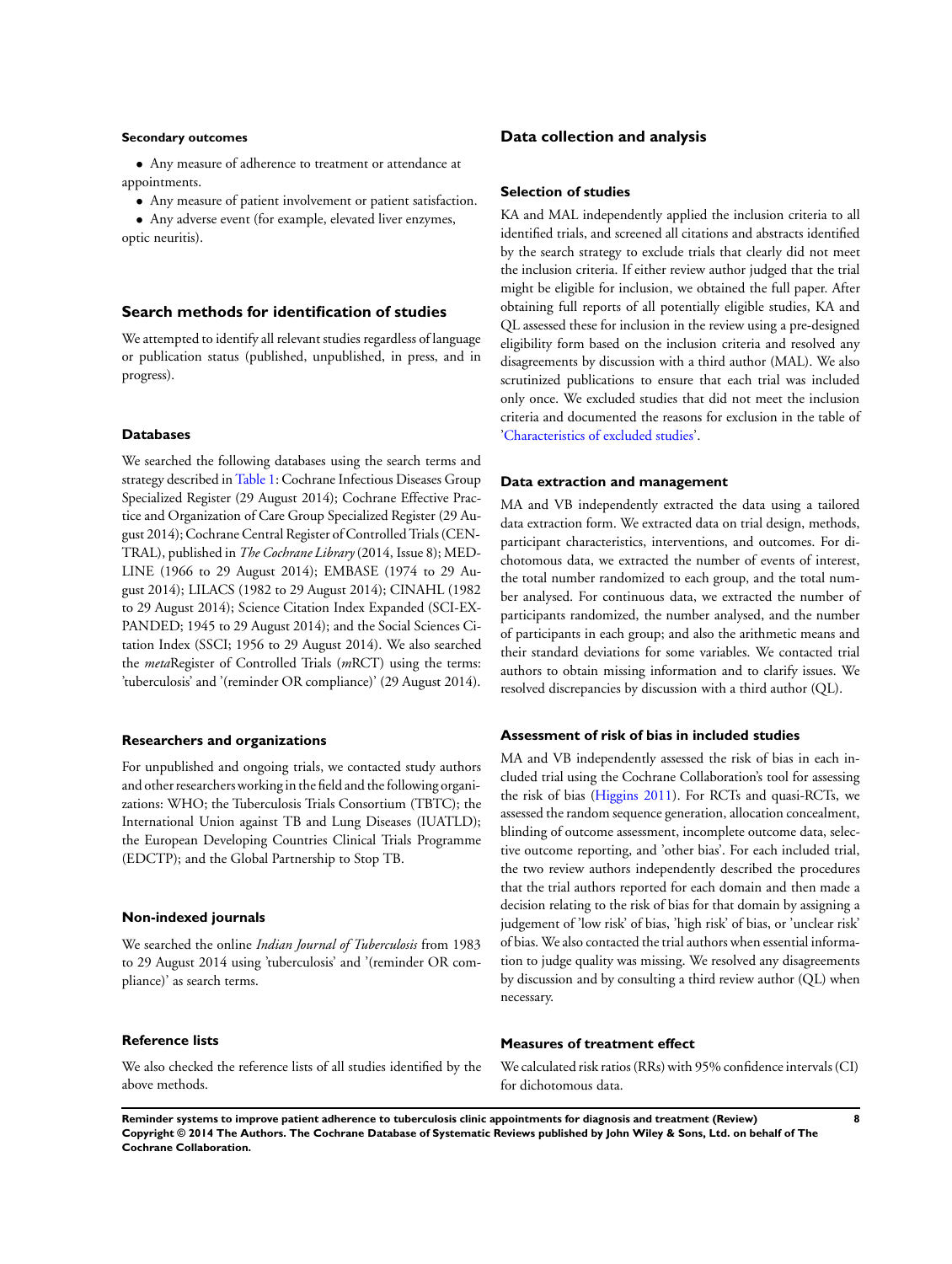# **Unit of analysis issues**

We did not include any cluster-RCTs in our review, so the intracluster correlation coefficients (ICC) estimates were inappropriate.

## **Dealing with missing data**

In order to appropriately describe the trial results, we contacted the trial authors to request missing data. We presented the results of the trials individually using an available-case analysis.

## **Assessment of heterogeneity**

We tested for heterogeneity using the Chi<sup>2</sup> test for heterogeneity with a cut-off of P < 0.10 and the I<sup>2</sup> statistic, with > 50% indicating statistical significant heterogeneity.

## **Assessment of reporting biases**

Statistical assessment of potential publication bias was not possible given the small number of eligible trials.

# **Data synthesis**

QL undertook the analyses using [Review Manager 5](#page-21-0) in consultation with the other review authors. All trials reported only dichotomous data, so we have expressed trial results as risk ratio (RR) with its 95% CIs for each outcome. When significant statistical heterogeneity was present and it was appropriate to combine the data, we used the random-effects model. We stratified the analysis by the type of reminder (pre-appointment reminders, default reminders), and trial design. For future updates, we will use the methods outlined in the protocol to handle other types of data that may become available (for example, continuous data, or analysis of cluster trials, or controlled before-and-after studies).

We used the GRADE approach to assess and grade the quality of evidence of primary outcomes. The quality rating across studies has four levels: high, moderate, low, or very low. RCTs are initially

categorized as high quality but can be downgraded after assessment of five criteria: risk of bias, consistency, directness, imprecision, and publication bias ([Guyatt 2008](#page-21-0)).

## **Subgroup analysis and investigation of heterogeneity**

We had planned to perform subgroup analysis, with subgroups defined by the participant age (adults or children), sex, setting (for example, rural or urban, high- or low-income country), special populations (people with HIV/AIDS, intravenous drug users, refugees, asylum seekers, homeless people, and alcoholics), type of reminder (for example, letters, telephone calls, home visits, type of person contacting the patient), prophylactic or curative treatment, new cases or those who have previously interrupted treatment, method of diagnosis used, and type of treatment programme (for example, DOT, or mainly self-administered). However, due to the small number of trials included in the review, we could not investigate heterogeneity using subgroups as previously planned.

#### **Sensitivity analysis**

We conducted a sensitivity analysis excluding trials with high risk of bias to investigate the robustness of the results to the various risk of bias components.

# **R E S U L T S**

# **Description of studies**

See:[Characteristics of included studies;](#page-26-0)[Characteristics of excluded](#page-36-0) [studies;](#page-36-0) [Characteristics of ongoing studies](#page-37-0); and [Table 2](#page-48-0).

#### **Results of the search**

[Figure 1](#page-11-0) shows the summary of the trial selection process.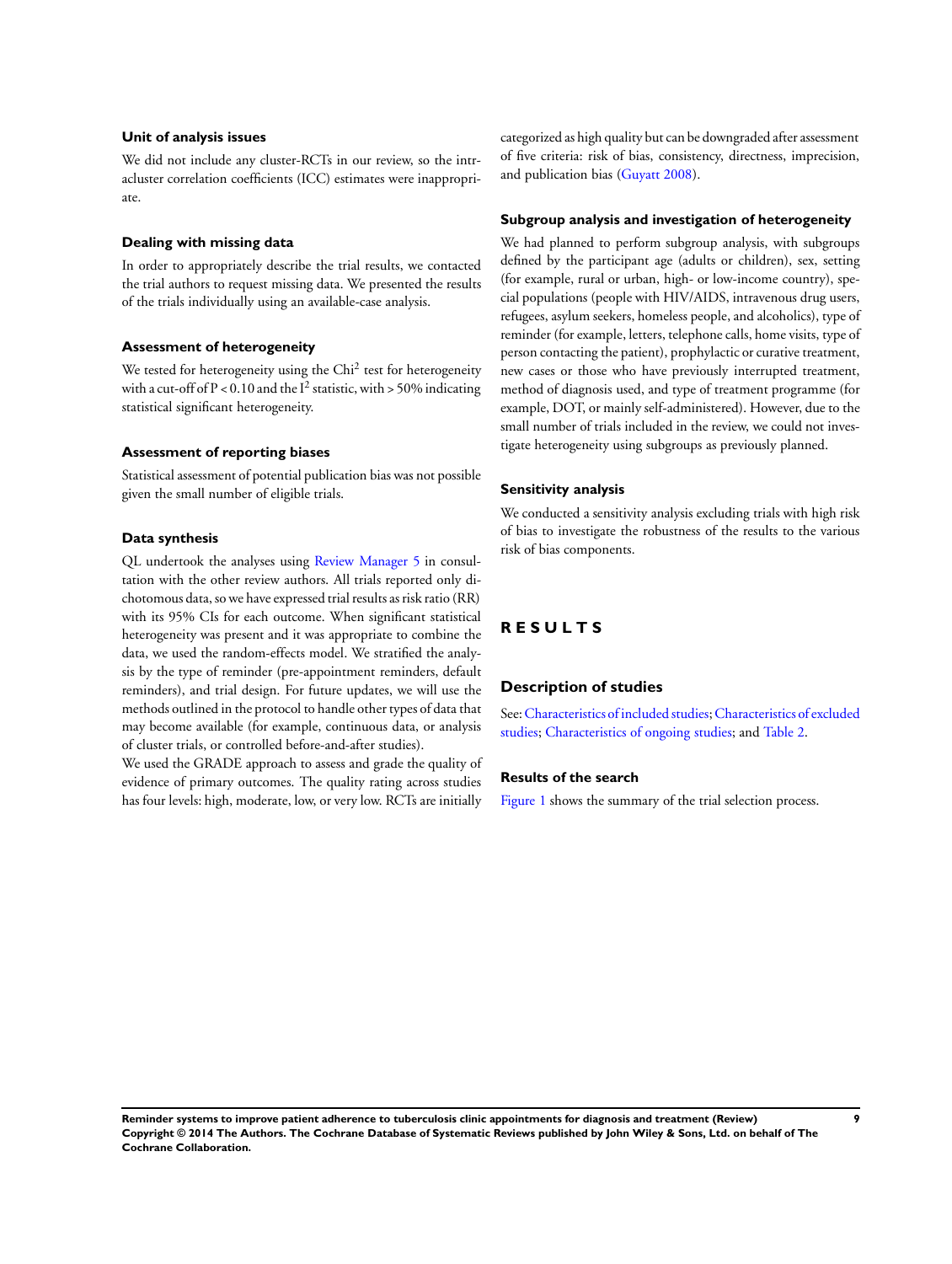<span id="page-11-0"></span>

**Reminder systems to improve patient adherence to tuberculosis clinic appointments for diagnosis and treatment (Review) 10 Copyright © 2014 The Authors. The Cochrane Database of Systematic Reviews published by John Wiley & Sons, Ltd. on behalf of The Cochrane Collaboration.**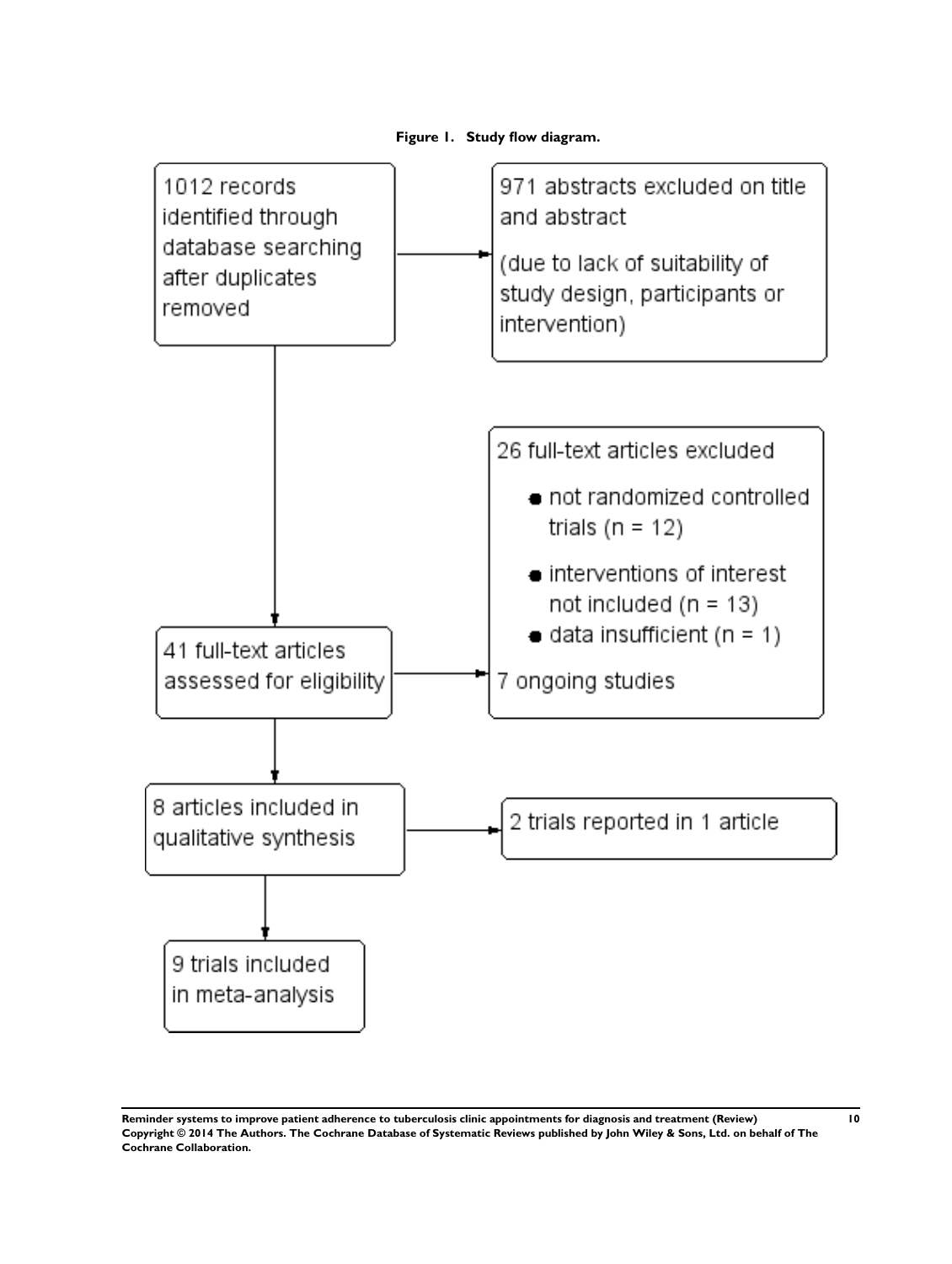We obtained 1012 titles and abstracts after removal of duplicates from the electronic search of databases, and no additional articles from contacting researchers or screening reference lists. We judged 41 articles as potentially eligible after abstract screening and assessed the full-text articles for inclusion or exclusion. Seven studies are currently ongoing [\(CTRI/2011/07/](#page-21-0) [001889](#page-21-0); [ISRCTN46846388](#page-21-0); [NCT01471977;](#page-21-0) [NCT01549457;](#page-21-0) [NCT01690754](#page-21-0); [NCT02082340](#page-21-0); [PACTR201307000583416](#page-21-0)).

#### **Included studies**

Nine trials involving 4654 participants met our inclusion criteria, of which two were reported in a single publication [\(Roberts 1983a;](#page-21-0) [Roberts 1983b\)](#page-21-0).

#### **Type of intervention**

# **Pre-appointment reminders**

Two individually quasi-RCTs [\(Tanke 1994;](#page-21-0) [Cheng 1997\)](#page-21-0) and four individually RCTs ([Roberts 1983a;](#page-21-0) [Roberts 1983b;](#page-21-0) [Salleras](#page-21-0) [Sanmarti 1993;](#page-21-0) [Kunawararak 2011\)](#page-21-0) evaluated pre-appointment reminders.

[Roberts 1983a](#page-21-0) compared eight groups receiving four types of return reminders, including postcard, telephone call, direct personto-person, and take-home card in combination with two types of authority sources (experts and non-experts). [Roberts 1983b](#page-21-0) compared 12 groups receiving a combination of two types of message on the importance of returning (enhanced versus standard), two types of reminders (take-home card versus no reminder card), and three types of overt commitment to return (verbal, verbal plus written agreement, or no commitment).

Except for one trial ([Kunawararak 2011](#page-21-0)), all the other trials had more than one intervention arm. [Kunawararak 2011](#page-21-0) compared DOTS plus a daily mobile phone call reminder with DOTS only. [Cheng 1997](#page-21-0) applied five types of intervention for following up the TB test reading, of which the intervention of interest for this review was the reminder phone call in group 2. [Tanke 1994](#page-21-0) compared no message with four types of automated telephone reminders (basic reminder, basic reminder plus authority endorsement, basic reminder plus importance statement, and basic reminder plus importance statement plus authority endorsement) for patients scheduled for three different clinic appointments. [Salleras Sanmarti 1993](#page-21-0) compared three types of intervention with a control; the interventions in groups one and two (telephone call reminder and home visit by specialized nursing personnel) met our inclusion criteria.

## **Default reminders**

Three individually RCTs met our inclusion criteria [\(Krishnaswami](#page-21-0) [1981](#page-21-0); [Paramasivan 1993](#page-21-0); [Mohan 2003](#page-21-0)). [Krishnaswami 1981](#page-21-0) compared the effectiveness of two kinds of default reminders, a home visit and if necessary up to another three visits compared with a reminder letter the first time and if necessary a home visit once. [Paramasivan 1993](#page-21-0) and [Mohan 2003](#page-21-0) compared reminder letters or routine home visiting for patients missing an appointment with a control group without reminders. In [Mohan 2003,](#page-21-0) the home visitors also carried out health education for the patient and his/her family.

#### **Countries**

Most of the trials assessing pre-appointment reminders were carried out in the USA [\(Roberts 1983a](#page-21-0); [Roberts 1983b](#page-21-0); [Tanke](#page-21-0) [1994](#page-21-0); [Cheng 1997\)](#page-21-0), except one trial carried out in Spain ([Salleras](#page-21-0) [Sanmarti 1993](#page-21-0)) and one in Thailand [\(Kunawararak 2011\)](#page-21-0). Of the trials assessing default reminders, two were carried out in India [\(Krishnaswami 1981;](#page-21-0) [Paramasivan 1993\)](#page-21-0) and one in Iraq ([Mohan](#page-21-0) [2003](#page-21-0)).

#### **Participants**

For pre-appointment reminders:

• One was conducted in new sputum smear positive PTB patients including both non-MDR-TB and MDR-TB [\(Kunawararak 2011](#page-21-0)).

• One was conducted in primary school children undergoing TB chemoprophylaxis [\(Salleras Sanmarti 1993\)](#page-21-0).

• Three trials assessed the effectiveness of different reminders on the tuberculin skin test return in different trial populations: [Cheng 1997](#page-21-0) studied children aged 1 to 12 years; and [Roberts](#page-21-0) [1983a/Roberts 1983b](#page-21-0) studied college students who were volunteers in a university-sponsored TB detection drive.

• One was conducted in a wide range of age groups receiving TB diagnosis, TB chemoprophylaxis, or treatment ([Tanke 1994](#page-21-0)).

For default reminders, all three trials were conducted among patients undergoing treatment for active TB:

• [Krishnaswami 1981](#page-21-0) included patients aged 12 years or more with radiographic evidence of TB but negative smears.

• [Paramasivan 1993](#page-21-0) studied newly diagnosed adult sputum smear-positive PTB patients.

• [Mohan 2003](#page-21-0) studied new smear-positive PTB patients who delayed coming to collect drugs at the health centre for at least three days after a scheduled appointment.

**Reminder systems to improve patient adherence to tuberculosis clinic appointments for diagnosis and treatment (Review) 11 Copyright © 2014 The Authors. The Cochrane Database of Systematic Reviews published by John Wiley & Sons, Ltd. on behalf of The Cochrane Collaboration.**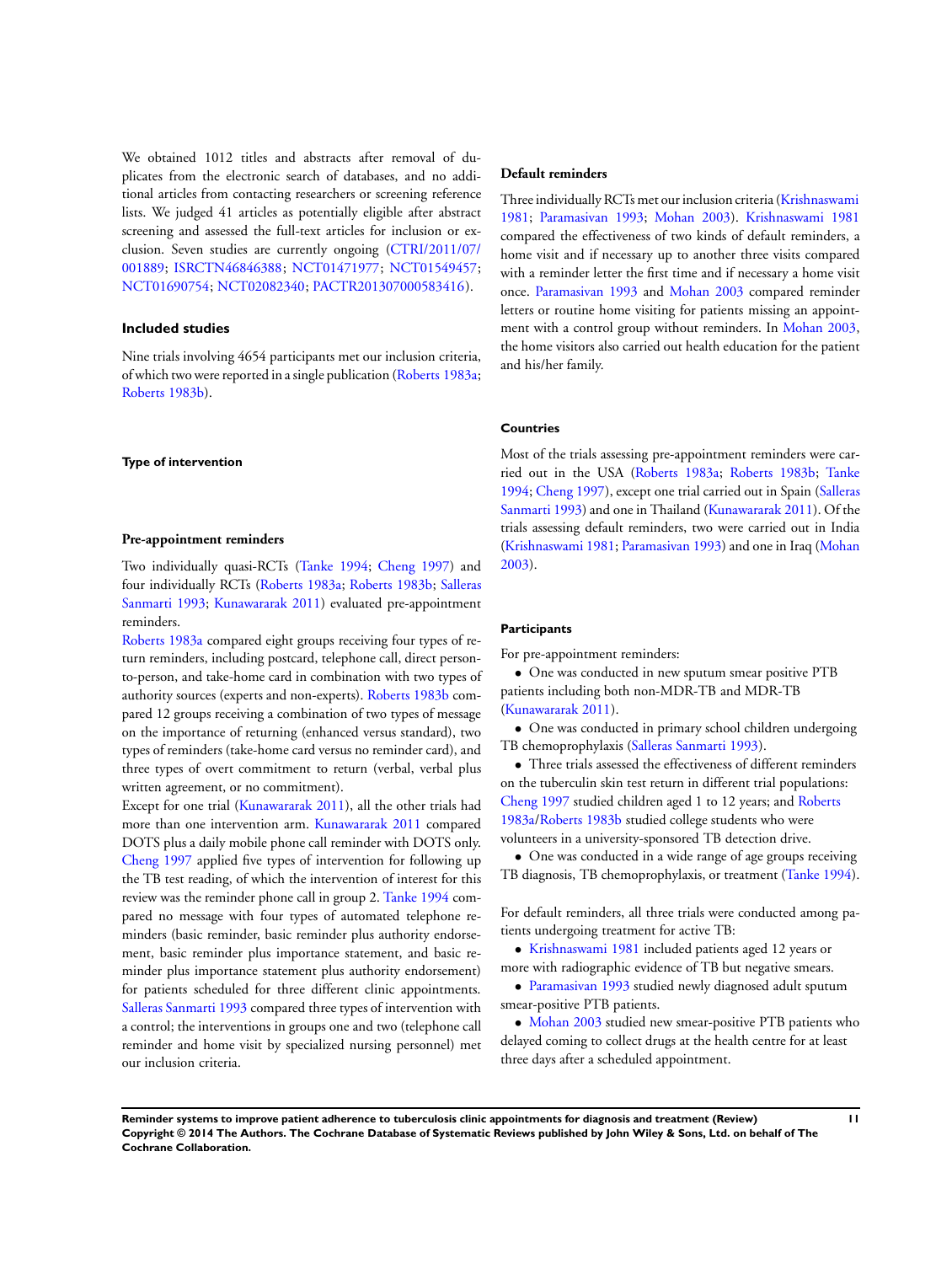#### **Setting**

The six pre-appointment reminder trials were performed in different settings, including a children's national medical centre [\(Cheng](#page-21-0) [1997](#page-21-0)), clinics ([Tanke 1994\)](#page-21-0), a public hospital [\(Kunawararak](#page-21-0) [2011](#page-21-0)), a primary school [\(Salleras Sanmarti 1993\)](#page-21-0), and a university ([Roberts 1983a;](#page-21-0) [Roberts 1983b\)](#page-21-0). All three default reminder trials were performed in clinics [\(Krishnaswami 1981](#page-21-0); [Paramasivan](#page-21-0) [1993](#page-21-0); [Mohan 2003](#page-21-0)).

appointment and cure, defined in the protocol; and for default reminders, the number of patients who completed treatment.

#### **Excluded studies**

Twenty-six studies that initially seemed to fit the inclusion criteria were eventually excluded for the reasons given in the table of [Characteristics of excluded studies](#page-36-0). The most common reasons for exclusion were no intervention of interest included and inappropriate study design (such as, non-randomized clinical trials).

## **Outcomes**

The main outcomes assessed in the pre-appointment reminder trials were the number of patients who adhered to a scheduled

Our assessment of risk of bias is summarized in the [Characteristics](#page-26-0) [of included studies](#page-26-0) table, Figure 2, and [Figure 3](#page-14-0).

**Risk of bias in included studies**



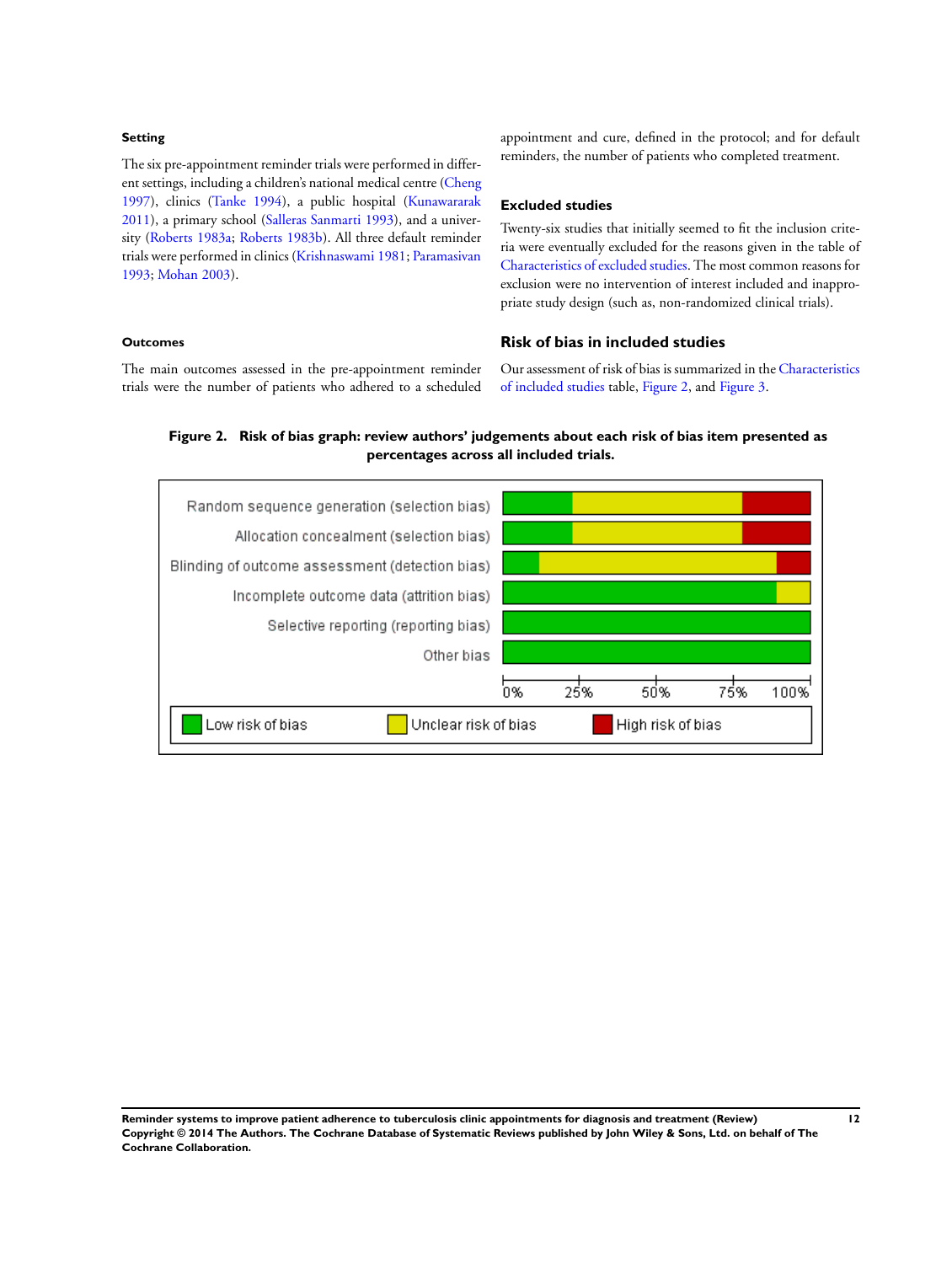

<span id="page-14-0"></span>**Figure 3. Risk of bias summary: review authors' judgements about each risk of bias item for each included trial.**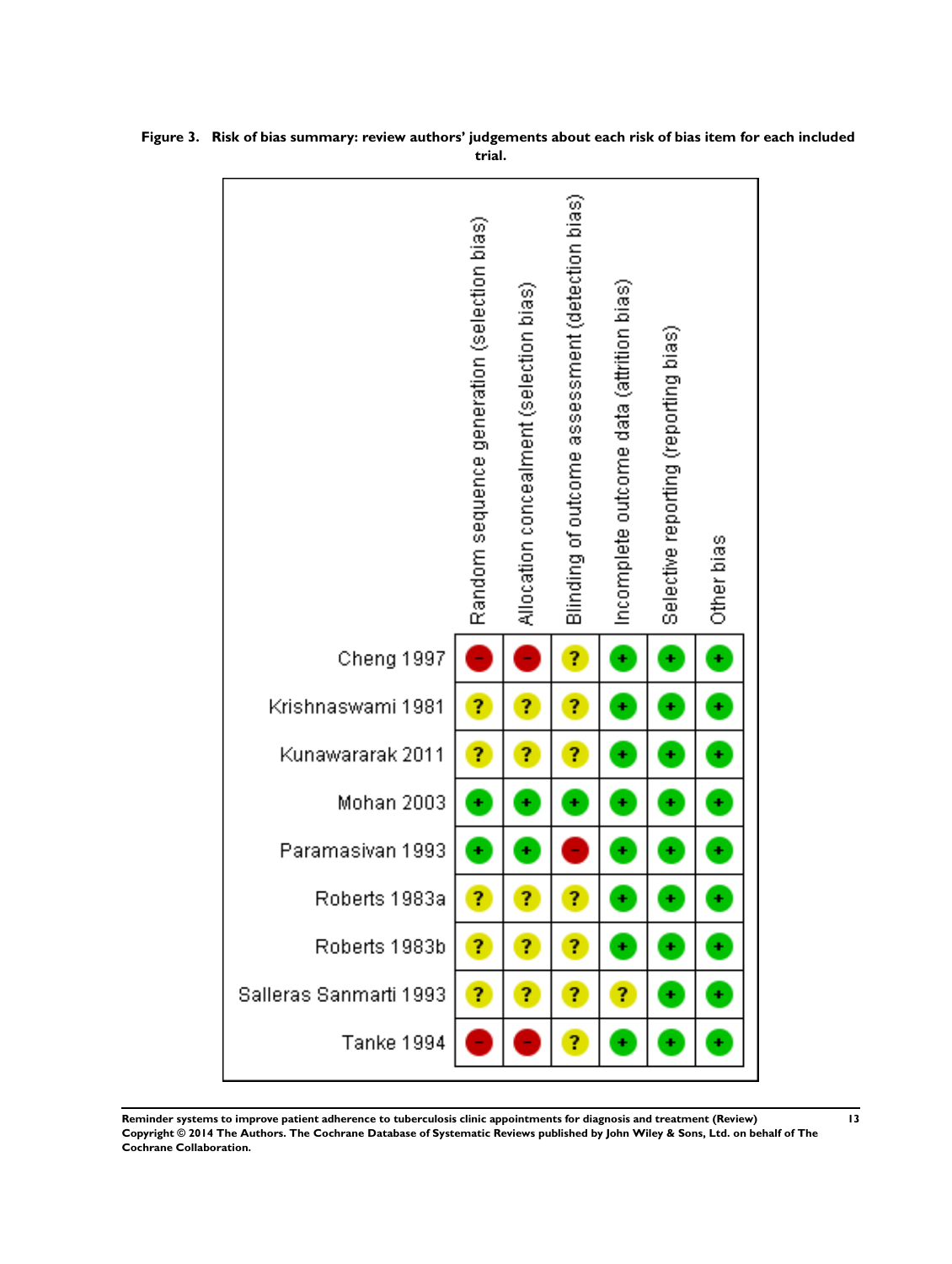# **Allocation**

For pre-appointment reminder trials, two trials used a quasi-RCT design [\(Tanke 1994;](#page-21-0) [Cheng 1997](#page-21-0)), and the remaining four trials used a RCT design ([Roberts 1983a](#page-21-0); [Roberts 1983b;](#page-21-0) [Salleras](#page-21-0) [Sanmarti 1993](#page-21-0); [Kunawararak 2011](#page-21-0)). [Cheng 1997](#page-21-0) allocated by day of the week; for [Tanke 1994,](#page-21-0) within each five-week period each message variation was used once on each weekday and different variations were used each day of a given week by a computer-generated system. The allocation generation in four RCTs was not clearly documented. In all the included trials on pre-appointment reminders, concealment of allocation was not clearly documented. For default reminders, three trials used a RCT design. In both [Paramasivan 1993](#page-21-0) and [Mohan 2003](#page-21-0), the generation of the allocation sequence and allocation concealment were adequate, while in [Krishnaswami 1981,](#page-21-0) allocation generation and allocation concealment were not clearly documented.

#### **Blinding**

The blinding of outcome assessors was adequate in [Mohan 2003,](#page-21-0) inadequate in [Paramasivan 1993,](#page-21-0) and unclear in the seven other trials.

#### **Incomplete outcome data**

All the included trials addressed incomplete outcome data adequately, except [Salleras Sanmarti 1993,](#page-21-0) In this trial, 43 out of 318 patients initially enrolled withdrew from the treatment, but the number withdrawn from each group was not stated, nor the reasons for missing data provided.

#### **Selective reporting**

It was unclear if any of the included trials was free of selective outcome reporting as the trial protocols were not available and no information on the pre-specified outcomes was given. However, there was no clear evidence of selective reporting in the included trials and all of the outcomes specified in the trials methods sections were reported.

#### **Other potential sources of bias**

Our assessment indicated that the included trials were free of other biases.

# **Effects of interventions**

See: **[Summary of findings for the main comparison](#page-5-0)** [Summary](#page-5-0) [of findings table 1](#page-5-0); **[Summary of findings 2](#page-17-0)** [Summary of findings](#page-17-0) [table 2;](#page-17-0) **[Summary of findings 3](#page-19-0)** [Summary of findings table 3](#page-19-0)

See: [Summary of findings for the main comparison,](#page-5-0) [Summary of](#page-17-0) [findings 2,](#page-17-0) and [Summary of findings 3](#page-19-0) for the main comparisons.

#### **TB treatment**

Five trials from India (2), Iraq, Thailand, and the USA, evaluated the effects of reminder policies in people being treated for active TB. Two implemented a policy of pre-appointment reminders [\(Tanke 1994;](#page-21-0) [Kunawararak 2011](#page-21-0)), two implemented a policy of reminders for people who had missed an appointment (default reminders) [\(Paramasivan 1993](#page-21-0); [Mohan 2003\)](#page-21-0), and one compared two different forms of default reminders ([Krishnaswami 1981](#page-21-0)). Of these, only two trials stated that DOT was currently being implemented for all patients [\(Mohan 2003](#page-21-0); [Kunawararak 2011\)](#page-21-0).

#### **Comparison 1: Reminder versus none**

#### **Pre-appointment reminder**

In one trial, pre-appointment telephone reminders increased clinic attendance from 50% to 66% (RR 1.32, 95% CI 1.10 to 1.59, one trial, 615 participants, Analysis 1.1), and it was unclear how treatment was supervised.

In one small trial from a setting where DOTS was currently implemented, a policy of pre-appointment telephone reminders increased treatment completion from 88% to 100% (RR 1.14, 95% CI 1.02 to 1.27, one trial, 98 participants, Analysis 1.2). This trial provided few details on the process of randomization and is at unclear risk of selection bias. It is significantly underpowered to detect this effect (see [Table 3\)](#page-49-0).

#### **Default reminder**

In one trial, with low rates of clinic attendance, reminder letters increased clinic attendance from 10% to 52% (RR 5.04, 95% CI 1.61 to 15.78, one trial, 52 participants, Analysis 1.1). In this very small trial treatment was self-supervised with monthly pick-up of medications. The findings may not be applicable to situations where treatment is directly observed.

In two further trials, policies of default reminders increased treatment completion from 73% to 88% in a setting without DOTS, and from 83% to 96% in a setting where DOTS was implemented (RR 1.17, 95% CI 1.11 to 1.24, two trials, 680 participants, Analysis 1.2). In the first trial, volunteers visited people who had missed an appointment at their own homes to motivate them to attend and provide health education ([Mohan 2003\)](#page-21-0). In the second trial, letters were sent on the fourth day after a missed appointment [\(Paramasivan 1993](#page-21-0)).

**Reminder systems to improve patient adherence to tuberculosis clinic appointments for diagnosis and treatment (Review) 14 Copyright © 2014 The Authors. The Cochrane Database of Systematic Reviews published by John Wiley & Sons, Ltd. on behalf of The Cochrane Collaboration.**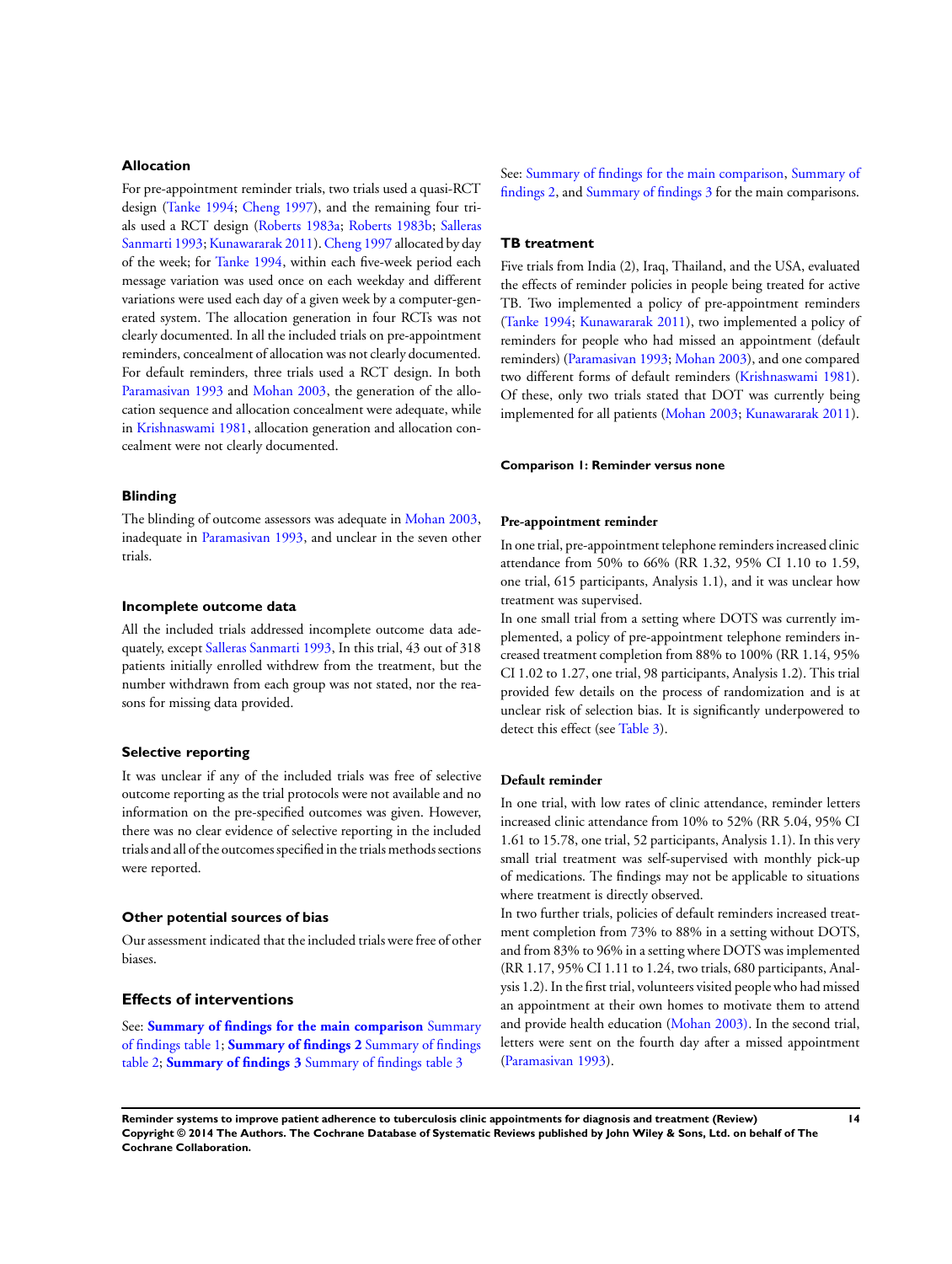# **Comparison 2: Different types of reminder (home visit versus letter after a missed appointment)**

In one additional trial from a setting without DOTS, there were no statistically significant differences in clinic attendance or treatment completion between a policy of home visits after a missed appointment and a policy of sending reminder letters to people who had missed an appointment (one trial, 121 participants, Analysis 2.1; 150 participants, Analysis 2.2). Treatment completion in this setting was 60% with reminder letters, and 72% with home visits.

## **TB prophylaxis**

#### **Comparison 3: Reminder versus none**

Two trials, from the USA and Spain, evaluated reminders for people on TB prophylaxis. In the USA, pre-appointment telephone reminders increased attendance at a single clinic appointment from 48% to 62.5% (RR 1.30, 95% CI 1.07 to 1.59, one trial, 536 participants, Analysis 3.1).

In Spain, where children were given 12 months of isoniazid treatment to be supervised at home by their parents, attendance at the final clinic appointment was increased by a policy of routine phone calls every three months (RR 1.44, 95% CI 1.21 to 1.72), routine home visits every three months by a specialist nurse (RR 1.46, 95% CI 1.23 to 1.74), and by routine doctor clinic appointments every three months (RR 1.20, 95% CI 0.98 to 1.47), although this

third policy did not quite reach statistical significance (one trial, 318 participants, Analysis 3.2). Forty-three participants withdrew from treatment; the reasons for their withdrawal and their group allocation were not clear.

### **TB skin test reading**

Four trials from the USA evaluated the effectiveness of pre-appointment reminders on return for tuberculin skin test reading. Two evaluated take home reminder cards [\(Roberts 1983a;](#page-21-0) [Roberts 1983b](#page-21-0)), and three evaluated pre-appointment telephone calls ([Roberts 1983a;](#page-21-0) [Tanke 1994;](#page-21-0) [Cheng 1997\)](#page-21-0).

#### **Comparison 4: Reminder versus none**

Compared to no reminders, there was little or no effect on attendance for skin test reading for take home reminder cards (RR 0.96, 95% CI 0.88 to 1.02, two trials, 711 participants, Analysis 4.1), or for pre-appointment telephone calls (RR 1.06, 95% CI 0.92 to 1.21, three trials, 1189 participants, Analysis 4.1).

#### **Comparison 5: Comparison of different reminders**

In comparisons of different types of reminder, in [Roberts 1983a](#page-21-0) there were no statistically significant differences between takehome cards, pre-appointment postcard reminders, or pre-appointment telephone reminders (one trial, 156 participants, Analysis 5.1).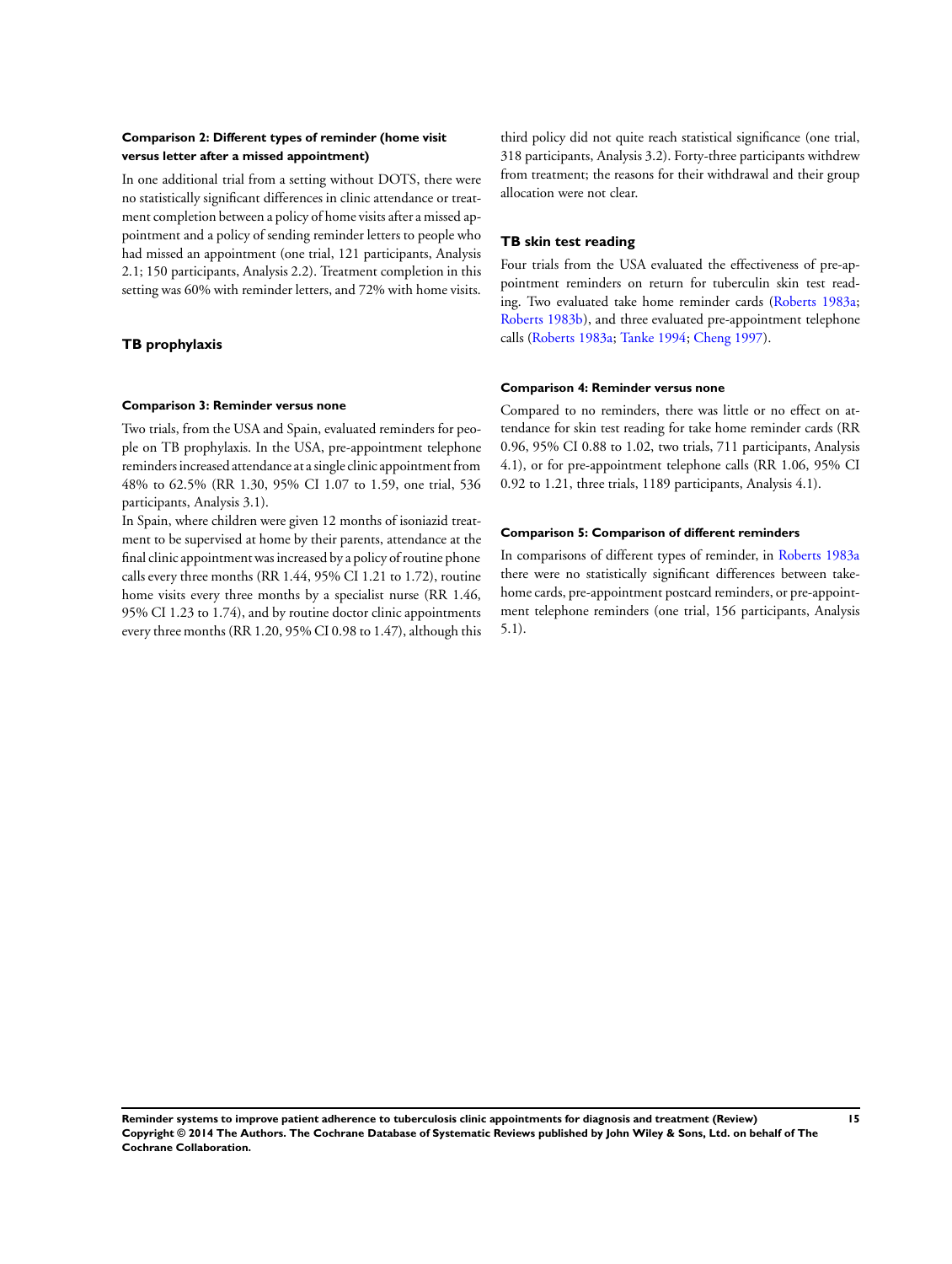# <span id="page-17-0"></span>ADDITIONAL SUMMARY OF FINDINGS *[\[Explanation\]](http://www.thecochranelibrary.com/view/0/SummaryFindings.html)*

## **TB treatment: defaulter reminder versus no reminder**

**Patient or population:** People on TB treatment

**Settings:** Outpatient clinic

**Intervention:** Default reminder

**Comparison:** No reminder

| <b>Outcomes</b>                                       | Illustrative comparative risks* (95% CI) |                                      | <b>Relative effect</b><br>$(95\% \text{ CI})$ | No of participants<br>(trials) | <b>Quality of the evidence</b><br>(GRADE)          |
|-------------------------------------------------------|------------------------------------------|--------------------------------------|-----------------------------------------------|--------------------------------|----------------------------------------------------|
|                                                       | <b>Assumed risk</b>                      | <b>Corresponding risk</b>            |                                               |                                |                                                    |
|                                                       | No reminder                              | Defaulter reminder                   |                                               |                                |                                                    |
| Attendance at single clinic 10 per 100<br>appointment |                                          | 52 per 100<br>$(17 \text{ to } 100)$ | <b>RR 5.04</b><br>$(1.61 \text{ to } 15.78)$  | 52<br>$(1 \text{ trial})$      | $\oplus \oplus \bigcirc \bigcirc$<br>$low^{1,2,3}$ |
| <b>Completion of TB treatment</b>                     | 78 per 100                               | 91 per 100<br>$(87 \text{ to } 97)$  | <b>RR 1.17</b><br>$(1.11 \text{ to } 1.24)$   | 680<br>(2 trials)              | $\oplus \oplus \oplus \cap$<br>moderate $4,5,6,7$  |

The basis for the **assumed risk** is the median control group risk across studies. The **corresponding risk** (and its 95% CI) is based on the assumed risk in the comparison group and the **relative effect** of the intervention (and its 95% CI).

**CI:** Confidence interval; **RR:** Risk ratio.

GRADE Working Group grades of evidence

**High quality:** Further research is very unlikely to change our confidence in the estimate of effect.

**Moderate quality:** Further research is likely to have an important impact on our confidence in the estimate of effect and may change the estimate.

Low quality: Further research is very likely to have an important impact on our confidence in the estimate of effect and is likely to change the estimate.

**Very low quality:** We are very uncertain about the estimate.

 $1$ No serious risk of bias: This trial was at low risk of selection bias, but was unblinded.

<sup>2</sup>Downgraded by 1 for serious indirectness: This outcome was only reported from a single trial setting in India where DOTS was not

implemented and attendance at clinic was very low. The result may not be easily generalizable elsewhere.

<sup>3</sup>Downgraded by <sup>1</sup> for serious imprecision: This trial was underpowered to confidently detect clinically important effects.

<sup>4</sup>No serious risk of bias: Both trials were at low risk of selection bias.

<sup>5</sup>No serious inconsistency: This finding was consistent across trials.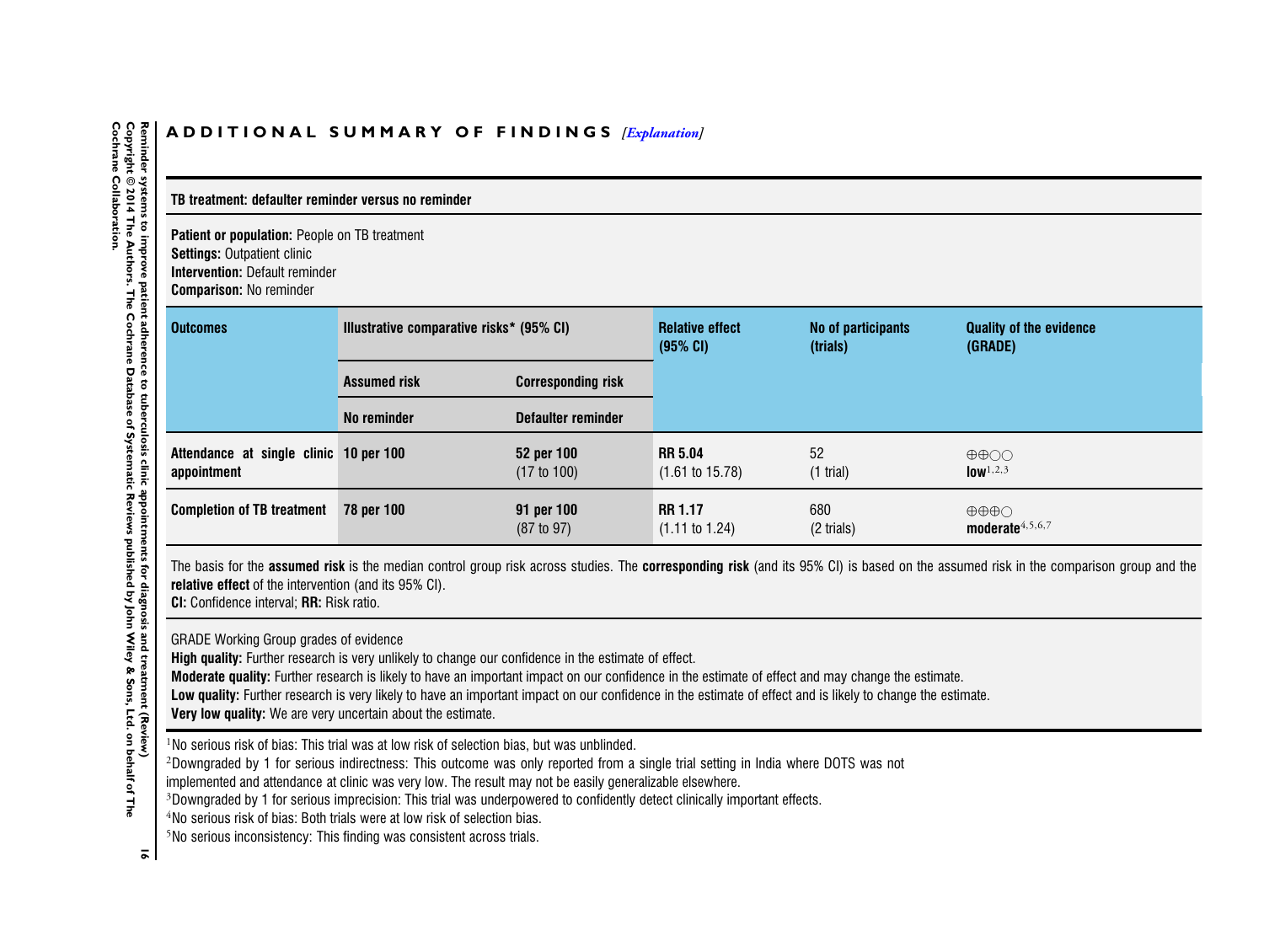$^6$ Downgraded by 1 for serious indirectness: The two trials were conducted in Iraq and India and DOTS was only implemented in the Iraq trial. One trial used home visits and one used reminder letters. The findings may not be easily generalized to all settings, and interventions may need adapting to the local context.

<sup>7</sup>No serious imprecision: The trials are adequately powered to detect this effect.

Reminder systems to improve patient adherence to tuberculosis clinic appointments for diagnosis and treatment (Review)<br>Copyright © 2014 The Authors. The Cochrane Database of Systematic Reviews published by John Wiley & So **Cochrane Collaboration.Copyright © 2014 The Authors. The Cochrane Database of Systematic Reviews published by John Wiley & Sons, Ltd. on behalf of The 17 Reminder systems to improve patient adherence to tuberculosis clinic appointments for diagnosis and treatment (Review)**

 $\vert$   $\vert$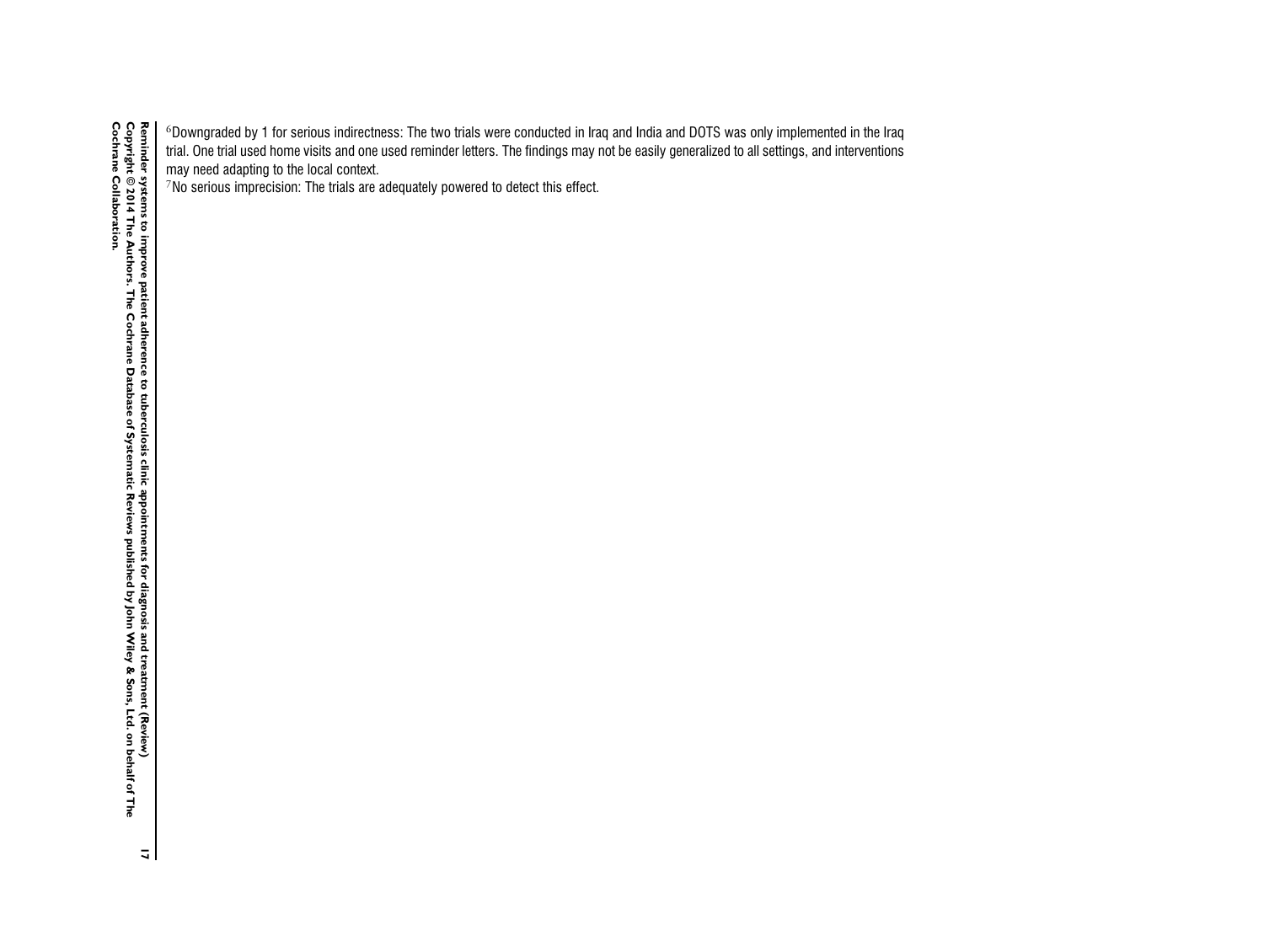<span id="page-19-0"></span>

| <b>Settings: Outpatient clinic</b><br><b>Comparison: No reminder</b> | Patient or population: People at risk of TB<br>Intervention: Pre-appointment reminder |                                          |                                             |                                |                                                         |
|----------------------------------------------------------------------|---------------------------------------------------------------------------------------|------------------------------------------|---------------------------------------------|--------------------------------|---------------------------------------------------------|
| <b>Outcomes</b>                                                      |                                                                                       | Illustrative comparative risks* (95% CI) |                                             | No of participants<br>(trials) | <b>Quality of the evidence</b><br>(GRADE)               |
|                                                                      | <b>Assumed risk</b>                                                                   | <b>Corresponding risk</b>                |                                             |                                |                                                         |
|                                                                      | No reminder                                                                           | Pre-appointment reminder                 |                                             |                                |                                                         |
| Attendance at clinic                                                 | 60 per 100                                                                            | 63 per 100<br>$(55 \text{ to } 72)$      | <b>RR 1.06</b><br>$(0.92 \text{ to } 1.21)$ | 1189<br>$(3 \text{ trials})$   | $\oplus \oplus \bigcirc \bigcirc$<br>low <sup>1,2</sup> |

**relative effect** of the intervention (and its 95% CI).

**CI:** Confidence interval; **RR:** Risk ratio.

GRADE Working Group grades of evidence

**High quality:** Further research is very unlikely to change our confidence in the estimate of effect.

**Moderate quality:** Further research is likely to have an important impact on our confidence in the estimate of effect and may change the estimate.

Low quality: Further research is very likely to have an important impact on our confidence in the estimate of effect and is likely to change the estimate.

**Very low quality:** We are very uncertain about the estimate.

<sup>1</sup>Downgraded by 1 for serious risk of bias: Two trials are quasi-RCTs and at high risk of selection bias. The third provides few details of randomization and is at unclear risk.

<sup>2</sup>Downgraded by 1 for serious indirectness: All three trials were conducted in the USA between 1983 and 1997, and the results may not be easily generalized to elsewhere.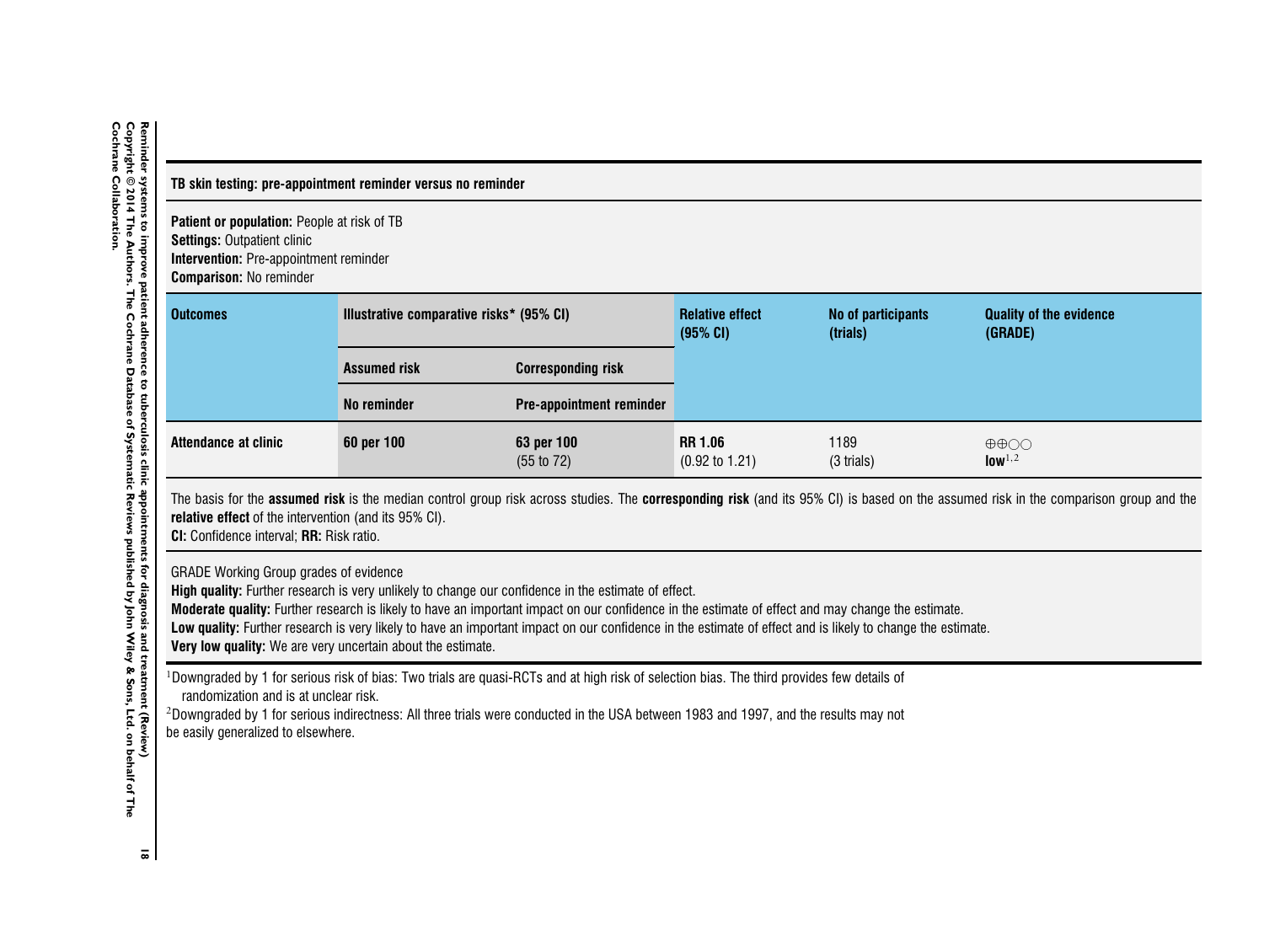# **D I S C U S S I O N**

## **Summary of main results**

We included nine trials, reported in eight papers, in this review. Six trials assessed the use of pre-appointment reminders and three assessed default reminders.

For people being treated for active TB, clinic attendance and TB treatment completion were higher in people receiving pre-appointment reminder phone-calls (*low quality evidence*). Clinic attendance (*low quality evidence*) and TB treatment completion (*moderate quality evidence*) were also higher with default reminders (letters or home visits).

For people on TB prophylaxis, clinic attendance was higher with a policy of pre-appointment phone-calls, and attendance at the final clinic was higher with regular three-monthly phone-calls or nurse visits.

For people undergoing screening for TB, three trials of pre-appointment reminder letters or phone-calls found little or no effect on the proportion of people returning to clinic for the result of their skin test (*low quality evidence*).

There is inadequate evidence to show differences between different types of pre-appointment reminders (experts versus non-experts; take-home card, a postcard or a telephone call) as well as between different types of default reminders (home visit versus letter).

# **Overall completeness and applicability of evidence**

Almost all the included trials were conducted before or during the 1990s, when DOTS was not yet widely practised. Consequently, some of the findings, especially those from settings where attendance and treatment completion are very low, may be poorly applicable to settings where DOTS is being implemented and adherence is much higher. However, two of the more recent trials were conducted in areas with reasonable levels of treatment completion [\(Mohan 2003;](#page-21-0) [Kunawararak 2011](#page-21-0)) and still found clinically important gains through appointment reminders.

There is much interest and enthusiasm in the use of mobile phones to improve patient adherence and attendance, but only one small trial met our inclusion criteria. Mobile telephone use could be used in various ways, for example, to remind patients to take their medicine and keep appointments, to provide knowledge on TB, and to support patients. There are quite a few pilot studies examining the use of mobile telephones in improving TB medication adherence [\(Visarutrat 2009\)](#page-21-0), but robust evidence on mobile telephone reminders is still insufficient. Once completed, we may include a few ongoing trials evaluating SMS reminders in improving TB adherence in future review updates although not all of them may be relevant to our review ([Bediang 2014](#page-21-0)).

It is important to note that we excluded studies that used bundled interventions from this review ([Thiam 2007\)](#page-21-0). Excluding studies that used packaged or multiple interventions implemented under programme conditions limits the generalizability of this review. This also highlights the difficulty of doing systematic reviews of trials that test multiple or combined interventions to improve adherence to long-term treatment regimens. Future reviews should consider the implementation of interventions under programme settings. Sustainability and duration of effectiveness of the interventions are other important factors to consider in assessing the effectiveness of healthcare interventions aimed at improving adherence. Strategies to improve patient adherence can be divided into patient-oriented, provider-oriented, and system interventions.

# **Quality of the evidence**

We assessed the quality of evidence using the GRADE approach and presented the findings in [Summary of findings for the main](#page-5-0) [comparison,](#page-5-0) [Summary of findings 2](#page-17-0), and [Summary of findings 3.](#page-19-0) For people undergoing treatment for active TB, we judged the quality of the evidence that pre-appointment reminder phone calls improve clinic attendance and TB treatment completion to be of low quality, meaning that further research is very likely to change these estimates of effect. The main reasons for downgrading quality were: 1) risk of bias: none of the trials adequately described methods to prevent selection bias; 2) indirectness: the single trial assessing clinic attendance was from the USA and may be poorly generalized to elsewhere; and 3) imprecision: the single trial reporting TB treatment completion was significantly underpowered to confidently detect this effect.

We also considered the evidence that default reminders improve clinic attendance to be of low quality because the single trial from India was underpowered to detect clinical important effects and the results are not be easily generalized to elsewhere. However, we have more confidence that default reminders improve TB treatment completion and judged this evidence to be of moderate quality. However, the evidence is still limited to just two trials implementing different default reminder systems and further trials would still be useful to improve confidence that the finding can be generalized to elsewhere.

# **Potential biases in the review process**

We minimized potential biases in the review process by adhering to the guidelines of [Higgins 2011.](#page-21-0)

# **Agreements and disagreements with other studies or reviews**

**Reminder systems to improve patient adherence to tuberculosis clinic appointments for diagnosis and treatment (Review) 19 Copyright © 2014 The Authors. The Cochrane Database of Systematic Reviews published by John Wiley & Sons, Ltd. on behalf of The Cochrane Collaboration.**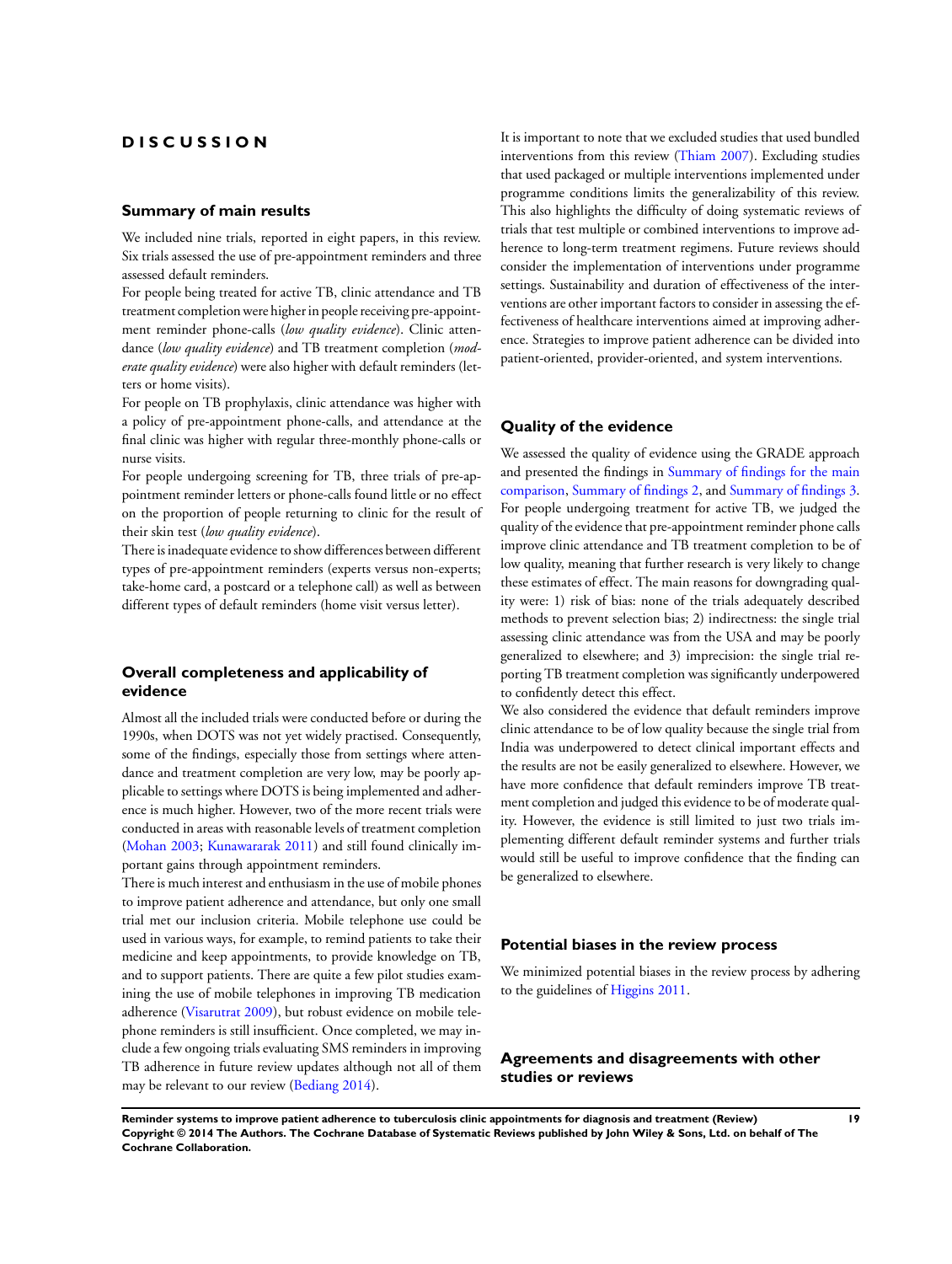<span id="page-21-0"></span>A systematic review was published recently to assess the evidence for the use of text messaging to promote adherence to TB treatment, although the four studies included were not on reminder systems for clinic appointments (Nglazi 2013). This review underscored the paucity of high-quality studies on the effectiveness of text messaging. Our review focused on interventions to remind patients to take their medicine or keep appointments. Hence, we also excluded a recent pilot study (Iribarren 2013) that assessed a text messaging intervention to promote TB treatment adherence. In this study, the SMS intervention was not to remind patients about taking their medication or attend appointments but to remind patients to text the investigators about their intake of medications, to receive patients' questions, and to send educational texts.

A Cochrane Review of patient reminders and recall systems for improving immunization rates showed that all types of reminders were effective (postcards, letters, telephone, or autodialer calls), with telephone being the most effective but most costly (Vann 2005). However, all trials were from high-income countries.

# **A U T H O R S ' C O N C L U S I O N S**

# **Implications for practice**

Policies of sending reminders to people pre-appointment, and contacting people who miss appointments, seem like sensible additions to any TB program, and the limited evidence available suggests they may have potentially important effects.

Different types of reminders can be tailored to suit specific provider and practice needs. Based on current studies, there is insufficient evidence to assess the differences between different types of re-

minders. When choosing the type of reminders, some practical issues also need to be considered, such as staffing, transportation, health facilities, perceived accuracy of patient telephone numbers or addresses, availability of computer programmers, overall programme costs, and estimated patient responses to different types of reminders. Practitioners need to consider their own settings when interpreting the findings in this review since these factors vary widely across nations or geographical regions.

## **Implications for research**

Due to the poor quality of evidence, more well-designed trials are needed to establish whether pre-appointment reminders are effective in different settings, and the best way of delivering reminders, especially in low-income countries. For default reminders, more high quality trials are needed to decide on the most effective reminder actions in different settings. Specifically, future trials should describe carefully the study design, setting, and the details of the intervention, and report primary/clinical health outcomes of the patients, as well as the resource implications. Future studies of modern technologies such as SMS reminders in addition to DOT, or even in replacement of DOT, would be useful, particularly for low-resource settings.

# **A C K N O W L E D G E M E N T S**

We thank Dr. Regina P. Berba for her valuable contributions to the previous version of this review. Also we are grateful to Paul Garner, Vittoria Lutje, Anne-Marie Stephani, and Christianne Esparza for their valuable comments and kind support. This review is part of a project funded by UKaid from the UK Government for the benefit of developing countries.

# **R E F E R E N C E S**

# **References to studies included in this review**

#### **Cheng 1997** *{published data only}*

Cheng TL, Ottolini MC, Baumhaft K, Brasseux C, Wolf MD, Scheidt PC. Strategies to increase adherence with tuberculosis test reading in a high-risk population. *Pediatrics* 1997;**100**(2 Pt 1):210–3.

#### **Krishnaswami 1981** *{published data only}*

Krishnaswami KV, Somasundaram PR, Tripathy SP, Vaidyanathan B, Radhakrishna S, Fox WA. Randomised study of two policies for managing default in out-patients collecting supplies of drugs for pulmonary tuberculosis in a large city in South India. *Tubercle* 1981;**62**(2):103–12.

#### **Kunawararak 2011** *{published data only}*

Kunawararak P, Pongpanich S, Chantawong S, Pokaew P, Traisathit P, Srithanaviboonchai K, et al.Tuberculosis treatment with mobile-phone medication reminders in Northern Thailand. *Southeast Asian Journal of Tropical Medicine and Public Health* 2011;**42**(6):1444–51.

#### **Mohan 2003** *{published data only}*

Mohan A, Nassir H, Niazi A. Does routine home visiting improve the return rate and outcome of DOTS patients who delay treatment?. *Eastern Mediterranean Health Journal* 2003;**9**(4):702–8.

#### **Paramasivan 1993** *{published data only}*

Paramasivan R, Parthasarathy RT, Rajasekaran S. Short course chemotherapy: A controlled study of indirect defaulter retrieval method. *Indian Journal of Tuberculosis* 1993;**40**(4):185–90.

#### **Roberts 1983a** *{published data only}*

Roberts MC. Wurtele SK, Leeper JD. Experiments to increase return in a medical screening drive: two futile

**Reminder systems to improve patient adherence to tuberculosis clinic appointments for diagnosis and treatment (Review) 20 Copyright © 2014 The Authors. The Cochrane Database of Systematic Reviews published by John Wiley & Sons, Ltd. on behalf of The Cochrane Collaboration.**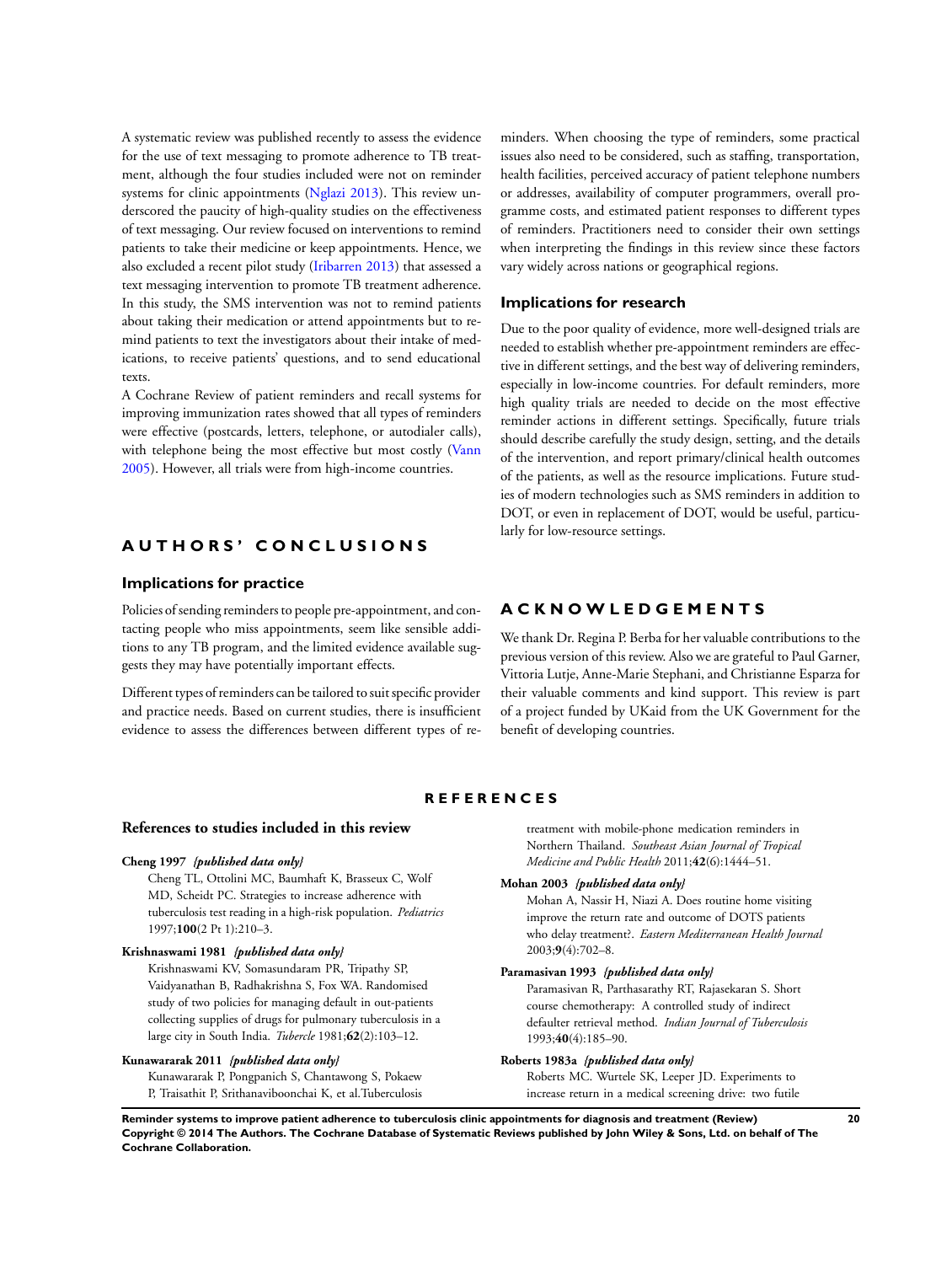attempts to apply theory to practice. *Social Science & Medicine* 1983;**17**(11):741–6.

#### **Roberts 1983b** *{published data only}*

Roberts MC, Wurtele SK, Leeper JD. Experiments to increase return in a medical screening drive: two futile attempts to apply theory to practice. *Social Science & Medicine* 1983;**17**(11):741–6.

## **Salleras Sanmarti 1993** *{published data only}*

Salleras Sanmarti L, Alcaide Megias J, Altet Gomez MN, Canela Soler J, Navas Alcala E, Suñe Puigbo MR, et al.Evaluation of the efficacy of health education on the compliance with antituberculosis chemoprophylaxis in school children. A randomized clinical trial. *Tubercle and Lung Disease* 1993;**74**(1):28–31.

#### **Tanke 1994** *{published data only}*

Tanke ED, Leirer VO. Automated telephone reminders in tuberculosis care. *Medical Care* 1994;**32**(4):380–9.

# **References to studies excluded from this review**

#### **Ailinger 2010** *{published data only}*

Ailinger RL, Martyn D, Lasus H, Lima Garcia N. The effect of a cultural intervention on adherence to latent tuberculosis infection therapy in Latino immigrants. *Public Health Nursing* 2010;**27**(2):115–20.

#### **Akhtar 2011** *{published data only}*

Akhtar S, Rozi S, White F, Hasan R. Cohort analysis of directly observed treatment outcomes for tuberculosis patients in urban Pakistan. *International Journal of Tuberculosis and Lung Disease* 2011;**15**(1):90–6.

# **Alcaide Megías 1990** *{published data only}*

Alcaide Megías J, Altet Gómez MN, Canela Soler J, Serra Majen L, Garrido Morales P, Navas Alcalá E, et al.Influence of health education on compliance with antituberculous chemoprophylaxis in children: a community trial [Influencia de la educación sanitaria en el cumplimiento de la quimioprofilaxis antituberculosa en niños: ensayo comunitario]. *Revista Clínica Española* 1990;**187**(2):89–93.

## **Al-Hajjaj 2000** *{published data only}*

Al-Hajjaj MS, Al-Khatim IM. High rate of non-compliance with anti-tuberculosis treatment despite a retrieval system: a call for implementation of directly observed therapy in Saudi Arabia. *International Journal of Tuberculosis and Lung Disease* 2000;**4**(4):345–9.

#### **Alvarez Gordillo 2003** *{published data only}*

Alvarez Gordillo GdelC, Alvarez Gordillo JF, Dorantes Jiménez JE. Educational strategy for improving patient compliance with the tuberculosis treatment regimen in Chiapas, Mexico [Estrategia educativa para incrementar el cumplimiento del regimen antituberculoso en Chiapas, Mexico]. *Revista Panamericana de Salud Pública* 2003;**14**  $(6):402-8.$ 

#### **Atkins 2011** *{published data only}*

Atkins S, Lewin S, Jordaan E, Thorson A. Lay health worker-supported tuberculosis treatment adherence in South Africa: an interrupted time-series study. *International Journal of Tuberculosis and Lung Disease* 2011;**15**(1):84–9.

#### **Barclay 2009** *{published data only}*

Barclay E. Text messages could hasten tuberculosis drug compliance. *Lancet* 2009;**373**(9657):15–6.

#### **Bordley 2001** *{published data only}*

Bordley WC, Margolis PA, Stuart J, Lannon C, Keyes L. Improving preventive service delivery through office systems. *Pediatrics* 2001;**108**(3):e41.

## **Bronner 2012** *{published data only}*

Bronner LE, Podewils LJ, Peters A, Somnath P, Nshuti L, van der Walt M, et al.Impact of community tracer teams on treatment outcomes among tuberculosis patients in South Africa. *BMC Public Health* 2012;**12**:621.

#### **Grant 2010** *{published data only}*

Grant AD, Coetzee L, Fielding KL, Lewis JJ, Ntshele S, Luttig MM, et al.'Team up against TB': promoting involvement in Thibela TB, a trial of community-wide tuberculosis preventive therapy. *AIDS* 2010;**24**(Suppl 5): S37–44.

#### **Hovell 2003** *{published data only}*

Hovell MF, Sipan CL, Blumberg EJ, Hofstetter CR, Slymen D, Friedman L, et al.Increasing Latino adolescents' adherence to treatment for latent tuberculosis infection: a controlled trial. *American Journal of Public Health* 2003;**93** (11):1871–7.

#### **Hsieh 2007** *{published data only}*

Hsieh CJ, Lin LC, Kuo BI, Chiang CH, Su WJ, Shih JF. Exploring the efficacy of a case management model using DOTS in the adherence of patients with pulmonary tuberculosis. *Journal of Clinical Nursing* 2007;**17**(7): 869–75.

#### **Hunchangsith 2010** *{published data only}*

Hunchangsith P, Barendregt JJ, Vos T, Bertram M. Costeffectiveness of different strategies for tuberculosis control programs in Thailand [abstract]. ISPOR 4th Asia-Pacific Conference, Phuket, Thailand, 5 - 7 September 2010. *Value in Health* 2010;**13**(7):A504–5.

#### **Hunchangsith 2012** *{published data only}*

Hunchangsith P, Barendregt JJ, Vos T, Bertram M. Costeffectiveness of various tuberculosis control strategies in Thailand. *Value in Health* 2012;**15**(1 Suppl):S50–5.

#### **Iribarren 2013** *{published data only}*

Iribarren S, Beck S, Pearce PF, Chirico C, Etchevarria M, Cardinale D, et al.Text TB: a mixed method pilot study evaluating acceptance, feasibility, and exploring initial efficacy of a text messaging intervention to support TB treatment adherence. *Tuberculosis Research and Treatment* 2013;**349394**:1–12.

#### **Jin 1993** *{published data only}*

Jin BW, Kim SC, Mori T, Shimao T. The impact of intensified supervisory activities on tuberculosis treatment. *Tubercle and Lung Disease* 1993;**74**(4):267–72.

#### **Krishna 2002** *{published data only}*

Krishna S, Balas EA, Boren SA, Maglaveras N. Patient acceptance of educational voice messages: a review of controlled clinical studies. *Methods of Information in Medicine* 2002;**41**(5):360–9.

**Reminder systems to improve patient adherence to tuberculosis clinic appointments for diagnosis and treatment (Review) 21 Copyright © 2014 The Authors. The Cochrane Database of Systematic Reviews published by John Wiley & Sons, Ltd. on behalf of The Cochrane Collaboration.**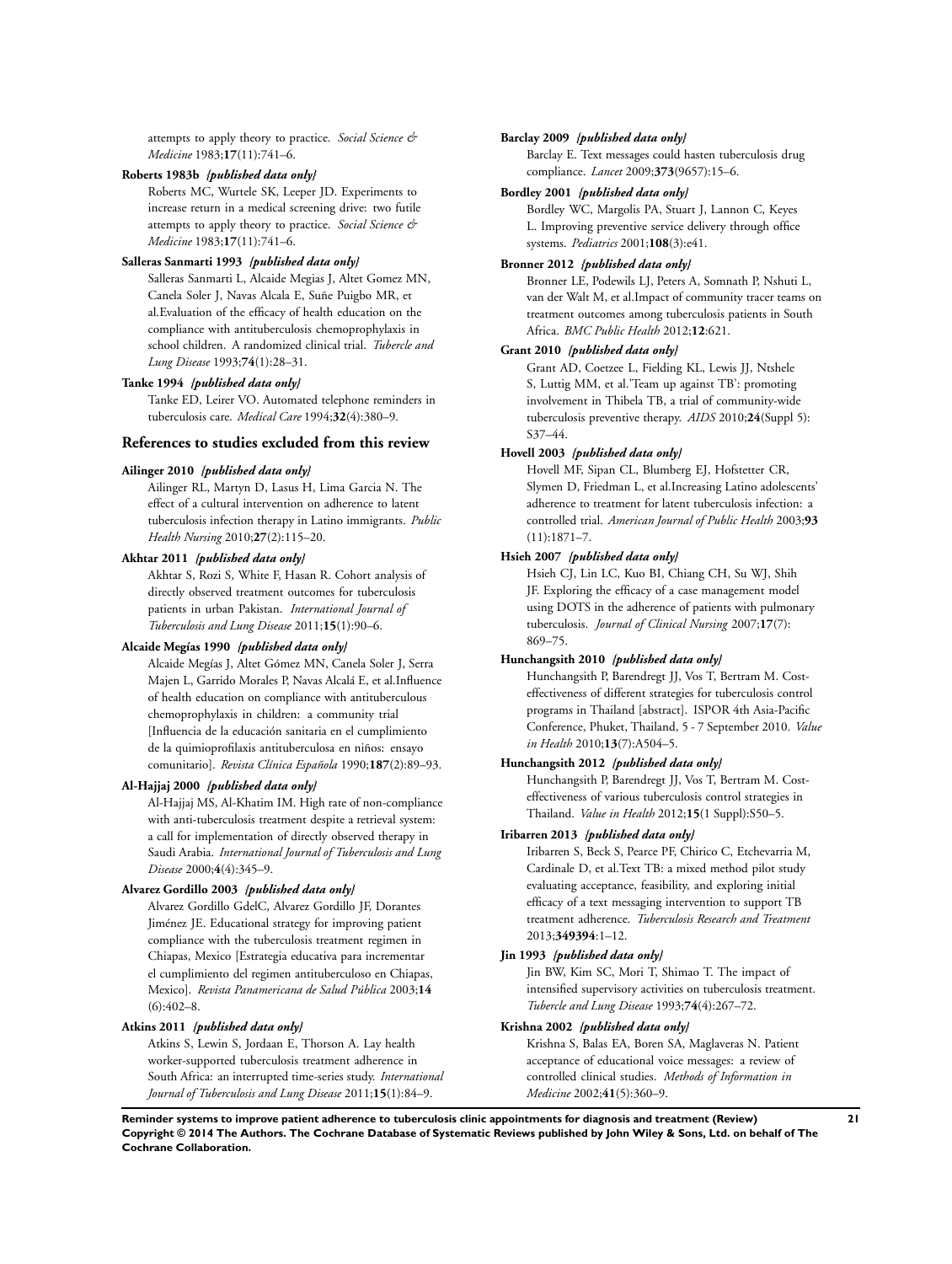#### **Lin 2006** *{published data only}*

Lin RL, Lin FJ, Wu CL, Peng MJ, Chen PJ, Kuo HT. Effect of a hospital-based case management approach on treatment outcome of patients with tuberculosis. *Journal of the Formosan Medical Association* 2006;**105**(8):636–44.

## **Morisky 1990** *{published data only}*

Morisky DE, Malotte CK, Choi P, Davidson P, Rigler S, Sugland B, et al.A patient education program to improve adherence rates with antituberculosis drug regimens. *Health Education Quarterly* 1990;**17**(3):253–67.

## **Morisky 2001** *{published data only}*

Morisky DE, Malotte CK, Ebin V, Davidson P, Cabrera D, Trout PT, et al.Behavioral interventions for the control of tuberculosis among adolescents. *Public Health Reports* 2001; **116**(6):568–74.

## **Nyamathi 2007** *{published data only}*

Nyamathi A, Stein JA, Schumann A, Tyler D. Latent variable assessment of outcomes in a nurse-managed intervention to increase latent tuberculosis treatment completion in homeless adults. *Health Psychology* 2007;**26**  $(1):68-76.$ 

### **Sanneh 2010** *{published data only}*

Sanneh AFNS, Pollock JI. Comparison of Pulmonary TB DOTS clinic medication before and after the introduction of daily DOTS treatment and attitudes of treatment defaulters in the Western Division of the Gambia. *African Health Sciences* 2010;**10**(2):165–71.

#### **Tanke 1997** *{published data only}*

Tanke ED, Martinez CM, Leirer VO. Use of automated reminders for tuberculin skin test return. *American Journal of Preventive Medicine* 1997;**13**(3):189–92.

#### **Thiam 2007** *{published data only}*

Thiam S, LeFevre AM, Hane F, Ndiaye A, Ba F, Fielding KL, et al.Effectiveness of a strategy to improve adherence to tuberculosis treatment in a resource-poor setting: a cluster randomized controlled trial. *JAMA* 2007;**297**(4):380–6.

#### **Tokzek 2012** *{published data only}*

Toczek A, Cox H, du Cros P, Cooke G, Ford N. Strategies for reducing treatment default in drug-resistant tuberculosis: systematic review and meta-analysis. *International Journal of Tuberculosis and Lung Disease* 2012;**17**(3):299–307.

## **Yusuf 2011** *{published data only}*

Yusuf K. Incentives to improve tuberculosis treatment adherence. 6th EDCTP Forum: Strengthening Research Partnerships for Better Health and Sustainable Development; 2011 Oct 9-12; Addis Ababa. EDCPT, 2011:205.

# **References to ongoing studies**

## **CTRI/2011/07/001889** *{published and unpublished data}*

CTRI/2011/07/001889. The development and evaluation of m-Health service in the control of Tuberculosis (TB) in India - TIMTAM trial. http://www.ctri.nic.in/ Clinicaltrials/pmaindet2.php?trialid=2883 (accessed 03 February 2014).

#### **ISRCTN46846388** *{unpublished data only}*

ISRCTN46846388. Cluster randomized trial of using mobile text messaging and a medication monitor in tuberculosis (TB) case management. http://isrctn.org/ ISRCTN46846388 (accessed 20 January 2014).

#### **NCT01471977** *{published and unpublished data}*

NCT01471977. Interventions to promote adherence to tuberculosis treatment among patients attending basic medical unit of Taluka Gambat, Pakistan. http:// clinicaltrials.gov/ct2/show/NCT01471977 (accessed 17 October 2012).

#### **NCT01549457** *{published and unpublished data}*

NCT01549457. A randomized controlled trial to examine the effectiveness of use of mobile phones and text messaging to improve adherence to treatment of latent TB. http: //clinicaltrials.gov/show/NCT01549457 (accessed 10 February 2014).

## **NCT01690754** *{published and unpublished data}*

NCT01690754. Evaluating the effectiveness of interactive SMS reminders on TB drug compliance and treatment. http://clinicaltrials.gov/ct2/show/NCT01690754 (accessed 17 October 2012).

# **NCT02082340** *{published and unpublished data}*

NCT02082340. Innovative approach in tuberculosis care in Armenia. http://clinicaltrials.gov/show/NCT02082340 (accessed 31 March 2014).

# **PACTR201307000583416** *{published and unpublished data}*

PACTR201307000583416. Evaluation of therapeutic adherence support by SMS on the cure rate of Tuberculosis: a protocol of a randomized control study. http:// www.pactr.org/ATMWeb/appmanager/atm/atmregistry? dar=true&tNo=PACTR201307000583416 (accessed 03 February 2014).

# **Additional references**

#### **Bediang 2014**

Bediang G, Stoll B, Elia N, Abena JL, Nolna D, Chastonay P, et al.SMS reminders to improve the tuberculosis cure rate in developing countries (TB-SMS Cameroon): a protocol of a randomised control study. *Trials* 2014;**15**:35.

#### **Goble 1993**

Goble M, Iseman MD, Madsen LA, Waite D, Ackerson L, Horsburgh CR Jr. Treatment of 171 patients with pulmonary tuberculosis resistant to isoniazid and rifampin. *New England Journal of Medicine* 1993;**328**(8):527–32.

#### **Green 2003**

Green D. ICT-enabled development case studies series: The compliance service uses SMS technology for TB treatment. http://www.comminit.com/global/content/complianceservice-uses-sms-technology-tb-treatment (accessed 21 October 2014).

#### **Guyatt 2008**

Guyatt GH, Oxman AD, Kunz R, Vist GE, Falck-Ytter Y, Schünemann HJ, GRADE Working Group. What is

**Reminder systems to improve patient adherence to tuberculosis clinic appointments for diagnosis and treatment (Review) 22 Copyright © 2014 The Authors. The Cochrane Database of Systematic Reviews published by John Wiley & Sons, Ltd. on behalf of The Cochrane Collaboration.**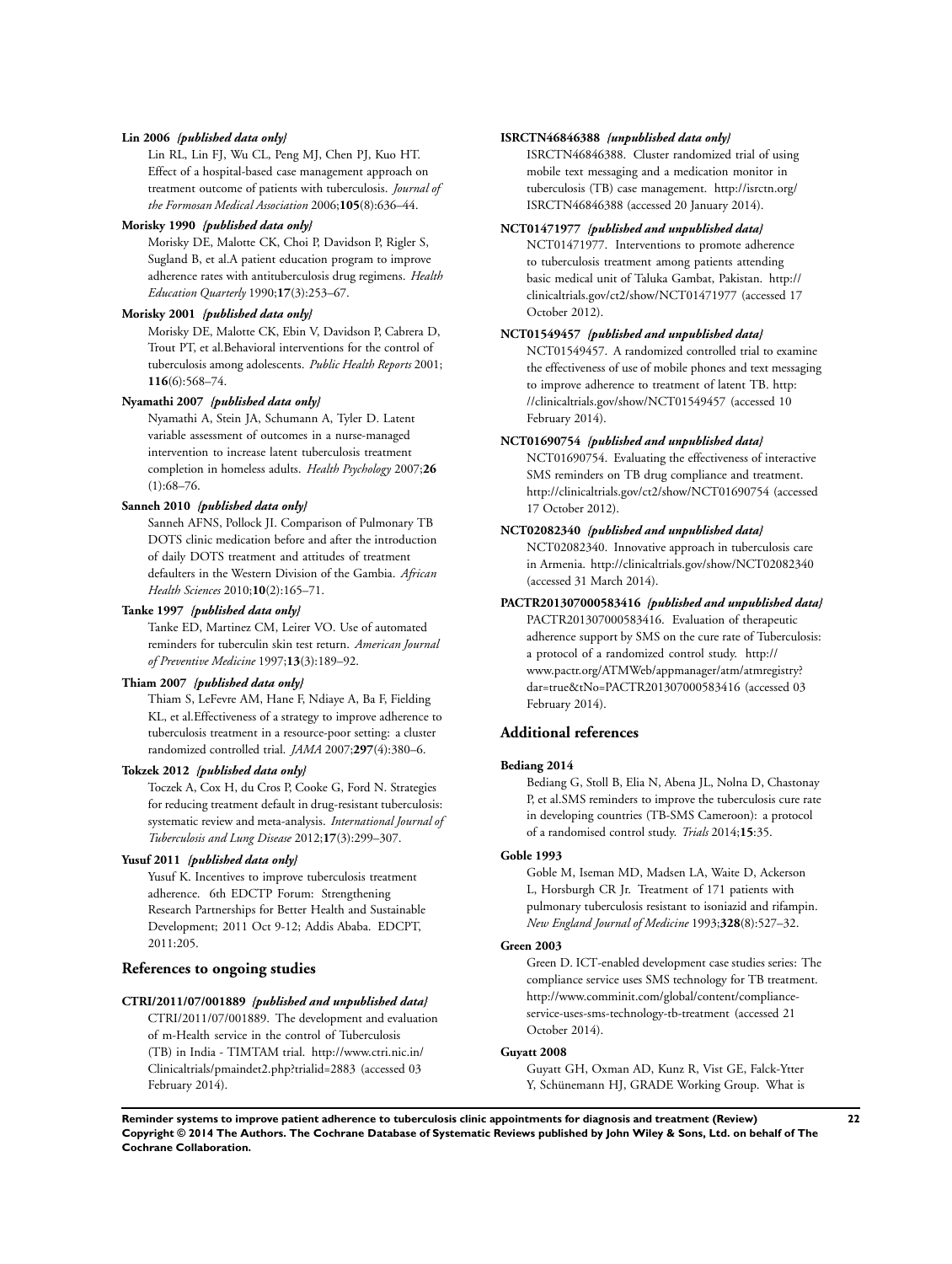"quality of evidence" and why is it important to clinicians?. *BMJ* 2008;**336**(7651):995–8.

# **Higgins 2011**

Higgins JPT, Green S (editors). Cochrane Handbook for Systematic Reviews of Interventions Version 5.1.0 [updated March 2011]. The Cochrane Collaboration, 2011. Available from www.cochrane-handbook.org.

#### **Jagota 1996**

Jagota P, Sreenivas TR, Parimala N. Improving treatment compliance by observing difference in treatment irregularity. *Indian Journal of Tuberculosis* 1996;**43**:75–80.

# **Johansson 1999**

Johansson E, Long NH, Diwan VK, Winkvist A. Attitudes to compliance with tuberculosis treatment among women and men in Vietnam. *International Journal of Tuberculosis and Lung Disease* 1999;**3**(10):862–8.

#### **Lefebvre 2011**

Lefebvre C, Manheimer E, Glanville J. Chapter 6: Searching for studies. In: Higgins JPT, Green S (editors). Cochrane Handbook for Systematic Reviews of Interventions Version 5.0.1 [updated March 2011]. The Cochrane Collaboration, 2011. Available from www.cochrane-handbook.org.

#### **Lutge 2012**

Lutge EE, Wiysonge CS, Knight SE, Volmink J. Material incentives and enablers in the management of tuberculosis. *Cochrane Database of Systematic Reviews* 2012, Issue 1. [DOI: 10.1002/14651858.CD007952.pub2]

### **M'Imunya 2012**

M'Imunya JM, Kredo T, Volmink J. Patient education and counselling for promoting adherence to treatment for tuberculosis. *Cochrane Database of Systematic Reviews* 2012, Issue 5. [DOI: 10.1002/14651858.CD006591.pub2]

#### **Mitchison 1998**

Mitchison DA. How drug resistance emerges as a result of poor compliance during short course chemotherapy for tuberculosis. *International Journal of Tuberculosis and Lung Disease* 1998;**2**(1):10–5.

#### **National Department of Health South Africa 2014**

National Tuberculosis Management Guidelines 2014. National Department of Health South Africa http:// www.health–e.org.za/2014/06/10/guidelines–national– tuberculosis–management–guidelines/ (Accessed 21 October 2014).

# **Nglazi 2013**

Nglazi MD, Bekker LG, Wood R, Hussey GD, Wiysonge CS. Mobile phone text messaging for promoting adherence to anti-tuberculosis treatment: a systematic review. *BMC Infectious Diseases* 2013;**13**:566.

# **O'Boyle 2002**

O'Boyle SJ, Power JJ, Ibrahim MY, Watson JP. Factors affecting patient compliance with anti-tuberculosis chemotherapy using the directly observed treatment, shortcourse strategy (DOTS). *International Journal of Tuberculosis and Lung Disease* 2002;**6**(4):307–12.

#### **Ormerod 1991**

Ormerod LP, Prescott RJ. Inter-relations between relapses, drug regimens and compliance with treatment in tuberculosis. *Respiratory Medicine* 1991;**85**(3):239–42.

### **Review Manager 5**

The Nordic Cochrane Centre, The Cochrane Collaboration. Review Manager (RevMan). 5.3. Copenhagen: The Nordic Cochrane Centre, The Cochrane Collaboration, 2014.

### **Steingart 2014**

Steingart KR, Schiller I, Horne DJ, Pai M, Boehme CC, Dendukuri N. Xpert® MTB/RIF assay for pulmonary tuberculosis and rifampicin resistance in adults. *Cochrane Database of Systematic Reviews* 2014, Issue 1. [DOI: 10.1002/14651858.CD009593.pub3]

#### **Thilakavathi 1993**

Thilakavathi S, Fredrick JS, Fredrick KG, Parthasarathy R, Santha T, Somasundaram PR, et al.High coverage for long term follow-up of patients with spinal tuberculosis. *Indian Journal of Tuberculosis* 1993;**40**(2):91–4.

# **Vann 2005**

Jacobson Vann JC, Szilagyi P. Patient reminder and recall systems to improve immunization rates. *Cochrane Database of Systematic Reviews* 2005, Issue 3. [DOI: 10.1002/ 14651858.CD003941.pub2]

#### **Visarutrat 2009**

Visarutrat S. Mobile phone for increase success rate of TB treatment outcome in TB patients. Chiang Mai PCMO preliminary report. Chiang Mai: Chiang Mai Provincial Health Office 2009.

# **Volmink 2007**

Volmink J, Garner P. Directly observed therapy for treating tuberculosis. *Cochrane Database of Systematic Reviews* 2007, Issue 4. [DOI: 10.1002/14651858.CD003343.pub3]

#### **Weis 1994**

Weis SE, Slocum PC, Blais FX, King B, Nunn M, Matney GB, et al.The effect of directly observed therapy on the rates of drug resistance and relapse in tuberculosis. *New England Journal of Medicine* 1994;**330**(17):1179–84.

## **WHO 2003a**

WHO Global Tuberculosis Programme. *Treatment of tuberculosis: guidelines for national programmes [WHO/ CDS/TB/2003.313]*. 3rd Edition. Geneva: World Health Organization, 2003.

#### **WHO 2003b**

World Health Organization. *Adherence to long term therapies: evidence for action*. Geneva: World Health Organization, 2003.

#### **WHO 2006**

The Stop TB Strategy. Geneva, World Health Organization, 2006 (WHO/HTM/TB/2006.368).

## **WHO 2011**

World Health Organization. Policy statement: automated real-time nucleic acid amplification technology for rapid and simultaneous detection of tuberculosis and rifampicin

**Reminder systems to improve patient adherence to tuberculosis clinic appointments for diagnosis and treatment (Review) 23 Copyright © 2014 The Authors. The Cochrane Database of Systematic Reviews published by John Wiley & Sons, Ltd. on behalf of The Cochrane Collaboration.**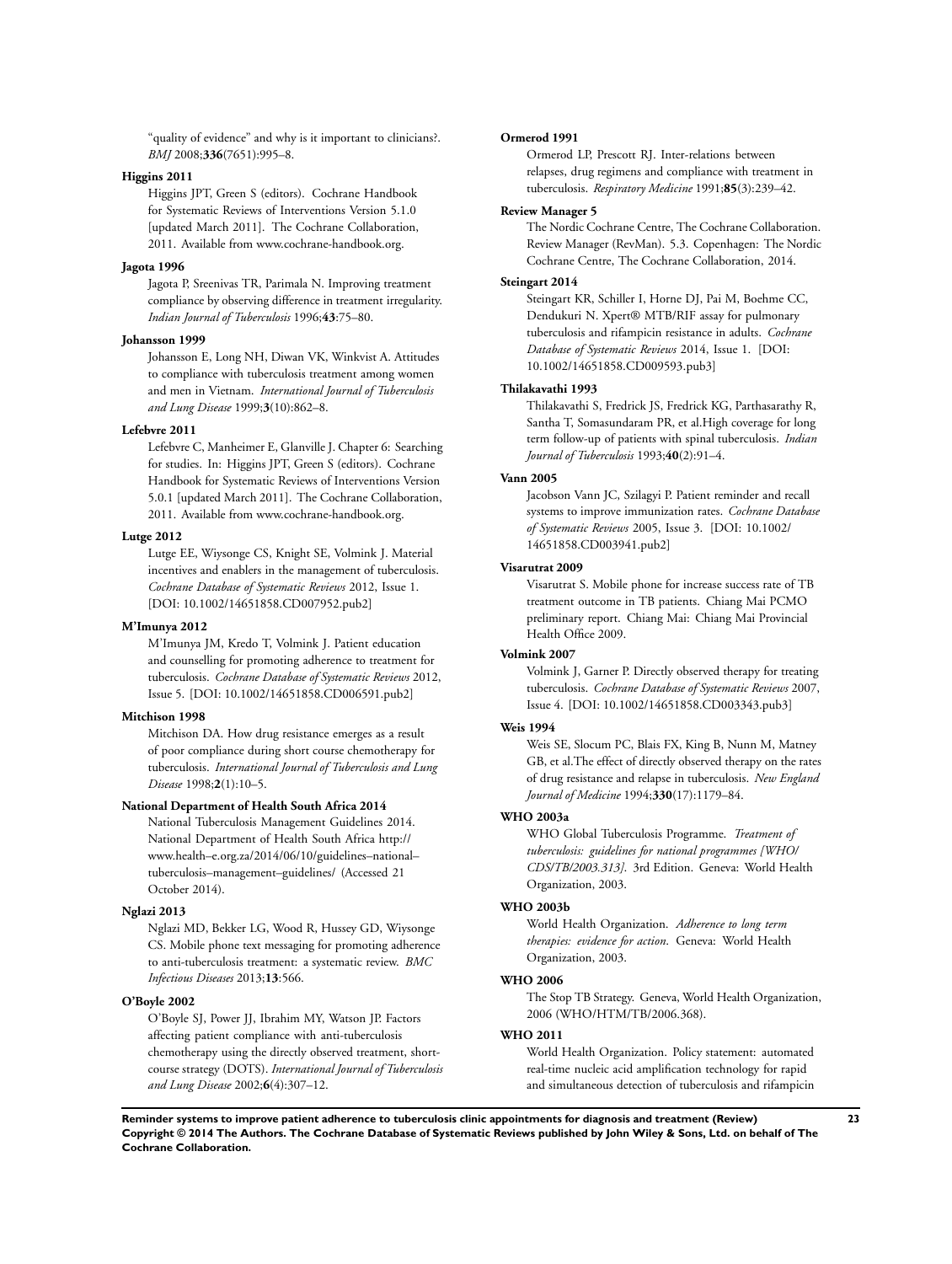resistance: Xpert MTB/RIF system. http://apps.who.int/ iris/bitstream/10665/44586/1/9789241501545˙eng.pdf? ua=1 (accessed 21 October 2014).

# **WHO 2013**

World Health Organization. *Global tuberculosis report. WHO Report 2013. WHO/HTM/TB/2013.11*. Geneva: World Health Organization, 2013.

∗ *Indicates the major publication for the study*

**Reminder systems to improve patient adherence to tuberculosis clinic appointments for diagnosis and treatment (Review) 24 Copyright © 2014 The Authors. The Cochrane Database of Systematic Reviews published by John Wiley & Sons, Ltd. on behalf of The Cochrane Collaboration.**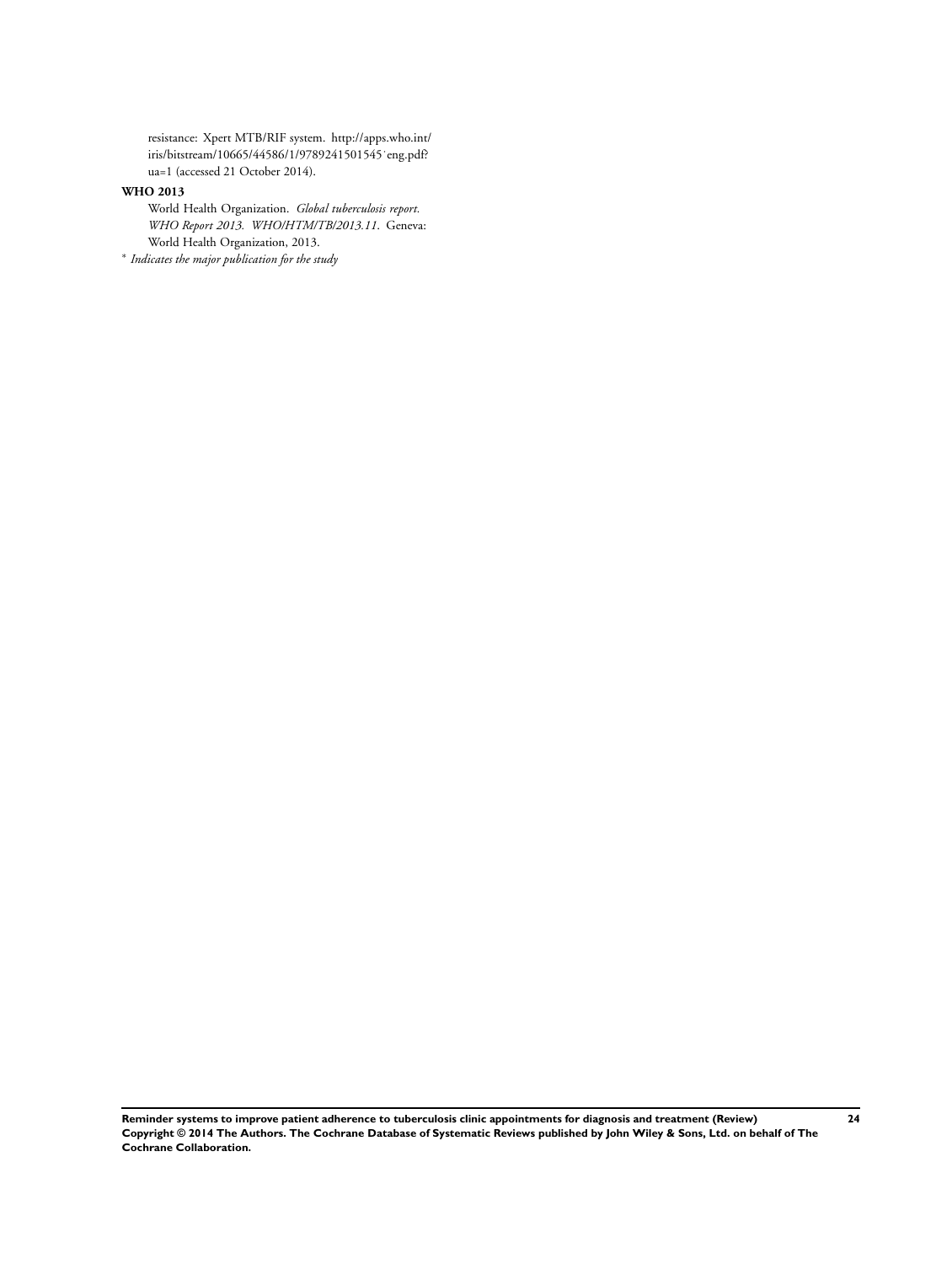# <span id="page-26-0"></span>**CHARACTERISTICS OF STUDIES**

# **Characteristics of included studies** *[ordered by study ID]*

# **Cheng 1997**

| Methods             | Trial design: Quasi-RCT                                                                                                                                                                                                                                                                                                                                                                                                                                                                                                                                                                                                                                                                                                                                                                                                                                                                                                                                                                                               |  |  |  |
|---------------------|-----------------------------------------------------------------------------------------------------------------------------------------------------------------------------------------------------------------------------------------------------------------------------------------------------------------------------------------------------------------------------------------------------------------------------------------------------------------------------------------------------------------------------------------------------------------------------------------------------------------------------------------------------------------------------------------------------------------------------------------------------------------------------------------------------------------------------------------------------------------------------------------------------------------------------------------------------------------------------------------------------------------------|--|--|--|
| Participants        | Number of participants: 627 randomized<br>Inclusion criteria: consecutive children ages 1 to 12 years due for a TB test in an urban<br>children's hospital outpatient department; 1 child per family enrolled<br>Exclusion criteria: not stated                                                                                                                                                                                                                                                                                                                                                                                                                                                                                                                                                                                                                                                                                                                                                                       |  |  |  |
| Interventions       | All patients received a written information sheet with the times to return; skin tests were<br>circled in permanent marker and date of return stamped on mother's and child's hands<br>All families received education regarding the importance of skin testing for TB and the<br>need for follow-up to read the results. Instructions were given to return to the clinic in<br>48 to 72 hours<br>Intervention of interest:<br>• Reminder pre-appointment phone call 1 day before the appointment.<br>Control:<br>• Routine verbal and written instructions.<br>Other interventions not included in this review:<br>• Positive reinforcement group (transportation tokens and toy on return).<br>• Negative reinforcement group (asked to leave school forms until they returned for<br>test reading and were told that the test would be repeated if not read on time).<br>• Parents trained to read the Mantoux TB test for induration or no induration, and<br>a nurse home visit was scheduled to verify results. |  |  |  |
| Outcomes            | Outcomes included in this review:<br>• Adherence to return visit for Mantoux test reading.<br>Outcomes not included in this review :<br>• Reasons for poor adherence.                                                                                                                                                                                                                                                                                                                                                                                                                                                                                                                                                                                                                                                                                                                                                                                                                                                 |  |  |  |
| <b>Notes</b>        | Location: USA<br>Trial dates: not specified<br>Baseline data: comparable<br>Funding: Ambulatory Pediatrics Association                                                                                                                                                                                                                                                                                                                                                                                                                                                                                                                                                                                                                                                                                                                                                                                                                                                                                                |  |  |  |
| <b>Risk of bias</b> |                                                                                                                                                                                                                                                                                                                                                                                                                                                                                                                                                                                                                                                                                                                                                                                                                                                                                                                                                                                                                       |  |  |  |
|                     |                                                                                                                                                                                                                                                                                                                                                                                                                                                                                                                                                                                                                                                                                                                                                                                                                                                                                                                                                                                                                       |  |  |  |

| <b>Bias</b>                                              | Authors' judgement | Support for judgement          |
|----------------------------------------------------------|--------------------|--------------------------------|
| Random sequence generation (selection High risk<br>bias) |                    | Randomized by day of the week. |
| Allocation concealment (selection bias)                  | High risk          | Sequential allocation.         |

**Reminder systems to improve patient adherence to tuberculosis clinic appointments for diagnosis and treatment (Review) 25 Copyright © 2014 The Authors. The Cochrane Database of Systematic Reviews published by John Wiley & Sons, Ltd. on behalf of The Cochrane Collaboration.**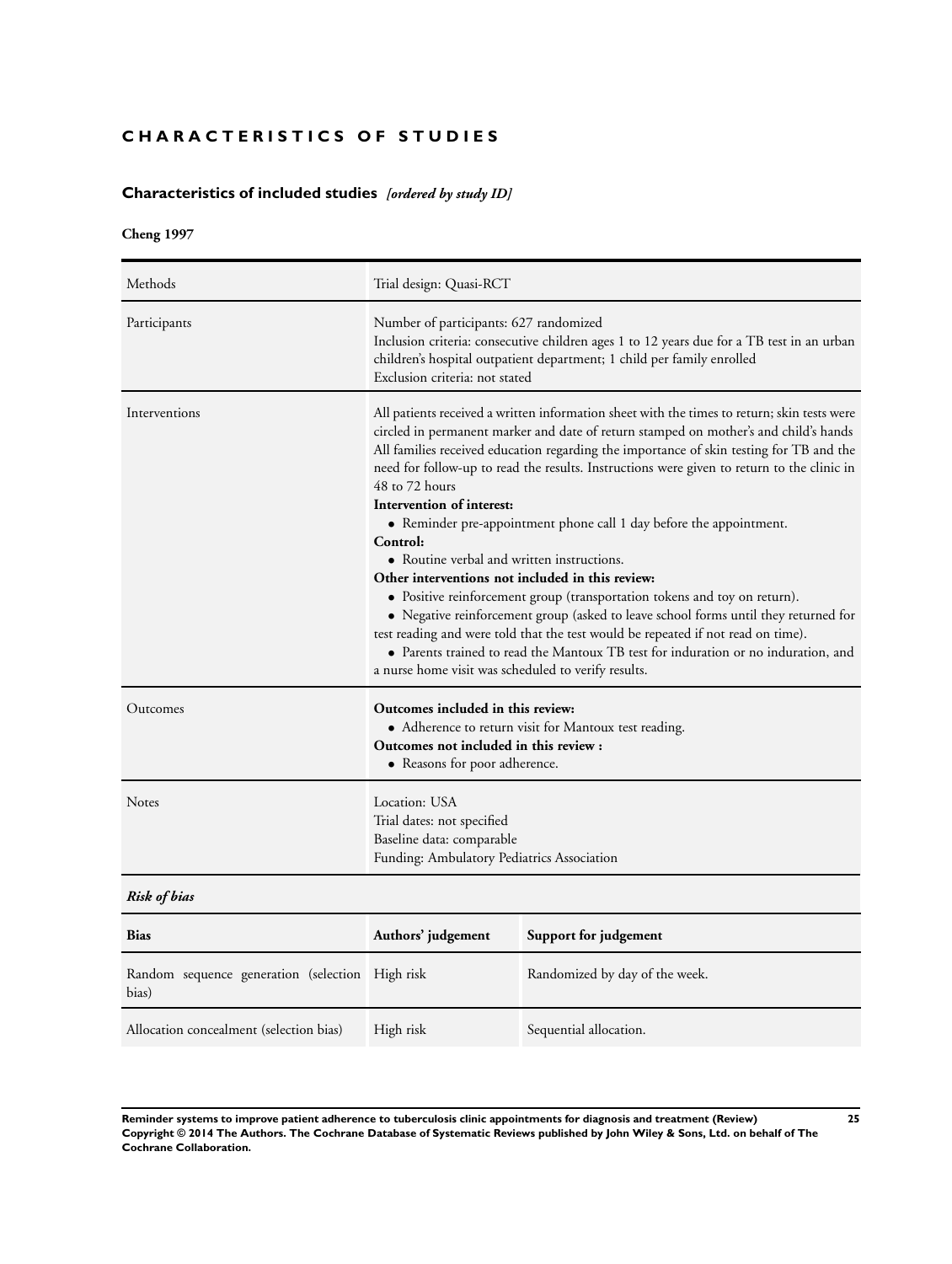# **Cheng 1997** (*Continued)*

| Blinding of outcome assessment (detection Unclear risk<br>bias)<br>All outcomes |          | Not specified.                                                                      |
|---------------------------------------------------------------------------------|----------|-------------------------------------------------------------------------------------|
| Incomplete outcome data (attrition bias)<br>All outcomes                        | Low risk | 627/627 (100%), no missing data.                                                    |
| Selective reporting (reporting bias)                                            | Low risk | All relevant outcomes in the methods section are reported<br>in the results section |
| Other bias                                                                      | Low risk | None identified.                                                                    |

## **Krishnaswami 1981**

| Methods       | Trial design: RCT                                                                                                                                                                                                                                                                                                                                                                                                                                                                                                                                                                                                    |
|---------------|----------------------------------------------------------------------------------------------------------------------------------------------------------------------------------------------------------------------------------------------------------------------------------------------------------------------------------------------------------------------------------------------------------------------------------------------------------------------------------------------------------------------------------------------------------------------------------------------------------------------|
| Participants  | Number of participants: 170 randomized; 150 analysed<br>Inclusion criteria: patients with symptoms reporting at the Institute of Tuberculosis and<br>Chest Diseases in Madras; with radiographic evidence of TB but negative smears; aged<br>$\geq$ 12 years; prescribed national TB programme recommended regimen; living within a<br>radius of about 5 km from the clinic; bona fide residents of Madras city and regarded as<br>stable (expected to remain in the city for at least 1 year)<br>Exclusion criteria: not stated                                                                                     |
| Interventions | Intervention of interest:<br>• Home visits 4 days after a missed appointment. If necessary, further visits were<br>made on the $11^{th}$ day, and at 1 and 2 months. At one of the latter 2 visits, a doctor<br>accompanied the health visitor if the latter had met the patient at an early visit but had<br>failed to persuade the patient to attend.<br>• Reminder letter 4 days after a missed appointment - in Tamil (the local language).<br>If the patient still failed to attend, a health visitor went to the home on the $11^{th}$ day to<br>see the patient personally and persuade him or her to attend. |
| Outcomes      | Outcomes included in this review:<br>• Treatment completion.<br>• Retrieval of the defaulters with the first action for the first episode of default.<br>Outcomes not included in this review:<br>• Retrieval of the defaulters with the first action for all episodes of default.<br>• Mean number of drug collections for one year.<br>• Number of episodes of default.                                                                                                                                                                                                                                            |
| <b>Notes</b>  | Location: South India<br>Trial dates: not specified<br>Funding: Indian Council of Medical Research<br>Baseline data: comparable                                                                                                                                                                                                                                                                                                                                                                                                                                                                                      |

# *Risk of bias*

**Reminder systems to improve patient adherence to tuberculosis clinic appointments for diagnosis and treatment (Review) 26 Copyright © 2014 The Authors. The Cochrane Database of Systematic Reviews published by John Wiley & Sons, Ltd. on behalf of The Cochrane Collaboration.**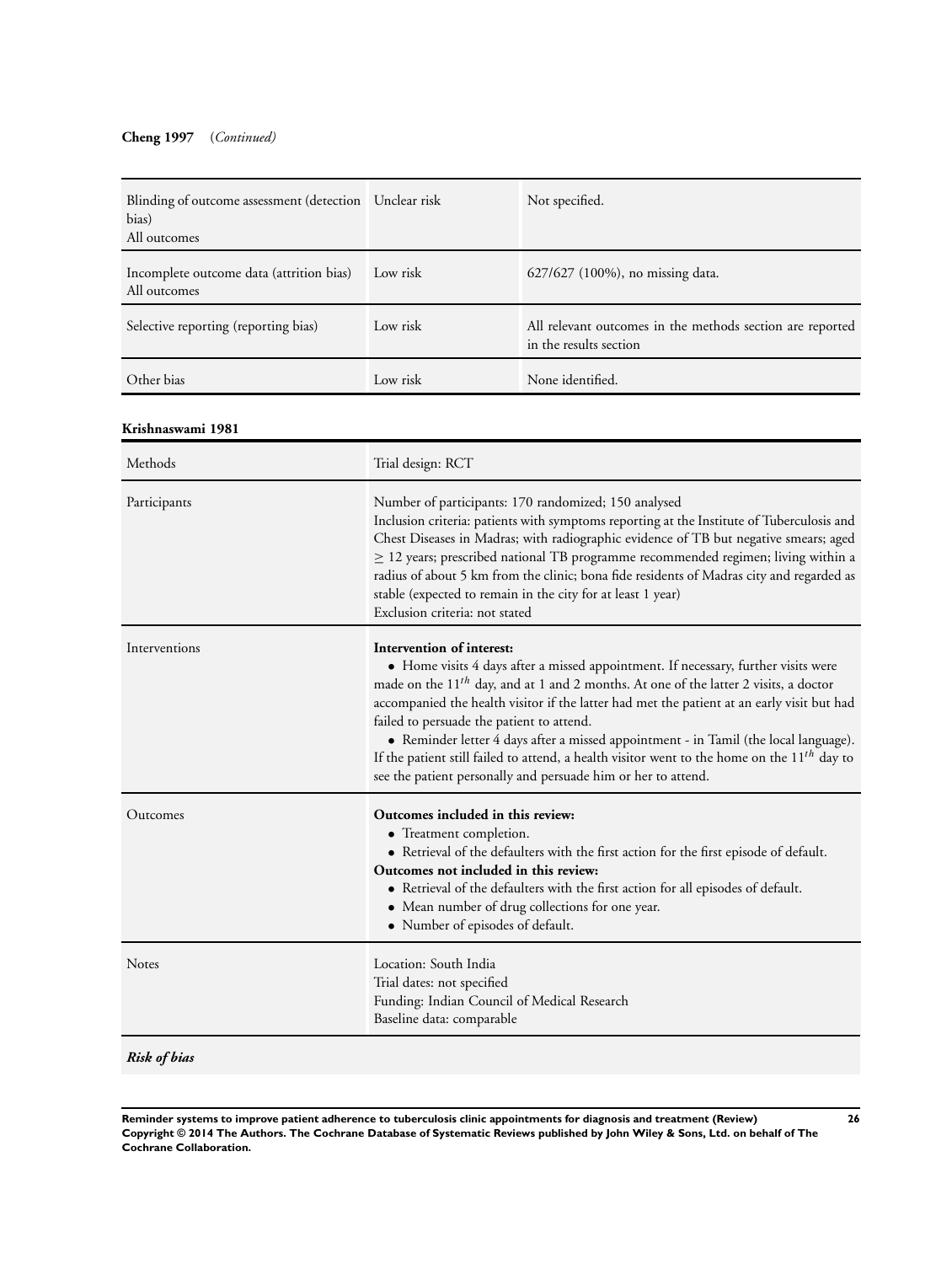# **Krishnaswami 1981** (*Continued)*

| <b>Bias</b>                                                                     |              | Authors' judgement Support for judgement                                                                                                                                                                                                                                                                                |
|---------------------------------------------------------------------------------|--------------|-------------------------------------------------------------------------------------------------------------------------------------------------------------------------------------------------------------------------------------------------------------------------------------------------------------------------|
| Random sequence generation (selection Unclear risk<br>bias)                     |              | Only described as "randomised".                                                                                                                                                                                                                                                                                         |
| Allocation concealment (selection bias)                                         | Unclear risk | Only described as "randomised".                                                                                                                                                                                                                                                                                         |
| Blinding of outcome assessment (detection Unclear risk<br>bias)<br>All outcomes |              | Not specified.                                                                                                                                                                                                                                                                                                          |
| Incomplete outcome data (attrition bias)<br>All outcomes                        | Low risk     | 150/170 (89%); 20 participants excluded from main analysis<br>because of death (8), lost to follow-up (6), chemotherapy change<br>(3), or transfer to more accessible clinics (3), but missing out-<br>come data balanced in numbers across intervention groups, with<br>similar reasons for missing data across groups |
| Selective reporting (reporting bias)                                            | Low risk     | All relevant outcomes in the methods section are reported in the<br>results section                                                                                                                                                                                                                                     |
| Other bias                                                                      | Low risk     | None identified.                                                                                                                                                                                                                                                                                                        |

# **Kunawararak 2011**

| Methods       | Trial design: RCT                                                                                                                                                                                                                                                                                                                                                                                                                                                                                                                                                                                      |
|---------------|--------------------------------------------------------------------------------------------------------------------------------------------------------------------------------------------------------------------------------------------------------------------------------------------------------------------------------------------------------------------------------------------------------------------------------------------------------------------------------------------------------------------------------------------------------------------------------------------------------|
| Participants  | Number of participants: 98 randomized<br>Inclusion criteria: patients aged > 15 years diagnosed with MTB who had never been<br>treated with second line TB drugs, patients in whom DST and HIV testing were per-<br>formed and whose liver function tests were lower than 2 times the upper limits of normal<br>Exclusion criteria: pregnant patients, MDR-TB patients resistant to 3 or more of 6<br>classes of second-line drugs, patients with history of epilepsy or alcoholism, patients who<br>could not answer questions by the researcher and patients who could not complete the<br>treatment |
| Interventions | All patients had DOTS<br>Intervention of interest:<br>• Mobile phone call reminder to attend clinic appointments and take their<br>medication.<br>Control:<br>• No reminder.                                                                                                                                                                                                                                                                                                                                                                                                                           |
| Outcomes      | Outcomes included in this review:<br>• Treatment completion.<br>Outcomes not included in this review:<br>$\bullet$ Cure.<br>• Failure.<br>• Success.                                                                                                                                                                                                                                                                                                                                                                                                                                                   |

**Reminder systems to improve patient adherence to tuberculosis clinic appointments for diagnosis and treatment (Review) 27 Copyright © 2014 The Authors. The Cochrane Database of Systematic Reviews published by John Wiley & Sons, Ltd. on behalf of The Cochrane Collaboration.**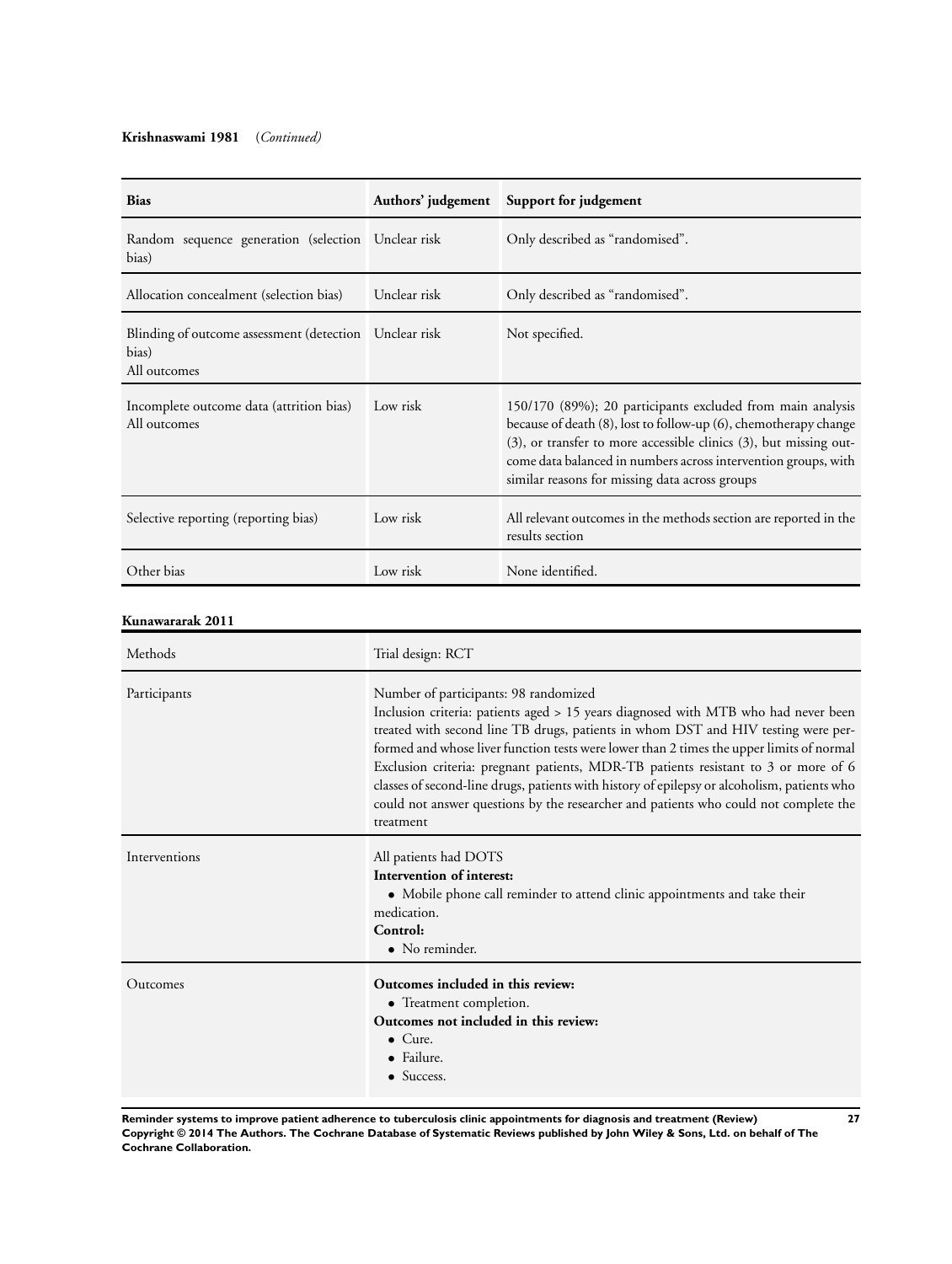# **Kunawararak 2011** (*Continued)*

|              | • Sputum conversion rate at 1 month.                                                                                                                                                                                                        |
|--------------|---------------------------------------------------------------------------------------------------------------------------------------------------------------------------------------------------------------------------------------------|
| <b>Notes</b> | Location: Northern Thailand<br>Trial dates: April 2008 to December 2009<br>Baseline data: comparable<br>Funding: Graduate School of Chulalongkorn University, and the Department of Disease<br>Control, MInistry of Public Health, Thailand |

# *Risk of bias*

| <b>Bias</b>                                                                     |              | Authors' judgement Support for judgement                                            |
|---------------------------------------------------------------------------------|--------------|-------------------------------------------------------------------------------------|
| Random sequence generation (selection Unclear risk<br>bias)                     |              | Only described as "randomised".                                                     |
| Allocation concealment (selection bias)                                         | Unclear risk | Only described as "randomised".                                                     |
| Blinding of outcome assessment (detection Unclear risk<br>bias)<br>All outcomes |              | Not specified.                                                                      |
| Incomplete outcome data (attrition bias)<br>All outcomes                        | Low risk     | No missing data, 98/98 (100%).                                                      |
| Selective reporting (reporting bias)                                            | Low risk     | All relevant outcomes in the methods section are reported in the<br>results section |
| Other bias                                                                      | Low risk     | None identified.                                                                    |

# **Mohan 2003**

| Methods       | Trial design: RCT                                                                                                                                                                                                                                                                                                             |
|---------------|-------------------------------------------------------------------------------------------------------------------------------------------------------------------------------------------------------------------------------------------------------------------------------------------------------------------------------|
| Participants  | Number of participants: 480 randomized<br>Inclusion criteria: new smear-positive PTB; never been treated previously; delayed com-<br>ing to collect drugs at the health centre for at least 3 days after scheduled appointment;<br>identified from official patient record cards<br>Exclusion criteria: re-treatment patients |
| Interventions | Intervention of interest:<br>• Home visit by a local female volunteer from a local nongovernmental<br>organization who was trained to motivate patient to attend health centre daily and to<br>give health education (co-intervention) for the patient and his or her family.<br>Control:<br>$\bullet$ No home visit.         |
| Outcomes      | Outcomes included in this review:<br>• Treatment completion.<br>Outcomes not included in this review:                                                                                                                                                                                                                         |

**Reminder systems to improve patient adherence to tuberculosis clinic appointments for diagnosis and treatment (Review) 28 Copyright © 2014 The Authors. The Cochrane Database of Systematic Reviews published by John Wiley & Sons, Ltd. on behalf of The Cochrane Collaboration.**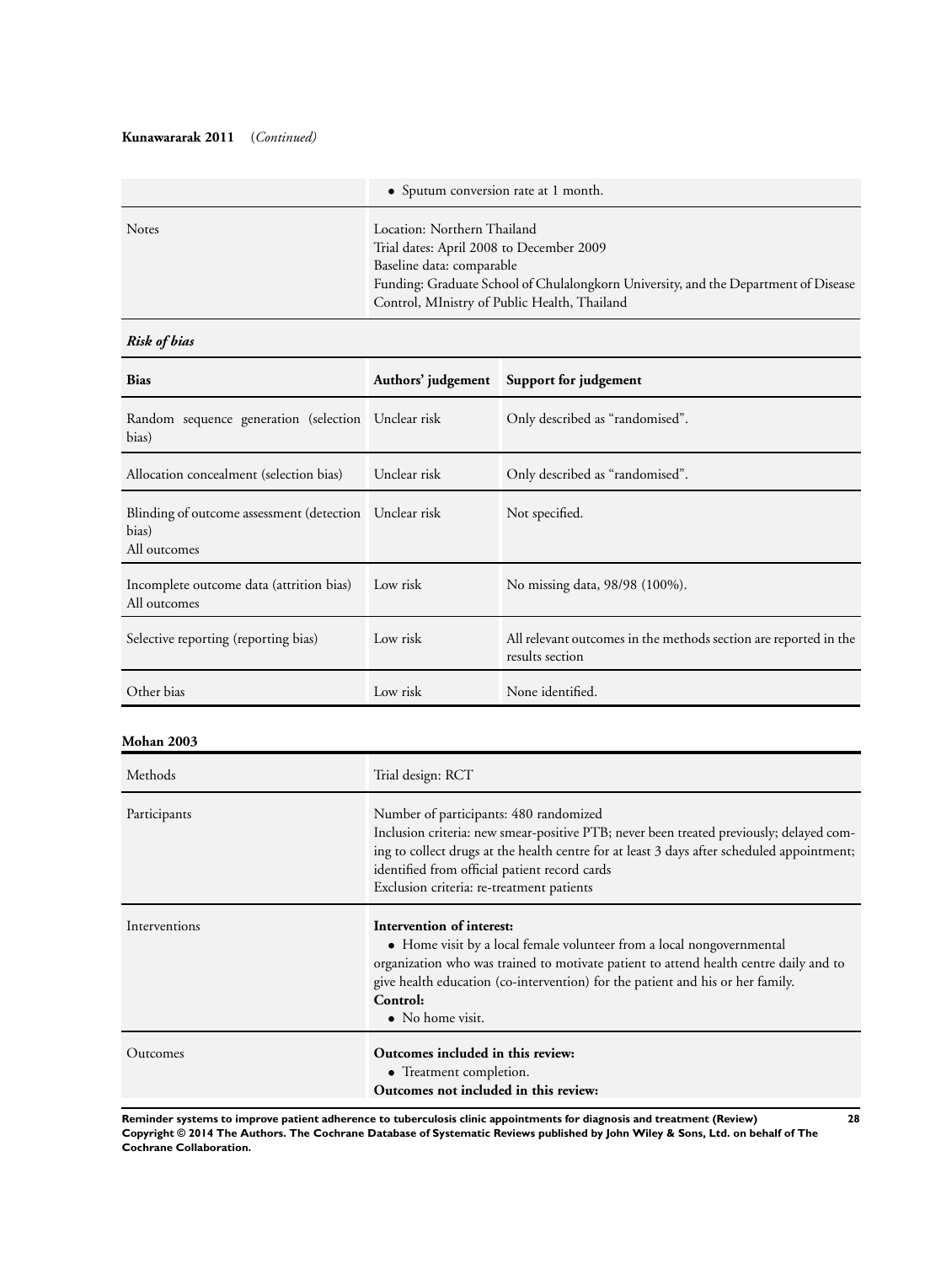# **Mohan 2003** (*Continued)*

|              | • Treatment interrupted for $\geq 2$ consecutive months.<br>• Treatment failure: patient who is sputum positive at 5 months or later during<br>treatment.<br>$\bullet$ Death.<br>• Sputum smear positive follow-up. |
|--------------|---------------------------------------------------------------------------------------------------------------------------------------------------------------------------------------------------------------------|
| <b>Notes</b> | Location: Iraq<br>Trial dates: May 2001 to May 2002<br>Baseline data: not reported<br>Funding: the EMRO/DCD/TDR Small Grants Scheme for Operational Research in<br>Tropical and Communicable Diseases               |

# *Risk of bias*

| <b>Bias</b>                                                                 |          | Authors' judgement Support for judgement                                                                                                                   |
|-----------------------------------------------------------------------------|----------|------------------------------------------------------------------------------------------------------------------------------------------------------------|
| Random sequence generation (selection Low risk<br>bias)                     |          | By random-numbers table (confirmed by the trial authors).                                                                                                  |
| Allocation concealment (selection bias)                                     | Low risk | Using sequentially numbered and sealed opaque envelopes (con-<br>firmed by the trial authors)                                                              |
| Blinding of outcome assessment (detection Low risk<br>bias)<br>All outcomes |          | The evaluation was blind as the information about outcome was<br>collected by a field worker who did not know which group the<br>patients were assigned to |
| Incomplete outcome data (attrition bias)<br>All outcomes                    | Low risk | No missing data, 480/480 (100%).                                                                                                                           |
| Selective reporting (reporting bias)                                        | Low risk | All relevant outcomes in the methods section are reported in the<br>results section                                                                        |
| Other bias                                                                  | Low risk | None identified.                                                                                                                                           |

# **Paramasivan 1993**

| Methods       | Trial design: RCT                                                                                                                                                                                                                                                                                                                                                                                                                    |
|---------------|--------------------------------------------------------------------------------------------------------------------------------------------------------------------------------------------------------------------------------------------------------------------------------------------------------------------------------------------------------------------------------------------------------------------------------------|
| Participants  | Number of participants: 200 randomized<br>Inclusion criteria: newly diagnosed adult PTB patients; sputum positive for acid-fast<br>bacilli (AFB); no treatment or < 15 days previous treatment; not in moribund condition<br>or suffering from disorders like diabetes, cardiac failure, or renal failure; willing to stay<br>in the hospital for the initial 1-month intensive phase of treatment<br>Exclusion criteria: not stated |
| Interventions | Intervention of interest:<br>• Defaulter reminder letter to the correct home address on the $4th$ day of the due<br>date. The second defaulter action became due only when the first action failed to<br>retrieve the patient, and it would be posted on the $8th$ day after the first action.                                                                                                                                       |

**Reminder systems to improve patient adherence to tuberculosis clinic appointments for diagnosis and treatment (Review) 29 Copyright © 2014 The Authors. The Cochrane Database of Systematic Reviews published by John Wiley & Sons, Ltd. on behalf of The Cochrane Collaboration.**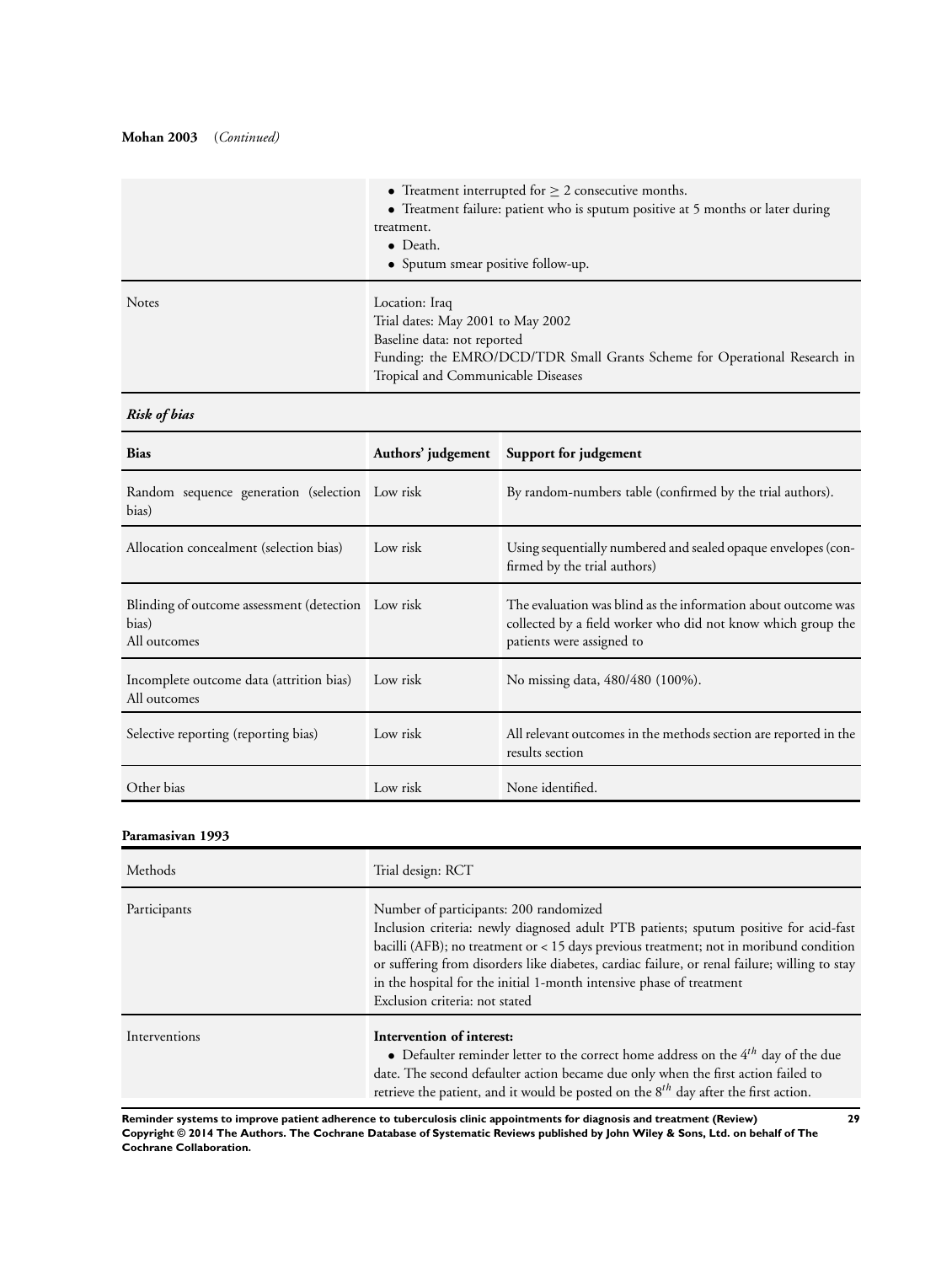# **Paramasivan 1993** (*Continued)*

|              | Control:<br>• No reminder letter.                                                                                                                                                                                                                                                                                         |
|--------------|---------------------------------------------------------------------------------------------------------------------------------------------------------------------------------------------------------------------------------------------------------------------------------------------------------------------------|
| Outcomes     | Outcomes included in this review:<br>• Treatment completion.<br>Outcomes not included in this review:<br>• Treatment default: defined as number of patients failed to collect the drugs within<br>three days after the due date of drug collection.<br>• Defaulters retrieval: defined as number of defaulters retrieved. |
| <b>Notes</b> | Location: South India<br>Trial dates: not specified<br>Baseline data: not reported<br>Funding: the Scientific Committee of Anti-tuberculosis Association of Tamilnadu                                                                                                                                                     |

# *Risk of bias*

| <b>Bias</b>                                                                  |          | Authors' judgement Support for judgement                                            |
|------------------------------------------------------------------------------|----------|-------------------------------------------------------------------------------------|
| Random sequence generation (selection Low risk<br>bias)                      |          | Random-numbers table (confirmed by the trial authors).                              |
| Allocation concealment (selection bias)                                      | Low risk | Centralized randomization by a third party (confirmed by the<br>trial authors)      |
| Blinding of outcome assessment (detection High risk<br>bias)<br>All outcomes |          | No blinding of outcome assessment.                                                  |
| Incomplete outcome data (attrition bias)<br>All outcomes                     | Low risk | 200/200 (100%), no missing data.                                                    |
| Selective reporting (reporting bias)                                         | Low risk | All relevant outcomes in the methods section are reported in the<br>results section |
| Other bias                                                                   | Low risk | None identified.                                                                    |

# **Roberts 1983a**

| Methods       | Trial design: RCT                                                                                                                                                                                    |
|---------------|------------------------------------------------------------------------------------------------------------------------------------------------------------------------------------------------------|
| Participants  | Number of participants: 200 randomized<br>Inclusion criteria: volunteers who participated in a university-sponsored TB detection<br>drive; mostly college students<br>Exclusion criteria: not stated |
| Interventions | Intervention of interest:<br>• Take-home reminder card.<br>• Postcard reminder.                                                                                                                      |

**Reminder systems to improve patient adherence to tuberculosis clinic appointments for diagnosis and treatment (Review) 30 Copyright © 2014 The Authors. The Cochrane Database of Systematic Reviews published by John Wiley & Sons, Ltd. on behalf of The Cochrane Collaboration.**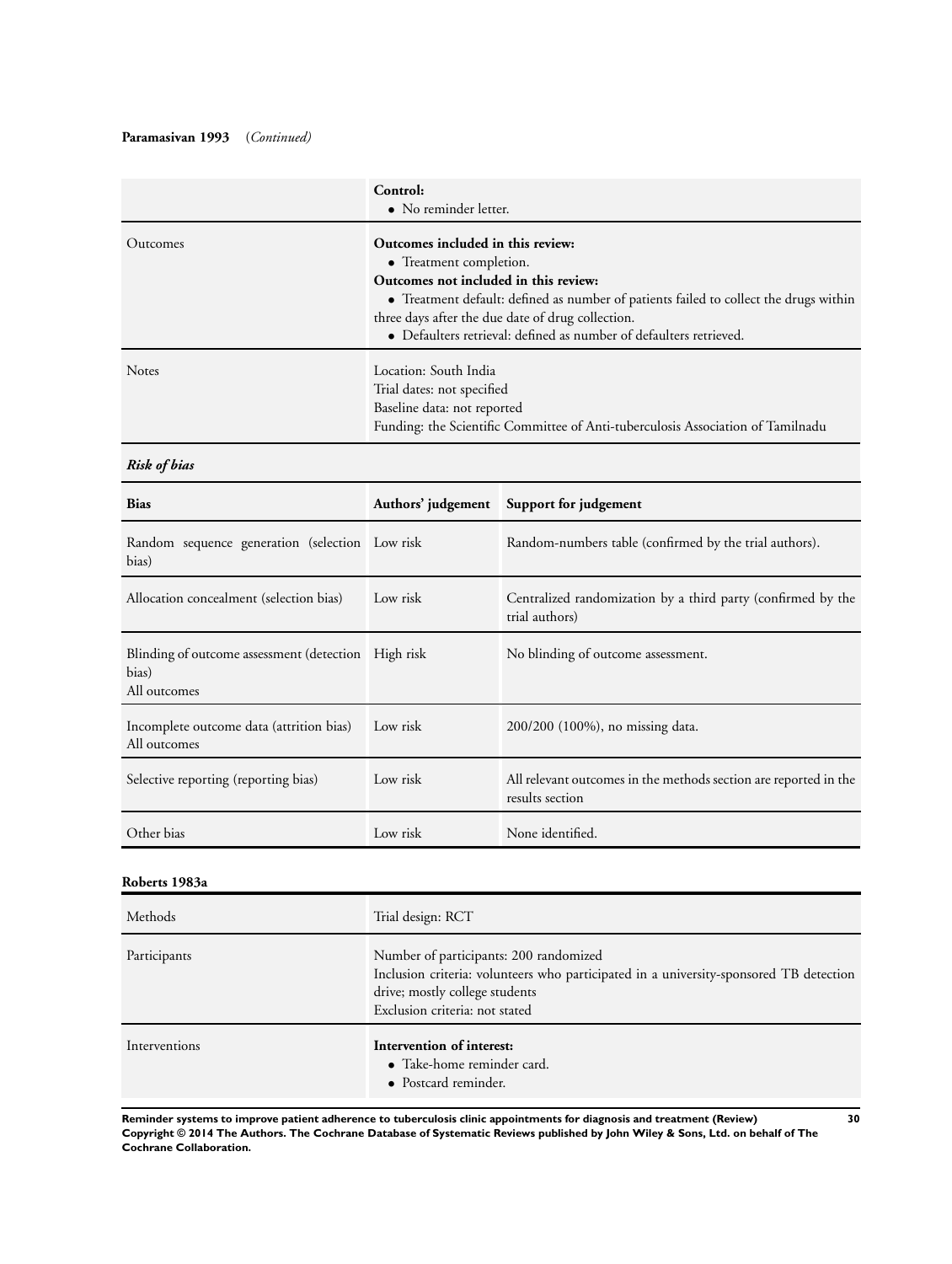|              | • Pre-appointment telephone call.<br>Control:<br>• Direct person-to-person reminder.                                                            |
|--------------|-------------------------------------------------------------------------------------------------------------------------------------------------|
| Outcomes     | Outcomes included in this review:<br>• Number of participants who return for skin-test reading.<br>Outcomes not included in this review : None. |
| <b>Notes</b> | Location: USA<br>Trial dates: not specified<br>Baseline data: comparable<br>Funding: Research Grants Committee, University of Alabama           |

# *Risk of bias*

| <b>Bias</b>                                                                     |              | Authors' judgement Support for judgement                                            |
|---------------------------------------------------------------------------------|--------------|-------------------------------------------------------------------------------------|
| Random sequence generation (selection Unclear risk<br>bias)                     |              | Only described as "randomised".                                                     |
| Allocation concealment (selection bias)                                         | Unclear risk | Only described as "randomised".                                                     |
| Blinding of outcome assessment (detection Unclear risk<br>bias)<br>All outcomes |              | Not specified.                                                                      |
| Incomplete outcome data (attrition bias)<br>All outcomes                        | Low risk     | 200/200 (100%), no missing data.                                                    |
| Selective reporting (reporting bias)                                            | Low risk     | All relevant outcomes in the methods section are reported in the<br>results section |
| Other bias                                                                      | Low risk     | None identified.                                                                    |

# **Roberts 1983b**

| Methods       | Trial design: RCT                                                                                                                                                                                                            |
|---------------|------------------------------------------------------------------------------------------------------------------------------------------------------------------------------------------------------------------------------|
| Participants  | Number of participants: 553 randomized<br>Inclusion criteria: volunteers who participated in a university-sponsored TB detection<br>drive<br>Exclusion criteria: not stated                                                  |
| Interventions | Intervention of interest:<br>• Take-home reminder card with or without enhanced message on the importance<br>of returning, and with or without three types of overt commitment to return.<br>Control:<br>• No reminder card. |

**Reminder systems to improve patient adherence to tuberculosis clinic appointments for diagnosis and treatment (Review) 31 Copyright © 2014 The Authors. The Cochrane Database of Systematic Reviews published by John Wiley & Sons, Ltd. on behalf of The Cochrane Collaboration.**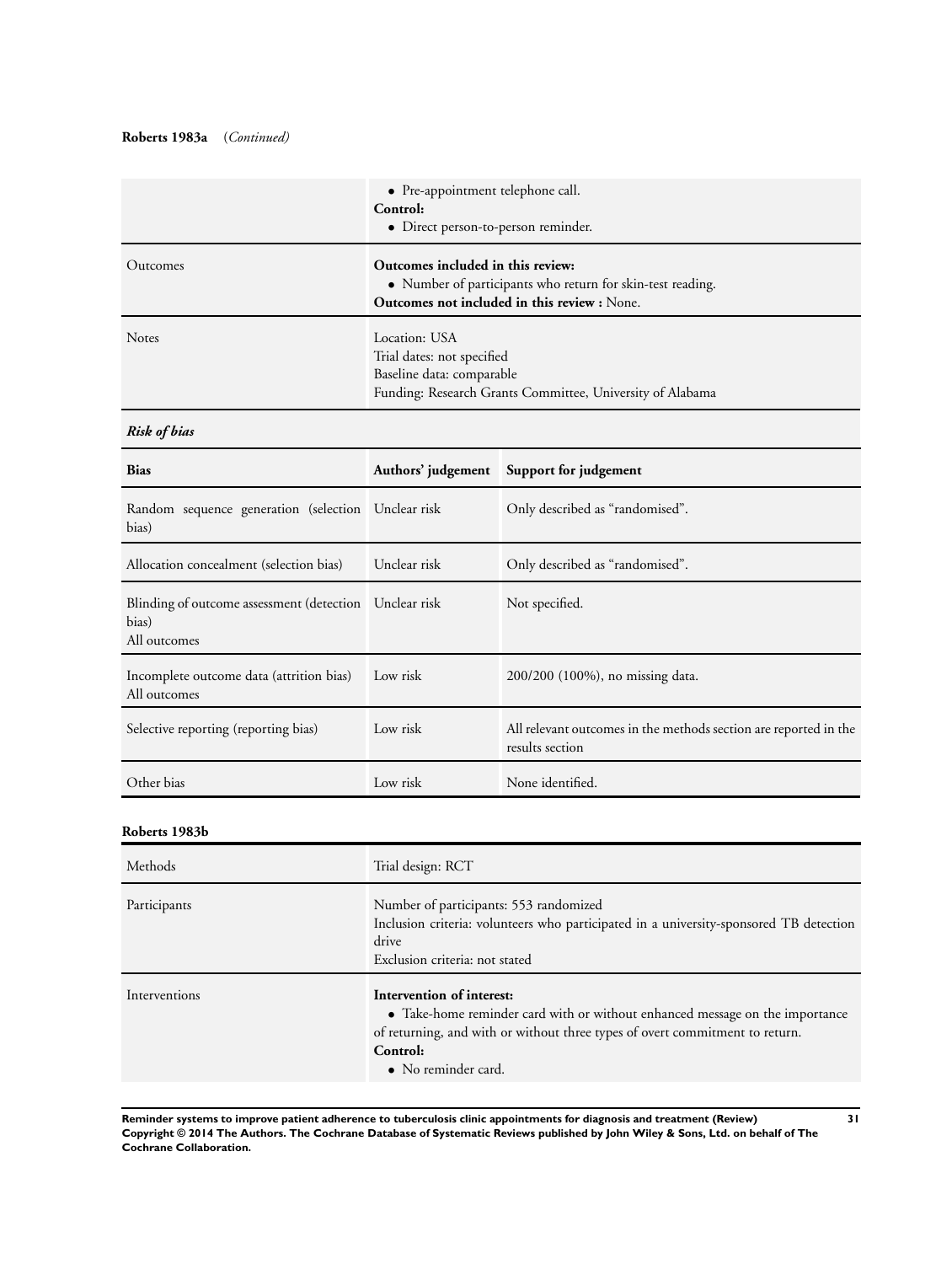# **Roberts 1983b** (*Continued)*

| Outcomes     | Outcomes included in this review:<br>• Number of participants who return for skin-test reading.<br><b>Outcomes not included in this review:</b> None. |
|--------------|-------------------------------------------------------------------------------------------------------------------------------------------------------|
| <b>Notes</b> | Location: USA<br>Trial dates: not specified<br>Baseline data: comparable<br>Funding: Research Grants Committee, University of Alabama                 |

# *Risk of bias*

| <b>Bias</b>                                                                     |              | Authors' judgement Support for judgement                                            |
|---------------------------------------------------------------------------------|--------------|-------------------------------------------------------------------------------------|
| Random sequence generation (selection Unclear risk<br>bias)                     |              | Only described as "randomised".                                                     |
| Allocation concealment (selection bias)                                         | Unclear risk | Only described as "randomised".                                                     |
| Blinding of outcome assessment (detection Unclear risk<br>bias)<br>All outcomes |              | Not specified.                                                                      |
| Incomplete outcome data (attrition bias)<br>All outcomes                        | Low risk     | 553/553 (100%), no missing data.                                                    |
| Selective reporting (reporting bias)                                            | Low risk     | All relevant outcomes in the methods section are reported in the<br>results section |
| Other bias                                                                      | Low risk     | None identified.                                                                    |

# **Salleras Sanmarti 1993**

| Methods       | Trial design: RCT                                                                                                                                                                                                                                                                                                                                                                                                                                                                                                                                                                  |
|---------------|------------------------------------------------------------------------------------------------------------------------------------------------------------------------------------------------------------------------------------------------------------------------------------------------------------------------------------------------------------------------------------------------------------------------------------------------------------------------------------------------------------------------------------------------------------------------------------|
| Participants  | Number of participants: 318 randomized<br>Inclusion criteria: school children of both sexes in the first year of primary school in state-<br>run and private schools in the provinces of Barcelona, on anti-TB chemoprophylaxis<br>Exclusion criteria: children with active TB confirmed by medical examination and chest<br>x-ray                                                                                                                                                                                                                                                 |
| Interventions | Intervention of interest:<br>• Phone call reminder: Childrens' mothers were telephoned by a specialized nursing<br>personnel every 3 months who informed them of the advantages of chemoprophylaxis<br>for their child's health and encouraged them to continue with this preventive measure.<br>• Home visit reminder: Specialized nurse went to the patient's home every 3<br>months providing health education to the mother and child, encouraging them to<br>continue with the preventive therapy, and giving them the same information leaflets<br>given at the first visit. |

**Reminder systems to improve patient adherence to tuberculosis clinic appointments for diagnosis and treatment (Review) 32 Copyright © 2014 The Authors. The Cochrane Database of Systematic Reviews published by John Wiley & Sons, Ltd. on behalf of The Cochrane Collaboration.**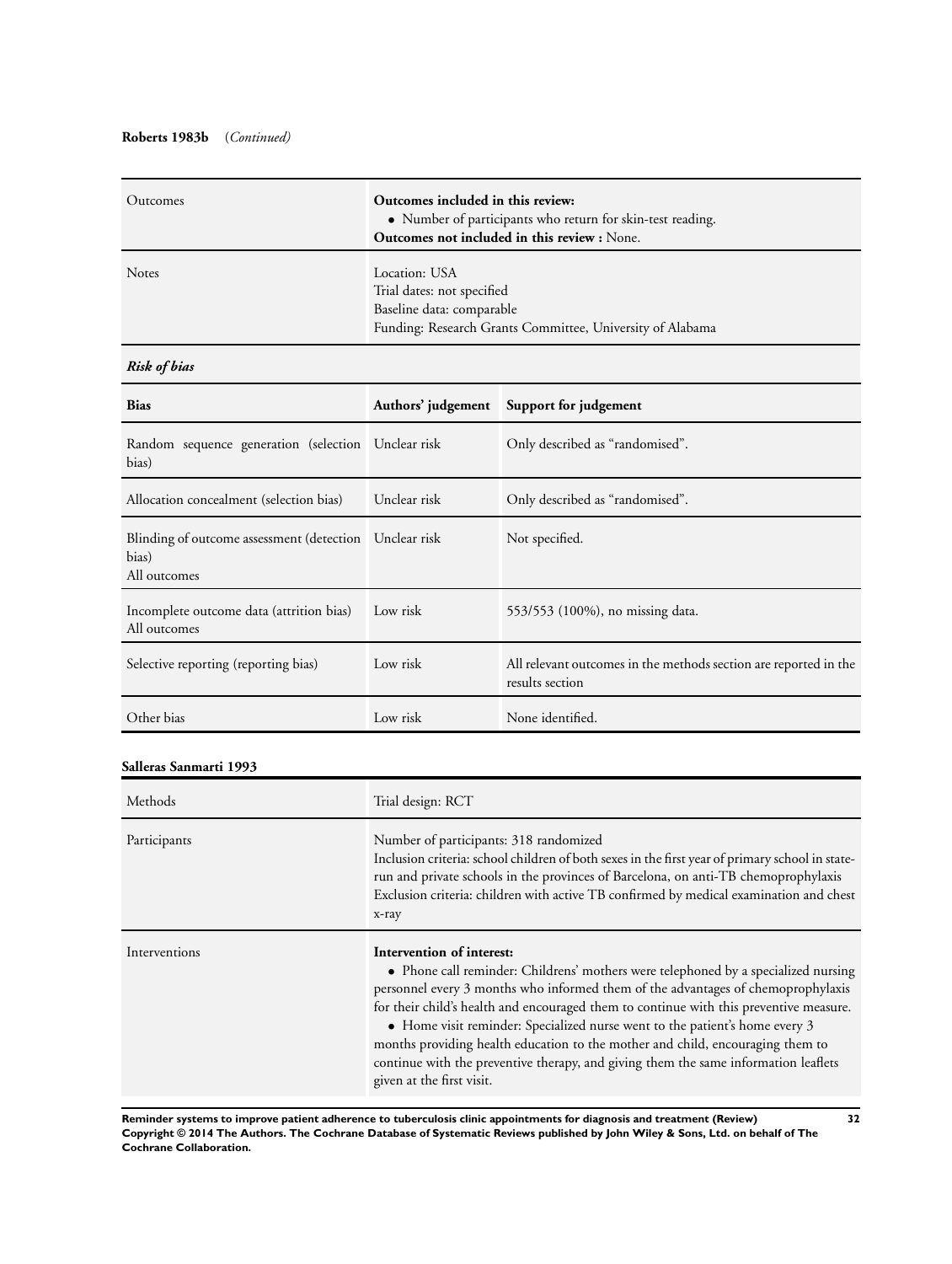# **Salleras Sanmarti 1993** (*Continued)*

|              | • Child was seen by the physician every 3 months at the TB Prevention and<br>Control Centre, providing health education and leaflets at each visit.<br>Control:<br>• No health education activity performed. |
|--------------|--------------------------------------------------------------------------------------------------------------------------------------------------------------------------------------------------------------|
| Outcomes     | Outcomes included in this review:<br>• Adherence to final appointment.<br>Outcomes not included in this review:<br>• Negative Eidus-Hamilton reaction.                                                       |
| <b>Notes</b> | Location: Spain<br>Trial dates: academic year 1985 to 1986<br>Baseline data: not reported<br>Funding: not reported                                                                                           |

*Risk of bias*

| <b>Bias</b>                                                                     | Authors' judgement | Support for judgement                                                                                                                                |
|---------------------------------------------------------------------------------|--------------------|------------------------------------------------------------------------------------------------------------------------------------------------------|
| Random sequence generation (selection Unclear risk<br>bias)                     |                    | Only described as "randomised".                                                                                                                      |
| Allocation concealment (selection bias)                                         | Unclear risk       | Only described as "randomised".                                                                                                                      |
| Blinding of outcome assessment (detection Unclear risk<br>bias)<br>All outcomes |                    | Not specified.                                                                                                                                       |
| Incomplete outcome data (attrition bias)<br>All outcomes                        | Unclear risk       | 275/318 (86.5%); 43/318 (13.5%) withdrew from treatment,<br>but number withdrew from each group not stated, nor reasons<br>for missing data provided |
| Selective reporting (reporting bias)                                            | Low risk           | All relevant outcomes in the methods section are reported in the<br>results section                                                                  |
| Other bias                                                                      | Low risk           | None identified.                                                                                                                                     |

# **Tanke 1994**

| Methods       | Trial design: Quasi-RCT                                                                                                                                                                                                                        |
|---------------|------------------------------------------------------------------------------------------------------------------------------------------------------------------------------------------------------------------------------------------------|
| Participants  | Number of participants: 2008 randomized<br>Inclusion criteria: patients with scheduled appointments in the Tuberculosis Control<br>Program of Santa Clara County Health Department over a period of 6 months<br>Exclusion criteria: not stated |
| Interventions | Intervention of interest:<br>• Basic reminder: pre-recorded message (TeleMinder system) from the county                                                                                                                                        |

**Reminder systems to improve patient adherence to tuberculosis clinic appointments for diagnosis and treatment (Review) 33 Copyright © 2014 The Authors. The Cochrane Database of Systematic Reviews published by John Wiley & Sons, Ltd. on behalf of The Cochrane Collaboration.**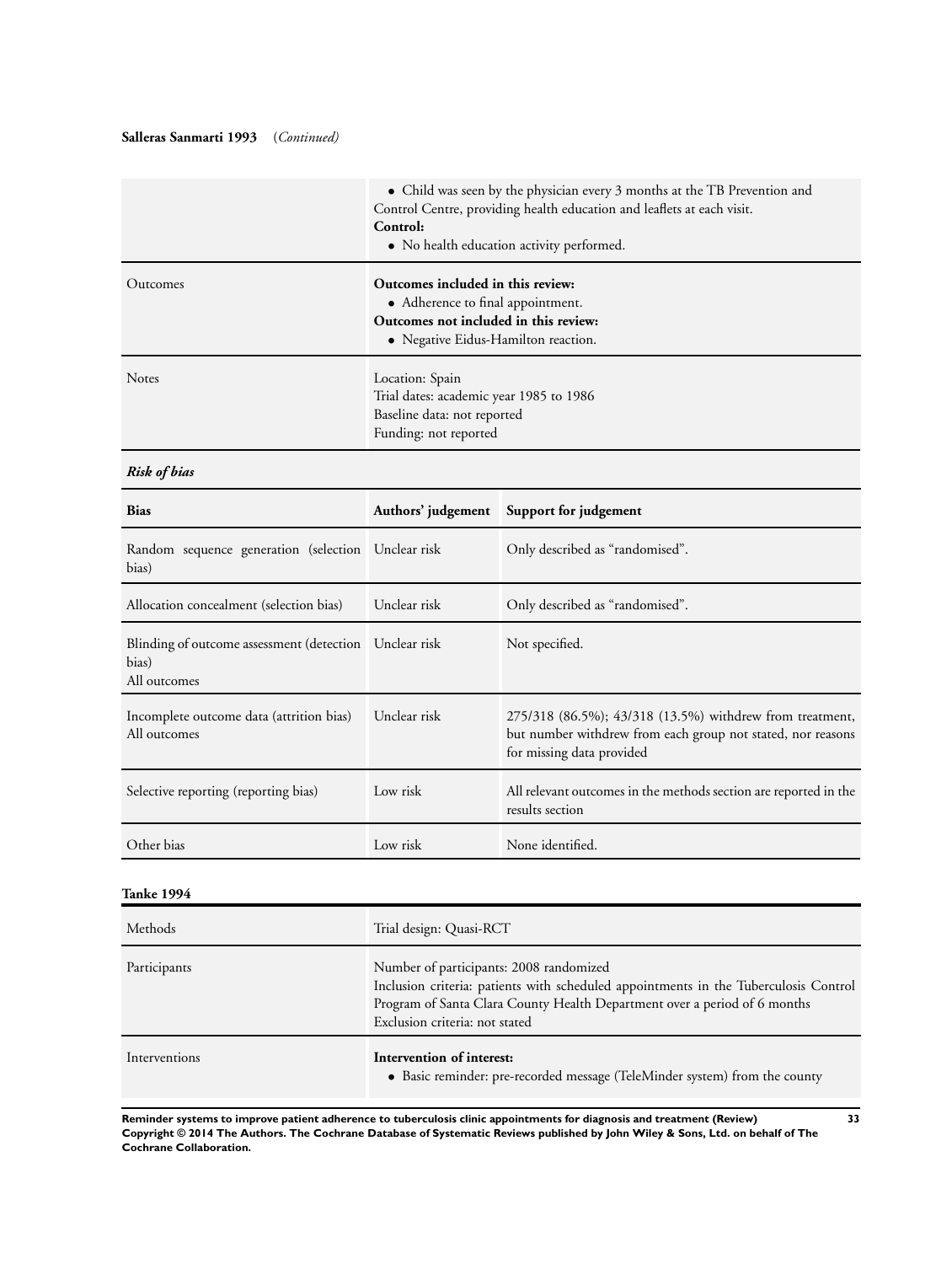|          | health department; identified the patient by name, indicated that the patient had an<br>appointment the following day, and gave the address and phone number of the clinic<br>twice; message could be repeated by remaining on the line; message did not refer to TB.<br>• Basic reminder plus authority endorsement: identified the Public Health Nurse at<br>the Health Department as the source of the message.<br>• Basic reminder plus importance statement: following statement was inserted after<br>the basic information: "Coming to this appointment is important so that you and your<br>family will not become seriously ill."<br>• Basic reminder plus importance statement plus authority endorsement.<br>Control:<br>• No message.<br>Appropriate recorded message was sent to patients between 18.00 and 21.00 the evening<br>before the scheduled appointment. The system allows a message to be left on answering<br>machines and to call back up to 5 times at half-hour intervals if patients' lines were<br>busy or there was no answer after 8 rings. For households whose primary language was<br>English, Spanish, Vietnamese, or Tagalog, the message was sent in that language |
|----------|----------------------------------------------------------------------------------------------------------------------------------------------------------------------------------------------------------------------------------------------------------------------------------------------------------------------------------------------------------------------------------------------------------------------------------------------------------------------------------------------------------------------------------------------------------------------------------------------------------------------------------------------------------------------------------------------------------------------------------------------------------------------------------------------------------------------------------------------------------------------------------------------------------------------------------------------------------------------------------------------------------------------------------------------------------------------------------------------------------------------------------------------------------------------------------------------------------|
| Outcomes | Outcomes included in this review:<br>• Attendance for a scheduled appointment: if a patient had > 1 appointment during<br>the course of the trial, only data from the first appointment were included.<br>Outcomes not included in this review:<br>• Patient attitudes toward automated reminders.                                                                                                                                                                                                                                                                                                                                                                                                                                                                                                                                                                                                                                                                                                                                                                                                                                                                                                       |
| Notes    | Location: USA<br>Trial dates: not specified<br>Baseline data: not reported<br>Funding: SBIR grants #2 R44 AI31750-02 from the National Institute of Allergy and<br>Infectious Diseases and #1 R43 AG10659-01 from the National Institute on Aging                                                                                                                                                                                                                                                                                                                                                                                                                                                                                                                                                                                                                                                                                                                                                                                                                                                                                                                                                        |

# *Risk of bias*

| <b>Bias</b>                                                                     | Authors' judgement | Support for judgement                                                                                                                                                        |
|---------------------------------------------------------------------------------|--------------------|------------------------------------------------------------------------------------------------------------------------------------------------------------------------------|
| Random sequence generation (selection High risk<br>bias)                        |                    | Within each 5-week period each message variation was used<br>once on each weekday, different variations were used each<br>day of a given week by a computer-generated system |
| Allocation concealment (selection bias)                                         | High risk          | Sequential allocation.                                                                                                                                                       |
| Blinding of outcome assessment (detection Unclear risk<br>bias)<br>All outcomes |                    | Not specified.                                                                                                                                                               |
| Incomplete outcome data (attrition bias)<br>All outcomes                        | Low risk           | 2008/2008 (100%), no missing data.                                                                                                                                           |
| Selective reporting (reporting bias)                                            | Low risk           | All relevant outcomes in the methods section are reported<br>in the results section                                                                                          |

**Reminder systems to improve patient adherence to tuberculosis clinic appointments for diagnosis and treatment (Review) 34 Copyright © 2014 The Authors. The Cochrane Database of Systematic Reviews published by John Wiley & Sons, Ltd. on behalf of The Cochrane Collaboration.**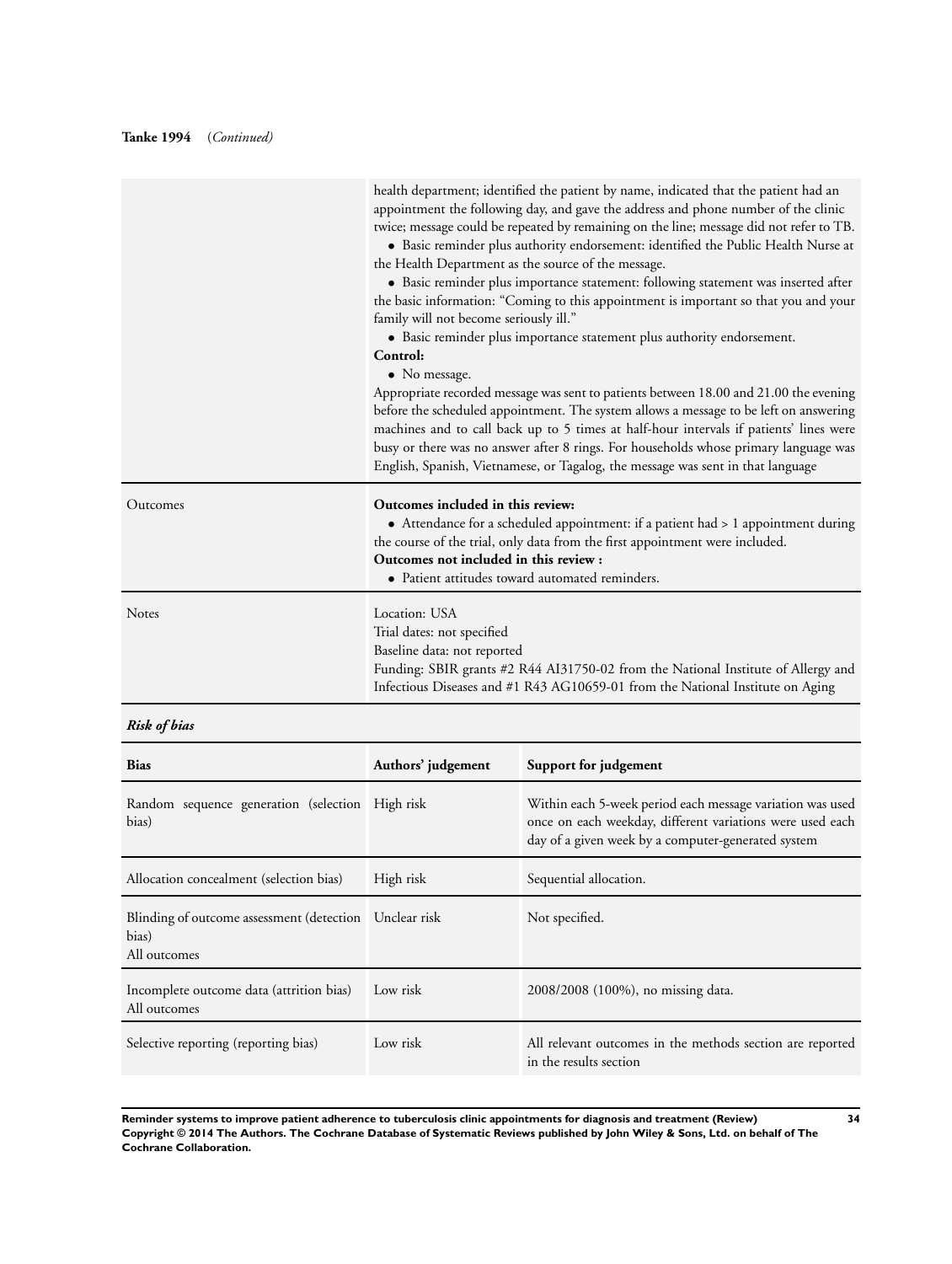## <span id="page-36-0"></span>**Tanke 1994** (*Continued)*

| $\Omega$ ther<br>: bias | LOW risk | $\sim$<br><b>NT</b><br>1dent<br>ned |
|-------------------------|----------|-------------------------------------|
|                         |          |                                     |

# **Characteristics of excluded studies** *[ordered by study ID]*

| Study                 | Reason for exclusion                                                                                                                                                                                                                                                                                              |
|-----------------------|-------------------------------------------------------------------------------------------------------------------------------------------------------------------------------------------------------------------------------------------------------------------------------------------------------------------|
| Ailinger 2010         | Pre-experimental design with historical comparison, cultural intervention with no reminder                                                                                                                                                                                                                        |
| Akhtar 2011           | Clinic DOT versus family DOT, did not mention the intervention of interest                                                                                                                                                                                                                                        |
| Al-Hajjaj 2000        | Case-control study design.                                                                                                                                                                                                                                                                                        |
| Alcaide Megías 1990   | Intervention did not include reminders.                                                                                                                                                                                                                                                                           |
| Alvarez Gordillo 2003 | Intervention did not include reminders.                                                                                                                                                                                                                                                                           |
| Atkins 2011           | Enhanced Tuberculosis Adherence (ETA) model versus DOT, ETA is a complex intervention contains<br>treatment supporter visits but the results cannot be disaggregated                                                                                                                                              |
| Barclay 2009          | Report.                                                                                                                                                                                                                                                                                                           |
| Bordley 2001          | Most participants did not have need for screening, prophylaxis or treatment for TB, and results for the<br>individuals in these categories were not presented separately                                                                                                                                          |
| Bronner 2012          | A retrospective study using routinely collected data from the South African national database for TB surveil-<br>lance                                                                                                                                                                                            |
| Grant 2010            | Description on community education and mobilization of a TB preventive programme, reminder is not a<br>main component of the integrated intervention package                                                                                                                                                      |
| Hovell 2003           | Intervention did not include reminders.                                                                                                                                                                                                                                                                           |
| Hsieh 2007            | The study evaluated case management that includes in-hospital direct supervision plus a home visit on<br>discharge                                                                                                                                                                                                |
| Hunchangsith 2010     | Conference research abstracts.                                                                                                                                                                                                                                                                                    |
| Hunchangsith 2012     | Treatment outcomes from the mobile phone intervention were derived from a case study                                                                                                                                                                                                                              |
| Iribarren 2013        | A pilot randomized trial evaluating the acceptance, feasibility and initial efficacy of a text messaging inter-<br>vention to support TB treatment adherence. The intervention was more of a notification system (by the<br>patient) of drug intake and an educational intervention rather than a reminder system |
| Jin 1993              | Intervention did not include reminders.                                                                                                                                                                                                                                                                           |

**Reminder systems to improve patient adherence to tuberculosis clinic appointments for diagnosis and treatment (Review) 35 Copyright © 2014 The Authors. The Cochrane Database of Systematic Reviews published by John Wiley & Sons, Ltd. on behalf of The Cochrane Collaboration.**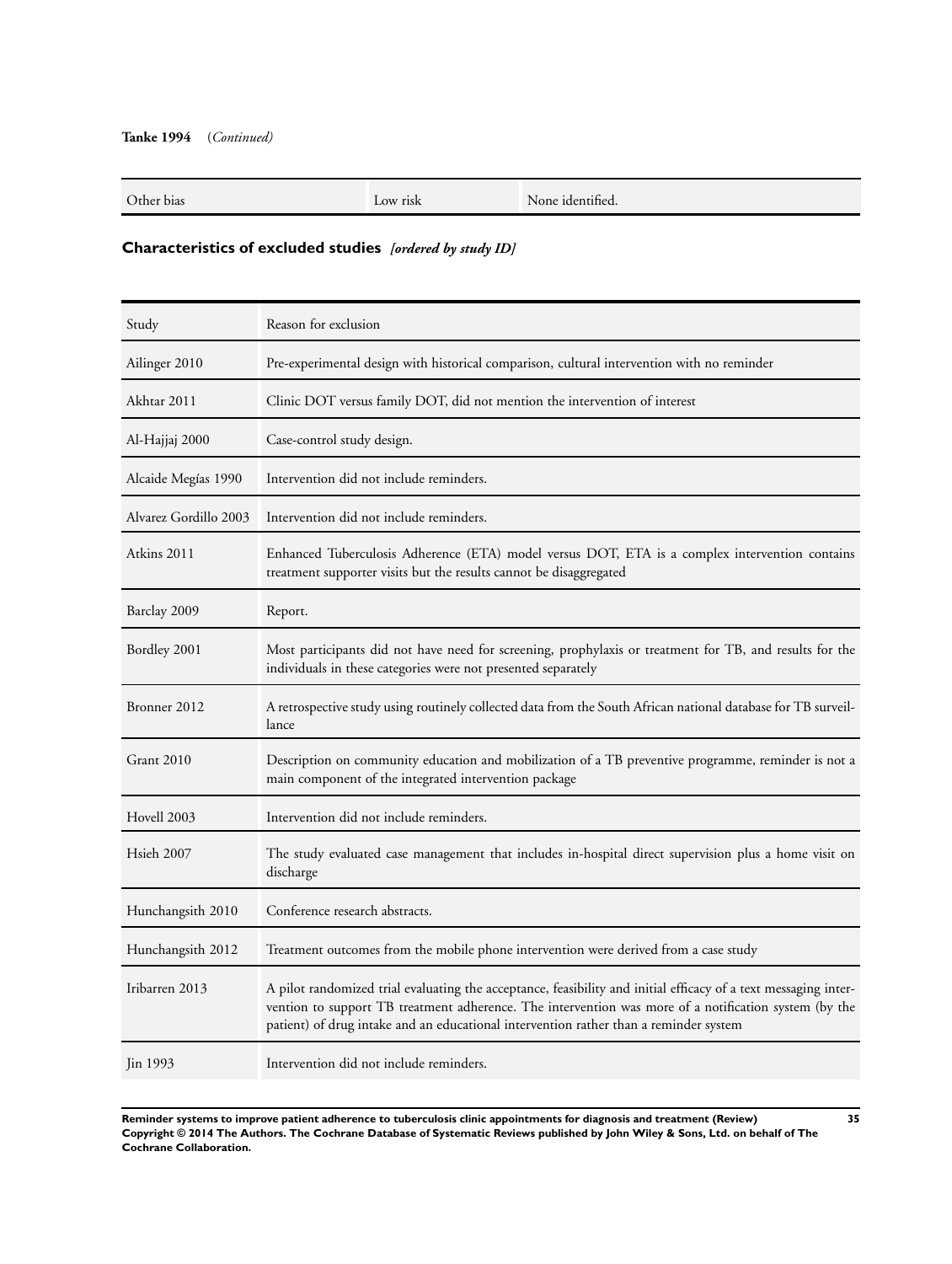<span id="page-37-0"></span>(*Continued)*

| Krishna 2002  | Review article.                                                                                                                                                                                                                                                                                     |
|---------------|-----------------------------------------------------------------------------------------------------------------------------------------------------------------------------------------------------------------------------------------------------------------------------------------------------|
| $Lin$ 2006    | Cohort study design.                                                                                                                                                                                                                                                                                |
| Morisky 1990  | Intervention did not include reminders, except for those routinely provided and also applied to the control<br>group                                                                                                                                                                                |
| Morisky 2001  | Intervention did not include reminders.                                                                                                                                                                                                                                                             |
| Nyamathi 2007 | Process of reminders not described and the main objective was to assess predictors of latent TB infection<br>completion by using structural equation modelling among homeless adults                                                                                                                |
| Sanneh 2010   | Cross-sectional study.                                                                                                                                                                                                                                                                              |
| Tanke 1997    | A RCT compared a pre-recorded telephone reminder message (TeleMinder system) twice with no reminder<br>message. It only reported the percentages of participants returned for skin test reading without the events<br>and numbers of each groups. We contacted with the authors but got no feedback |
| Thiam 2007    | Reminders not adequately described or systematically applied                                                                                                                                                                                                                                        |
| Tokzek 2012   | Review article.                                                                                                                                                                                                                                                                                     |
|               |                                                                                                                                                                                                                                                                                                     |

# **Characteristics of ongoing studies** *[ordered by study ID]*

# **CTRI/2011/07/001889**

| Trial name or title | The development and evaluation of m-Health service in the control of tuberculosis (TB) in India - TIMTAM<br>trial                                                                                                                                                                                                                                                                                                                                        |
|---------------------|----------------------------------------------------------------------------------------------------------------------------------------------------------------------------------------------------------------------------------------------------------------------------------------------------------------------------------------------------------------------------------------------------------------------------------------------------------|
| Methods             | <b>Study design:</b> randomized; sequentially numbered, sealed, opaque envelopes; participant and outcome as-<br>sessor blinded<br>Inclusion criteria:<br>1. Owns a mobile phone and can read text messages.<br>2. Person with confirmed TB (smear, or culture, or both).<br>3. Person having both TB and HIV disease.<br>4. Should be able to sign an informed consent.<br>Exclusion criteria: Not able to sign the informed consent document.          |
| Participants        | Target sample size: 500                                                                                                                                                                                                                                                                                                                                                                                                                                  |
| Interventions       | DOTS Plus mHealth: Patients in arm A (DOTS plus m-Health) will receive three text (SMS) messages every<br>week for the duration of their treatment as a part of the trial. Patients will be provided with a card containing<br>contact details for a telephone help line (24-hour help line), with clear instructions that this can be used, free<br>of charge, when access to face to face consultation is not available and medical advice is required |

**Reminder systems to improve patient adherence to tuberculosis clinic appointments for diagnosis and treatment (Review) 36 Copyright © 2014 The Authors. The Cochrane Database of Systematic Reviews published by John Wiley & Sons, Ltd. on behalf of The Cochrane Collaboration.**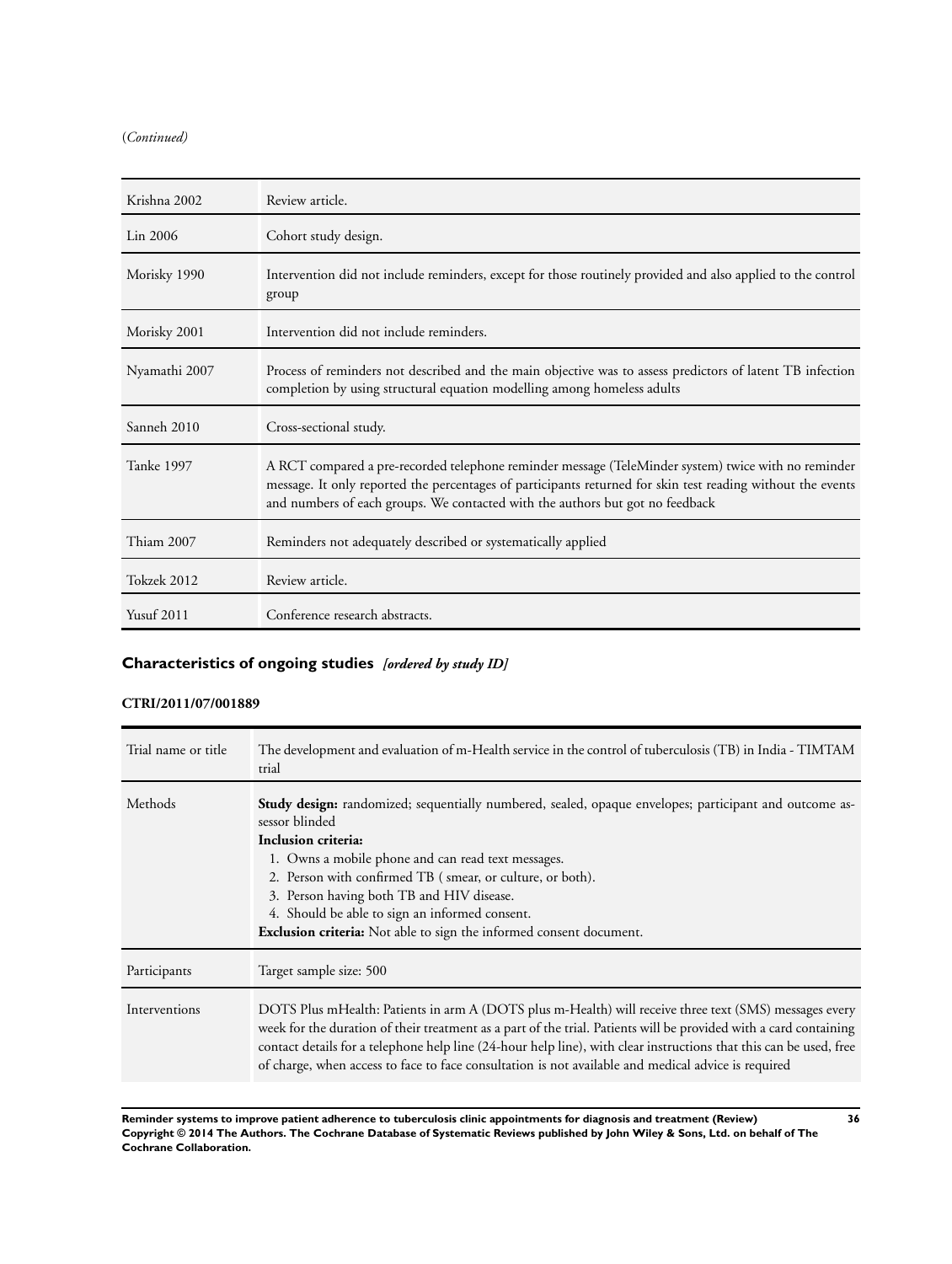# **CTRI/2011/07/001889** (*Continued)*

| Outcomes            | Primary:<br>1. Treatment adherence rates.<br>2. Timepoint: Baseline, 3, and 6 months.<br>Secondary:<br>1. Treatment completion and cure rates.<br>2. Treatment success rates.<br>3. Adverse drug reaction rates.<br>4. Stigma associated with TB (measured by a validated survey).<br>5. Patient satisfaction (measured by a validated survey).<br>6. Usage of the m-Health initiative.<br>Timepoint: Baseline, 3, and 6 months |
|---------------------|---------------------------------------------------------------------------------------------------------------------------------------------------------------------------------------------------------------------------------------------------------------------------------------------------------------------------------------------------------------------------------------------------------------------------------|
| Starting date       | <b>Date of registration:</b> 14 July 2011<br>Date of first enrolment: 1 September 2011<br>Last refreshed on: 3 February 2014<br><b>Recruitment status:</b> Not yet recruiting                                                                                                                                                                                                                                                   |
| Contact information | URL: http://www.ctri.nic.in/Clinicaltrials/pmaindet2.php?trialid=2883<br>Dilip Mathai<br>IDTRC IV Floor SP Complex Ida<br>Scudder Road Vellore<br>Vellore, TAMIL NADU, 632004, India                                                                                                                                                                                                                                            |
| <b>Notes</b>        | Study ID: CTRI/2011/07/001889<br>Register: ClinicalTrials.gov<br>Location: India<br>Source of funding: School of Public Health and Community Medicine University of New South Wales                                                                                                                                                                                                                                             |

# **ISRCTN46846388**

| Trial name or title | Cluster randomized trial of using mobile text messaging and a medication monitor in tuberculosis (TB) case<br>management                                                                                                                                                                                                                                                                                                                                                                                                                                                                                                                                                          |
|---------------------|-----------------------------------------------------------------------------------------------------------------------------------------------------------------------------------------------------------------------------------------------------------------------------------------------------------------------------------------------------------------------------------------------------------------------------------------------------------------------------------------------------------------------------------------------------------------------------------------------------------------------------------------------------------------------------------|
| Methods             | <b>Study design:</b> Cluster randomized non-blinded controlled trial<br>Inclusion criteria:<br>1. TB patients, smear-positive or smear-negative, recruited from the study clusters (county/district).<br>2. Willing to participate in the study.<br>3. Conscious without any mental disease.<br>4. Conscious without any visual, auditory, or language impairment.<br>5. At least 18 years old.<br>6. Patient or family member is able to read a SMS text messages and use medication monitor after<br>training.<br><b>Exclusion criteria:</b><br>1. Does not meet inclusion criteria.<br>2. Patients with TB pleurisy.<br>3. Patients with no sputum smear data at TB diagnosis. |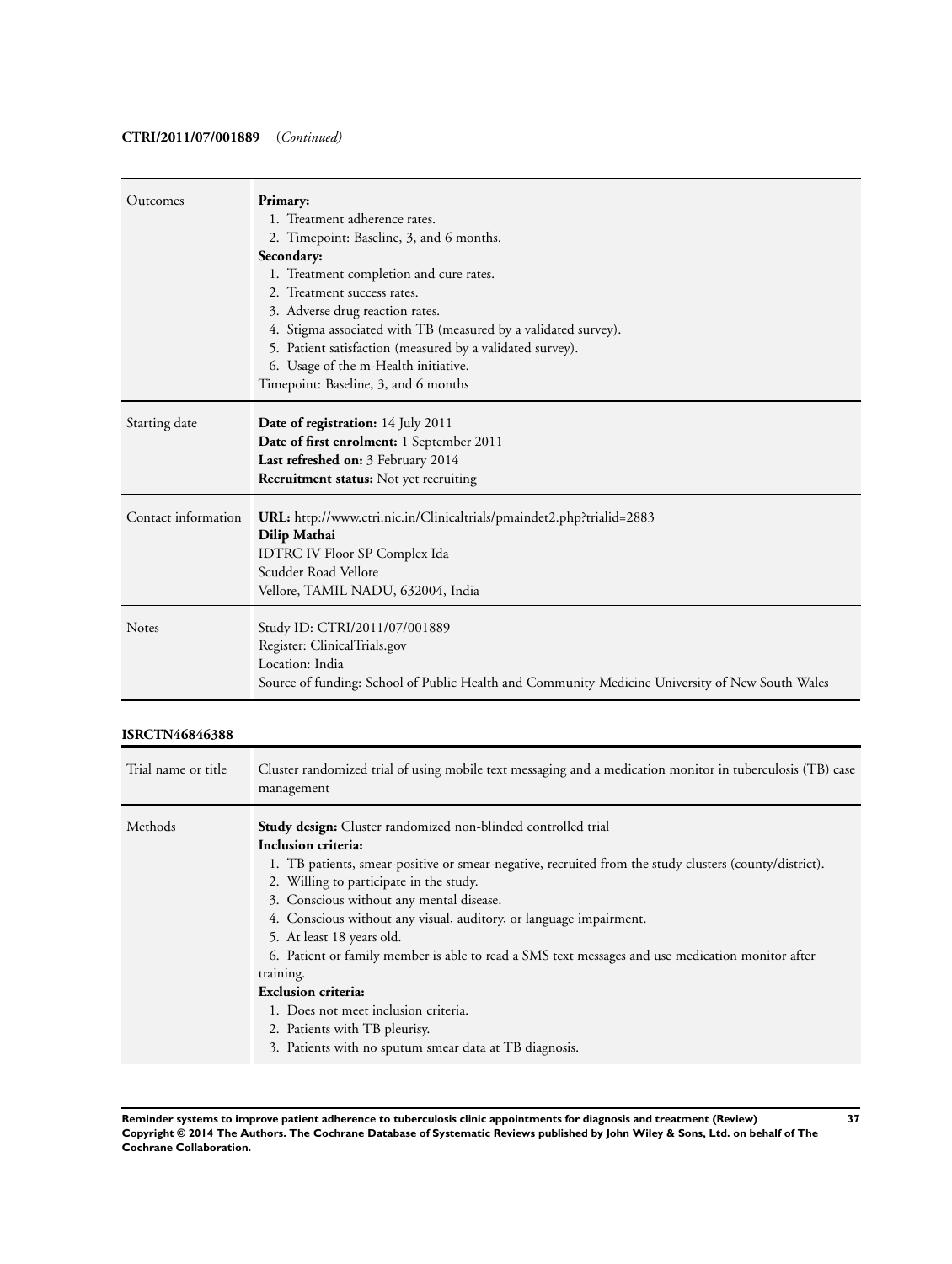# **ISRCTN46846388** (*Continued)*

| Participants        | Target sample size: 4176 participants (116 per cluster; 9 clusters per arm; 4 arms); age minimum: N/A; age<br>maximum: N/A; gender: N/A                                                                                                                                                                                                                                                                                                                                                                                                                                                                                            |  |  |  |  |
|---------------------|------------------------------------------------------------------------------------------------------------------------------------------------------------------------------------------------------------------------------------------------------------------------------------------------------------------------------------------------------------------------------------------------------------------------------------------------------------------------------------------------------------------------------------------------------------------------------------------------------------------------------------|--|--|--|--|
| Interventions       | 1. Mobile phone reminder.<br>2. Medication monitor.<br>3. Mobile phone and medication monitor.                                                                                                                                                                                                                                                                                                                                                                                                                                                                                                                                     |  |  |  |  |
| Outcomes            | Primary:<br>1. The mean proportion of months a patient has at least 3 doses missed (this is based on pill count data<br>from the medication monitor box).<br>Secondary:<br>1. The mean proportion of months a patient has at least 7 doses missed.<br>2. The mean proportion of overall missed doses.<br>3. Proportion of patients defined as non-adherent (at least 10% of doses missed).<br>4. Proportion of patients defaulting during TB treatment.<br>5. Proportion of smear positive TB cases who become smear negative at 2 months.<br>6. The proportion of patients with treatment outcome of cure or completed treatment. |  |  |  |  |
| Starting date       | Date of registration: 21 July 2011<br>Last refreshed on: 20 January 2014<br>Date of first enrolment: 1 June 2011<br><b>Recruitment status:</b> Completed/not recruiting                                                                                                                                                                                                                                                                                                                                                                                                                                                            |  |  |  |  |
| Contact information | URL: http://isrctn.org/ISRCTN46846388<br>Shiwen Jiang<br>China Center for Disease Control and Prevention No. 155 Changbai Road Changping District 102206<br>Beijing China                                                                                                                                                                                                                                                                                                                                                                                                                                                          |  |  |  |  |
| <b>Notes</b>        | Study ID: ISRCTN46846388<br>Register: ISRCTN<br>Location: China<br>Source of funding: Bill and Melinda Gates Foundation (Grant ref: 51914)                                                                                                                                                                                                                                                                                                                                                                                                                                                                                         |  |  |  |  |

# **NCT01471977**

| Trial name or title | Interventions to promote adherence to tuberculosis treatment among patients attending basic medical unit<br>of Taluka Gambat, Pakistan                                                                                                                                      |  |  |  |  |
|---------------------|-----------------------------------------------------------------------------------------------------------------------------------------------------------------------------------------------------------------------------------------------------------------------------|--|--|--|--|
| Methods             | <b>Study design:</b> Non-randomized, single group assignment, open label<br>Inclusion criteria:<br>1. Adult patient.<br>$2. > 18$ years.<br>3. Either sex.<br>4. Diagnosed to have TB through chest x ray or sputum microscopy.<br>5. Eligible to participate in the study. |  |  |  |  |
| Participants        | Target sample size: 1280 participants; age minimum: 18 years; age maximum: N/A; gender: both                                                                                                                                                                                |  |  |  |  |

**Reminder systems to improve patient adherence to tuberculosis clinic appointments for diagnosis and treatment (Review) 38 Copyright © 2014 The Authors. The Cochrane Database of Systematic Reviews published by John Wiley & Sons, Ltd. on behalf of The Cochrane Collaboration.**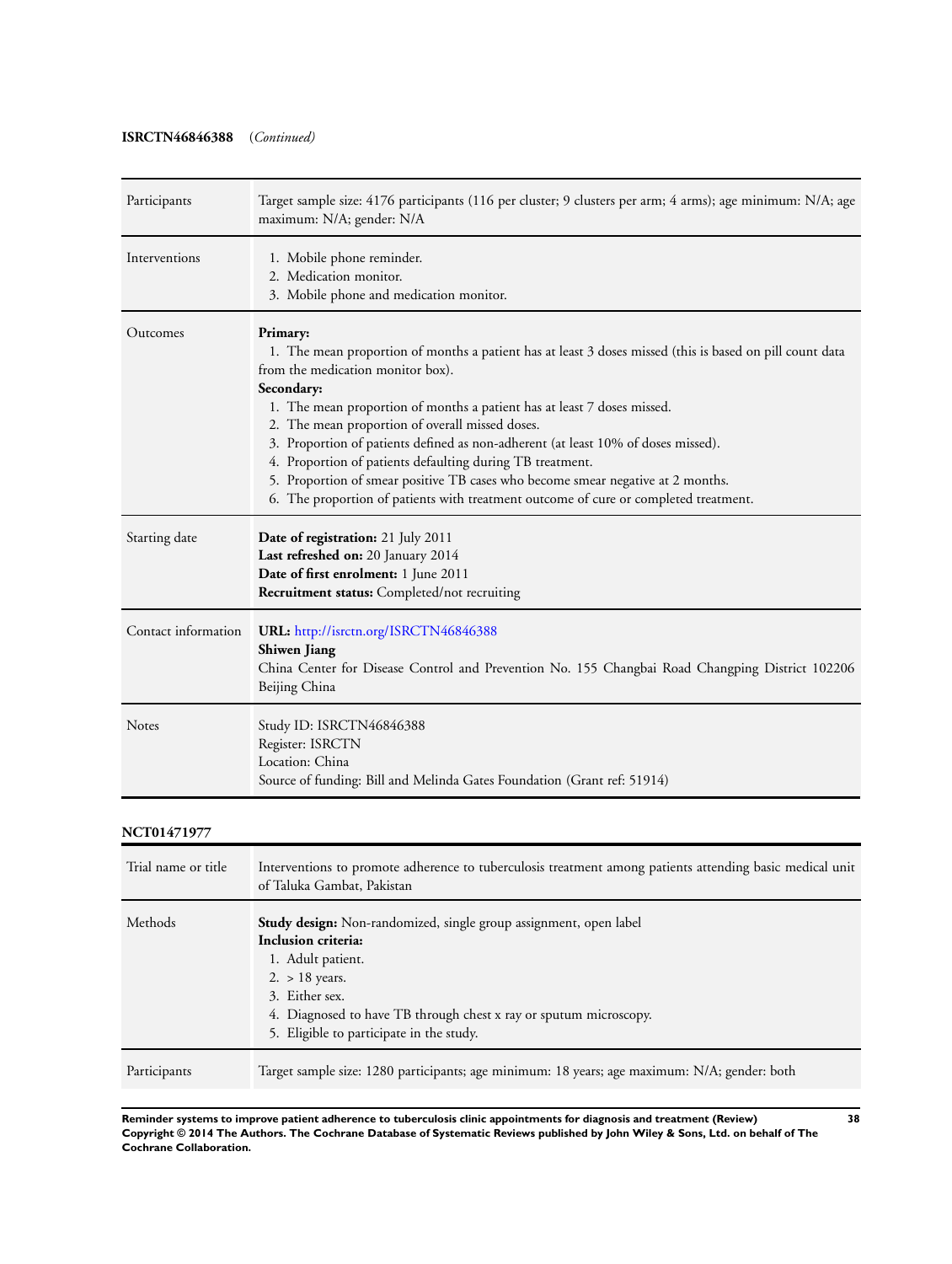# **NCT01471977** (*Continued)*

| Interventions       | Education, counselling, default tracers, quality of care                                                                                                                                                                                                                                                                                                                                                               |  |  |  |  |
|---------------------|------------------------------------------------------------------------------------------------------------------------------------------------------------------------------------------------------------------------------------------------------------------------------------------------------------------------------------------------------------------------------------------------------------------------|--|--|--|--|
| Outcomes            | Primary:<br>1. Proportion of patients completed treatment (time frame: 8 months).<br>2. Proportion of patients cured (time frame: 8 months).<br>3. Proportion of patients defaulted (time frame: 8 months).<br>4. Proportion of patients died (time frame: 8 months).<br>5. Proportion of patients transferred out (time frame: 8 months).<br>6. Proportion of patients with treatment failure (time frame: 8 months). |  |  |  |  |
| Starting date       | Date of registration: 4 November 2011<br>Date of first enrolment: January 2004<br>Last refreshed on: 17 October 2012<br><b>Recruitment status:</b> Completed                                                                                                                                                                                                                                                           |  |  |  |  |
| Contact information | URL: http://clinicaltrials.gov/show/NCT01471977<br>Nisar Sheikh<br>Gambat Institute of Medical Sciences                                                                                                                                                                                                                                                                                                                |  |  |  |  |
| <b>Notes</b>        | Study ID: NCT01471977<br>Register: ClinicalTrials.gov<br>Location: Pakistan<br>Source of funding: Gambat Institute of Medical Sciences                                                                                                                                                                                                                                                                                 |  |  |  |  |

# **NCT01549457**

| Trial name or title | A randomized controlled trial to examine the effectiveness of use of mobile phones and text messaging to<br>improve adherence to treatment of latent TB                                                                                                                                                                                                                                                                                                                                                                                                                                                                                                                                                                                                                                 |  |  |  |  |
|---------------------|-----------------------------------------------------------------------------------------------------------------------------------------------------------------------------------------------------------------------------------------------------------------------------------------------------------------------------------------------------------------------------------------------------------------------------------------------------------------------------------------------------------------------------------------------------------------------------------------------------------------------------------------------------------------------------------------------------------------------------------------------------------------------------------------|--|--|--|--|
| Methods             | <b>Study design:</b> Randomized, single group assignment, open label<br>Inclusion criteria:<br>1. Are initiating treatment for latent TB infection.<br>2. Are over the age of 18 years old.<br>3. Own a mobile phone or share access mobile phone access with a household member who consents to<br>participate.<br>4. Demonstrate sufficient ability to communicate via text messaging in English or have a family member<br>or friend that is able to provide translation and assistance with text messaging for the duration of the study.<br><b>Exclusion criteria:</b><br>1. Individuals under the age of 18.<br>2. Unable to adequately send and receive text messages for any reason.<br>3. Enrolled in another clinical trial that may assess or influence treatment adherence. |  |  |  |  |
| Participants        | Target sample size: 486 participants; age minimum: 19 years; age maximum: N/A; gender: both                                                                                                                                                                                                                                                                                                                                                                                                                                                                                                                                                                                                                                                                                             |  |  |  |  |
| Interventions       | Cell phone text messages                                                                                                                                                                                                                                                                                                                                                                                                                                                                                                                                                                                                                                                                                                                                                                |  |  |  |  |

**Reminder systems to improve patient adherence to tuberculosis clinic appointments for diagnosis and treatment (Review) 39 Copyright © 2014 The Authors. The Cochrane Database of Systematic Reviews published by John Wiley & Sons, Ltd. on behalf of The Cochrane Collaboration.**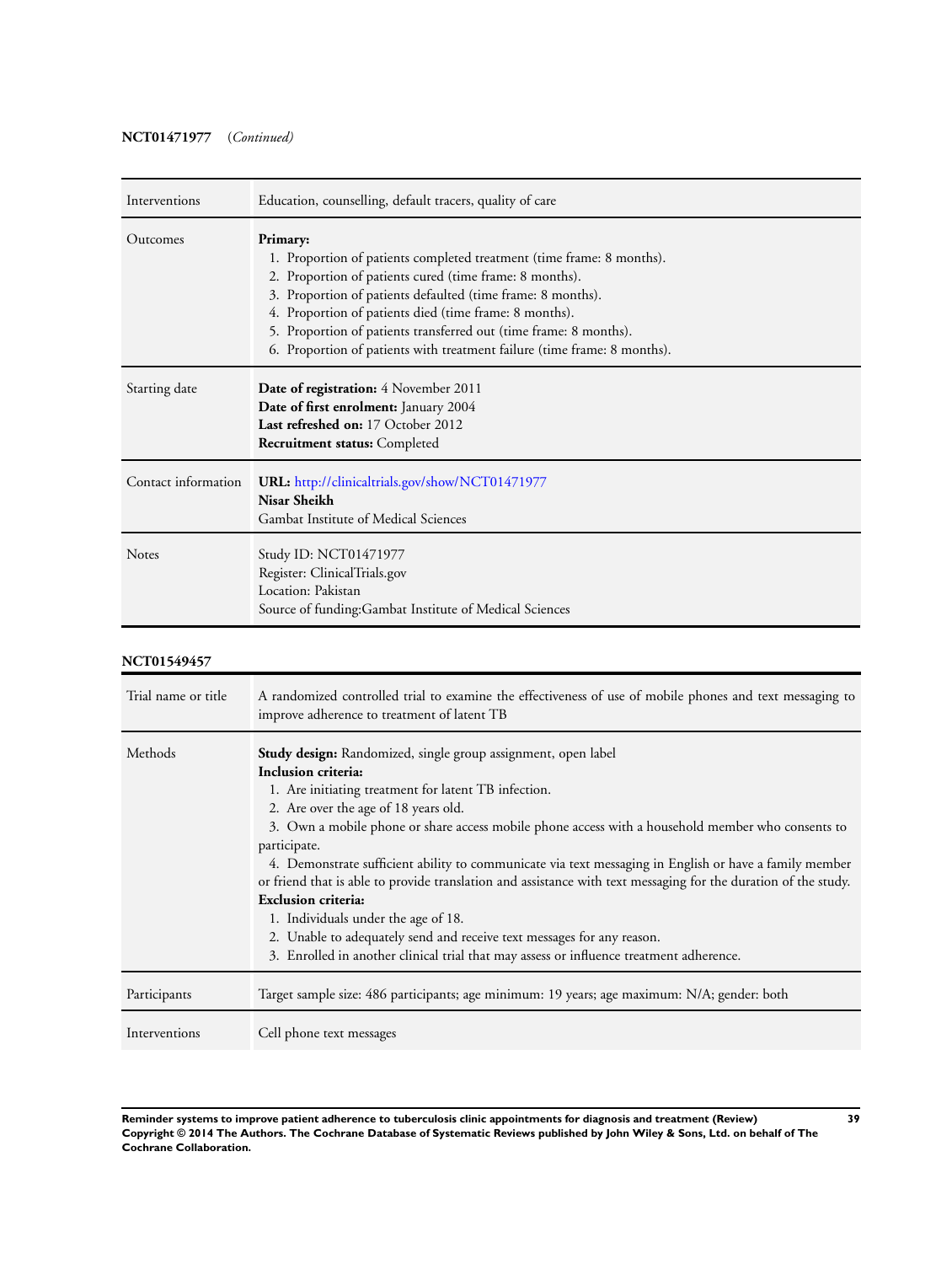# **NCT01549457** (*Continued)*

| <b>Outcomes</b>     | <b>Primary:</b><br>1. Successful completion of LTBI treatment regimens (time frame: 4 or 9 months).                                                       |
|---------------------|-----------------------------------------------------------------------------------------------------------------------------------------------------------|
| Starting date       | Date of registration: 6 March 2012<br>Last refreshed on: 10 February 2014<br>Date of first enrolment: April 2012<br><b>Recruitment status:</b> Recruiting |
| Contact information | URL: http://clinicaltrials.gov/show/NCT01549457<br>Dr. Richard Lester<br><b>BC Centre for Disease Control</b><br>Canada                                   |
| <b>Notes</b>        | Study ID: NCT01549457<br>Register: ClinicalTrials.gov<br>Location: Canada<br>Source of funding: University of British Columbia                            |

# **NCT01690754**

| Trial name or title | Evaluating the effectiveness of interactive SMS reminders on TB drug compliance and treatment                                                                                                                                                                                                                                                                                                                                                                                                                                                                       |  |  |  |  |  |
|---------------------|---------------------------------------------------------------------------------------------------------------------------------------------------------------------------------------------------------------------------------------------------------------------------------------------------------------------------------------------------------------------------------------------------------------------------------------------------------------------------------------------------------------------------------------------------------------------|--|--|--|--|--|
| Methods             | Study design: Randomized, parallel assignment, open label<br>Inclusion criteria:<br>1. New, smear-positive drug susceptible TB who have been on treatment for less than two weeks.<br>2. Access to a mobile phone (self-reported).<br>3. Intending to reside in Karachi for the duration of their treatment.<br><b>Exclusion criteria:</b><br>1. Patients who do not have regular access to a mobile phone.<br>2. Patients who have previously received TB treatment.<br>3. Patients who have another member in their household who is already a part of the study. |  |  |  |  |  |
| Participants        | Target sample size: 2200 participants; age minimum: 15 years; age maximum: N/A; gender: both                                                                                                                                                                                                                                                                                                                                                                                                                                                                        |  |  |  |  |  |
| Interventions       | Interactive reminders                                                                                                                                                                                                                                                                                                                                                                                                                                                                                                                                               |  |  |  |  |  |
| Outcomes            | Primary:<br>1. Sputum conversion (time frame: at 2, 5, and 6 or 7 months of treatment).<br>2. Treatment compliance (time frame: monthly visits for 6 to 8 months of treatment).<br>3. Treatment outcomes (time frame: after 6 to 8 months of treatment).<br>Secondary:<br>1. Physical fitness and mobility (time frame: monthly visits for 6 to 8 months of treatment).<br>2. Psychological Impacts (time frame: monthly visits for 6 to 8 months of treatment).<br>3. Treatment Compliance (time frame: monthly visits for 6 to 8 months of treatment).            |  |  |  |  |  |
| Starting date       | Date of registration: 13 September 2012<br>Date of first enrolment: March 2011<br>Last refreshed on: 17 October 2012                                                                                                                                                                                                                                                                                                                                                                                                                                                |  |  |  |  |  |

**Reminder systems to improve patient adherence to tuberculosis clinic appointments for diagnosis and treatment (Review) 40 Copyright © 2014 The Authors. The Cochrane Database of Systematic Reviews published by John Wiley & Sons, Ltd. on behalf of The Cochrane Collaboration.**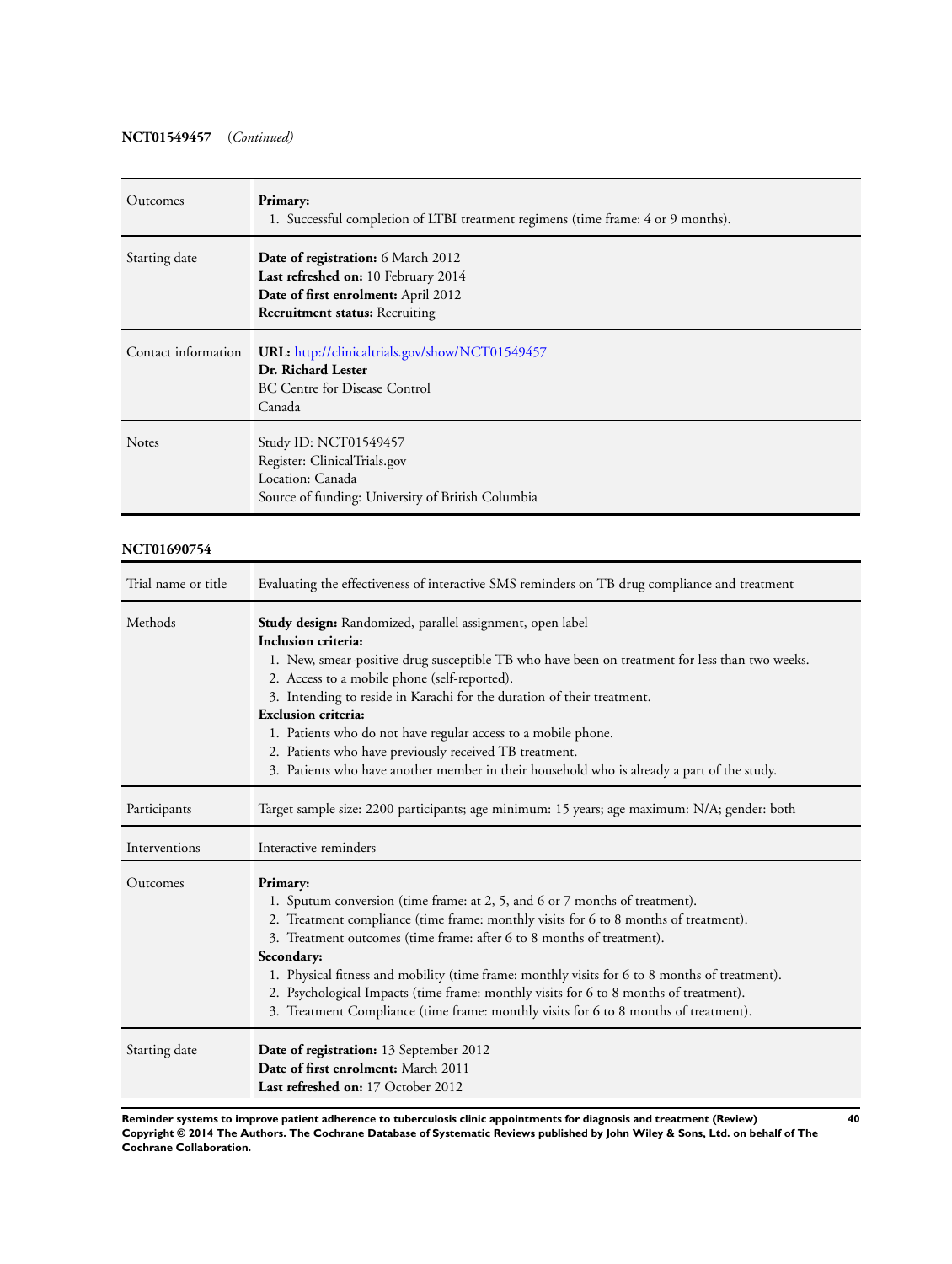# **NCT01690754** (*Continued)*

|                     | <b>Recruitment status:</b> Recruiting                                                                                                                                         |
|---------------------|-------------------------------------------------------------------------------------------------------------------------------------------------------------------------------|
| Contact information | URL: http://clinicaltrials.gov/show/NCT01690754<br>Shama Mohammed<br>Interactive Research and Development                                                                     |
| <b>Notes</b>        | Study ID: NCT01690754<br>Register: ClinicalTrials.gov<br>Location: Pakistan<br>Source of funding: Interactive Research and Development; Massachusetts Institute of Technology |

# **NCT02082340**

| Trial name or title | Innovative approach in tuberculosis care in Armenia                                                                                                                                                                                                                                                                                                                                                                                                                                                                                                                                                                                                         |  |  |  |  |
|---------------------|-------------------------------------------------------------------------------------------------------------------------------------------------------------------------------------------------------------------------------------------------------------------------------------------------------------------------------------------------------------------------------------------------------------------------------------------------------------------------------------------------------------------------------------------------------------------------------------------------------------------------------------------------------------|--|--|--|--|
| Methods             | <b>Study design:</b> Randomized, efficacy study, parallel assignment, open label<br>Inclusion criteria:<br>1. Diagnosis of drug-sensitive TB.<br>2. Age 18 years old and above.<br>3. Understanding and reading in Armenian.<br>4. Completion of the intensive treatment phase.<br><b>Exclusion criteria:</b><br>1. Involvement in the home-based TB treatment programme of the National TB Control Office.                                                                                                                                                                                                                                                 |  |  |  |  |
| Participants        | Target sample size: 400 participants; age minimum: 18 years; age maximum: N/A; gender: both                                                                                                                                                                                                                                                                                                                                                                                                                                                                                                                                                                 |  |  |  |  |
| Interventions       | Self-administered drug intake strategy, TB knowledge and socio-psychological counselling session, SMS text<br>messages, phone calls, educational leaflet                                                                                                                                                                                                                                                                                                                                                                                                                                                                                                    |  |  |  |  |
| Outcomes            | Primary:<br>1. TB treatment success rates (time frame: patients will be followed for the duration of ambulatory phase<br>of treatment, an expected average of 4 months).<br>Secondary:<br>1. Depression status of TB patients.<br>2. Family support towards TB patients.<br>3. Knowledge about TB infection.<br>4. Quality of life of TB patients.<br>5. Stigma level towards TB patients.<br>6. TB treatment adherence.<br>Time frame: At baseline, 1, and 3 months after starting the ambulatory phase of the treatment and upon<br>completion of the treatment (an expected average of 4 months after starting the ambulatory phase of the<br>treatment) |  |  |  |  |
| Starting date       | Date of registration: 4 March 2014<br>Date of first enrolment: March 2014<br>Last refreshed on: 31 March 2014<br><b>Recruitment status:</b> Active, not recruiting                                                                                                                                                                                                                                                                                                                                                                                                                                                                                          |  |  |  |  |

**Reminder systems to improve patient adherence to tuberculosis clinic appointments for diagnosis and treatment (Review) 41 Copyright © 2014 The Authors. The Cochrane Database of Systematic Reviews published by John Wiley & Sons, Ltd. on behalf of The Cochrane Collaboration.**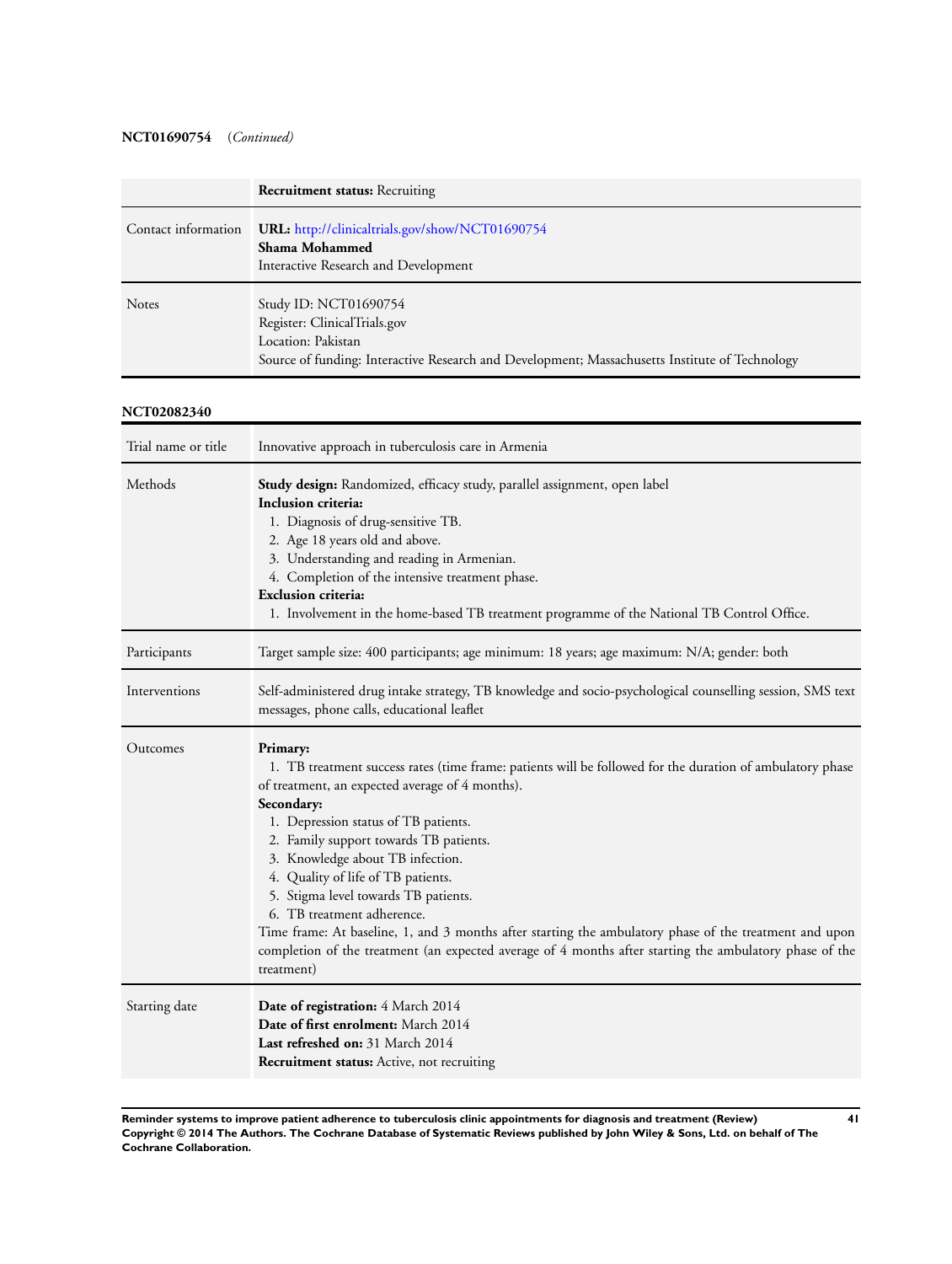# **NCT02082340** (*Continued)*

| Contact information | URL: http://clinicaltrials.gov/show/NCT02082340<br>Varduhi Petrosyan<br>American University of Armenia Fund              |
|---------------------|--------------------------------------------------------------------------------------------------------------------------|
| <b>Notes</b>        | Study ID: NCT02082340<br>Register: ClinicalTrials.gov<br>Location: Armenia<br>Source of funding: Grand Challenges Canada |

# **PACTR201307000583416**

| Trial name or title | Evaluation of therapeutic adherence support by SMS on the cure rate of tuberculosis: a protocol of a ran-<br>domized control study                                                                                                                                                                                                                                                                                                                                                                                     |  |  |  |  |  |
|---------------------|------------------------------------------------------------------------------------------------------------------------------------------------------------------------------------------------------------------------------------------------------------------------------------------------------------------------------------------------------------------------------------------------------------------------------------------------------------------------------------------------------------------------|--|--|--|--|--|
| Methods             | Study design: Randomized, parallel assignment<br>Inclusion criteria:<br>1. Must be new smear positive PTB.<br>2. To have at least 18 years (born before 1st January 1995).<br>3. The patient must know how to read French or English.<br>4. Have a mobile phone number for personal use.<br>5. Know how to open and read an SMS on his telephone.<br>6. Give his consent (signed on the informed consent form).<br><b>Exclusion</b> criteria<br>1. Hospitalized or severely ill patient as identified by health staff. |  |  |  |  |  |
| Participants        | Target sample size: 260 participants; age minimum: 18 years; age maximum: 60 years; gender: both                                                                                                                                                                                                                                                                                                                                                                                                                       |  |  |  |  |  |
| Interventions       | <b>SMS</b>                                                                                                                                                                                                                                                                                                                                                                                                                                                                                                             |  |  |  |  |  |
| Outcomes            | Primary:<br>1. The cure rate at 6 months in the groups.<br>Secondary:<br>1. The degree of satisfaction.<br>2. The rate of treatment adherence (regularity in the respect of prescriptions and the percentage of<br>prescribed doses taken).<br>3. Treatment failure.                                                                                                                                                                                                                                                   |  |  |  |  |  |
| Starting date       | Date of registration: 5 July 2013<br>Last refreshed on: 3 February 2014<br>Date of first enrolment: 21 February 2013<br>Recruitment status: Open to recruitment: actively recruiting participants                                                                                                                                                                                                                                                                                                                      |  |  |  |  |  |
| Contact information | URL:<br>http://www.pactr.org/ATMWeb/appmanager/atm/atmregistry?dar=true&tNo=<br>PACTR201307000583416<br>Jean-Louis Abena<br>Programme, Ministry of Public Health, Cameroon                                                                                                                                                                                                                                                                                                                                             |  |  |  |  |  |

**Reminder systems to improve patient adherence to tuberculosis clinic appointments for diagnosis and treatment (Review) 42 Copyright © 2014 The Authors. The Cochrane Database of Systematic Reviews published by John Wiley & Sons, Ltd. on behalf of The Cochrane Collaboration.**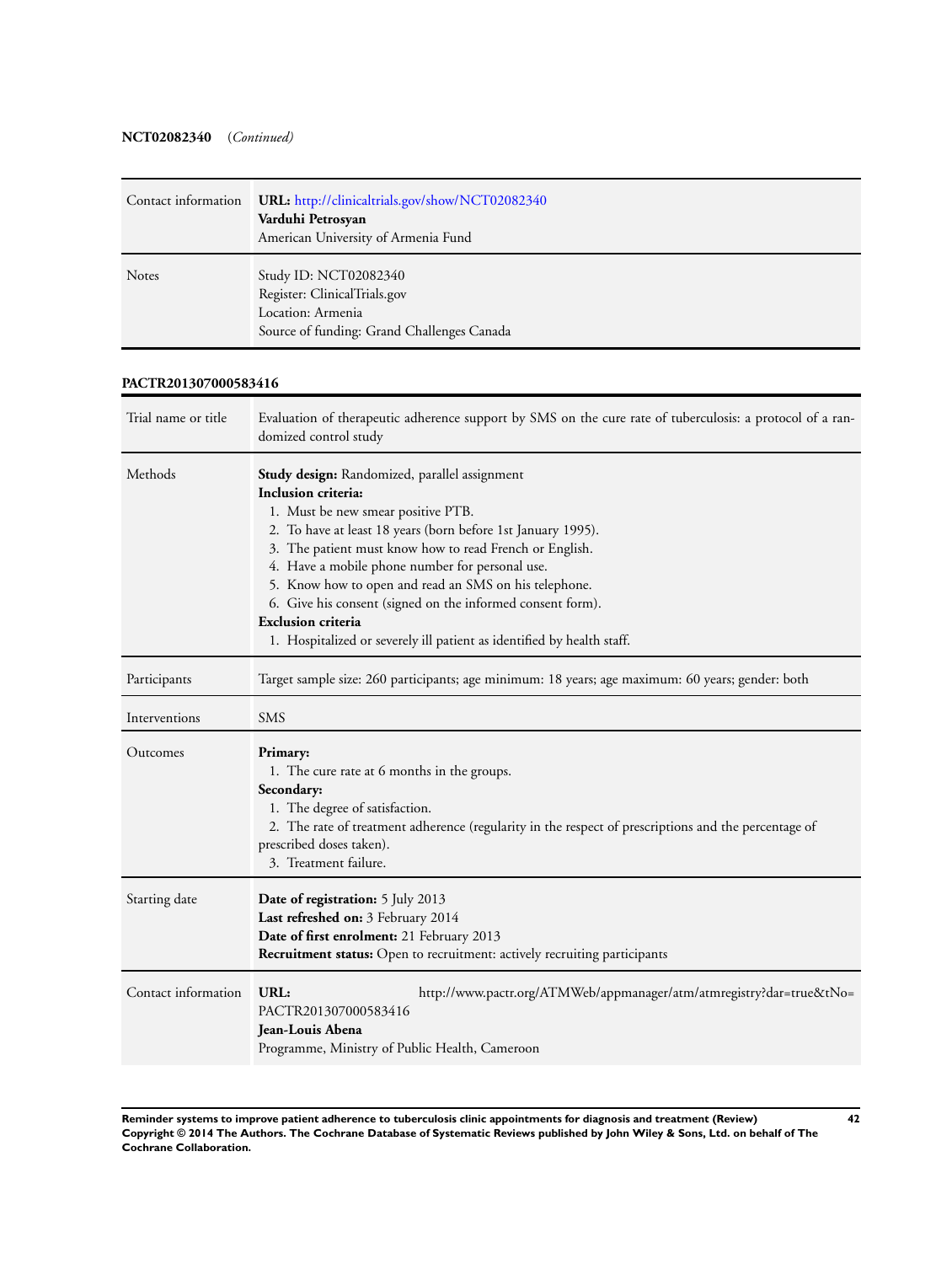# **PACTR201307000583416** (*Continued)*

| Notes | Study ID: PACTR201307000583416                |
|-------|-----------------------------------------------|
|       | Register: PACTR                               |
|       | Location: South Africa                        |
|       | Source of funding: Geneva University Hospital |
|       |                                               |

**Reminder systems to improve patient adherence to tuberculosis clinic appointments for diagnosis and treatment (Review) 43 Copyright © 2014 The Authors. The Cochrane Database of Systematic Reviews published by John Wiley & Sons, Ltd. on behalf of The Cochrane Collaboration.**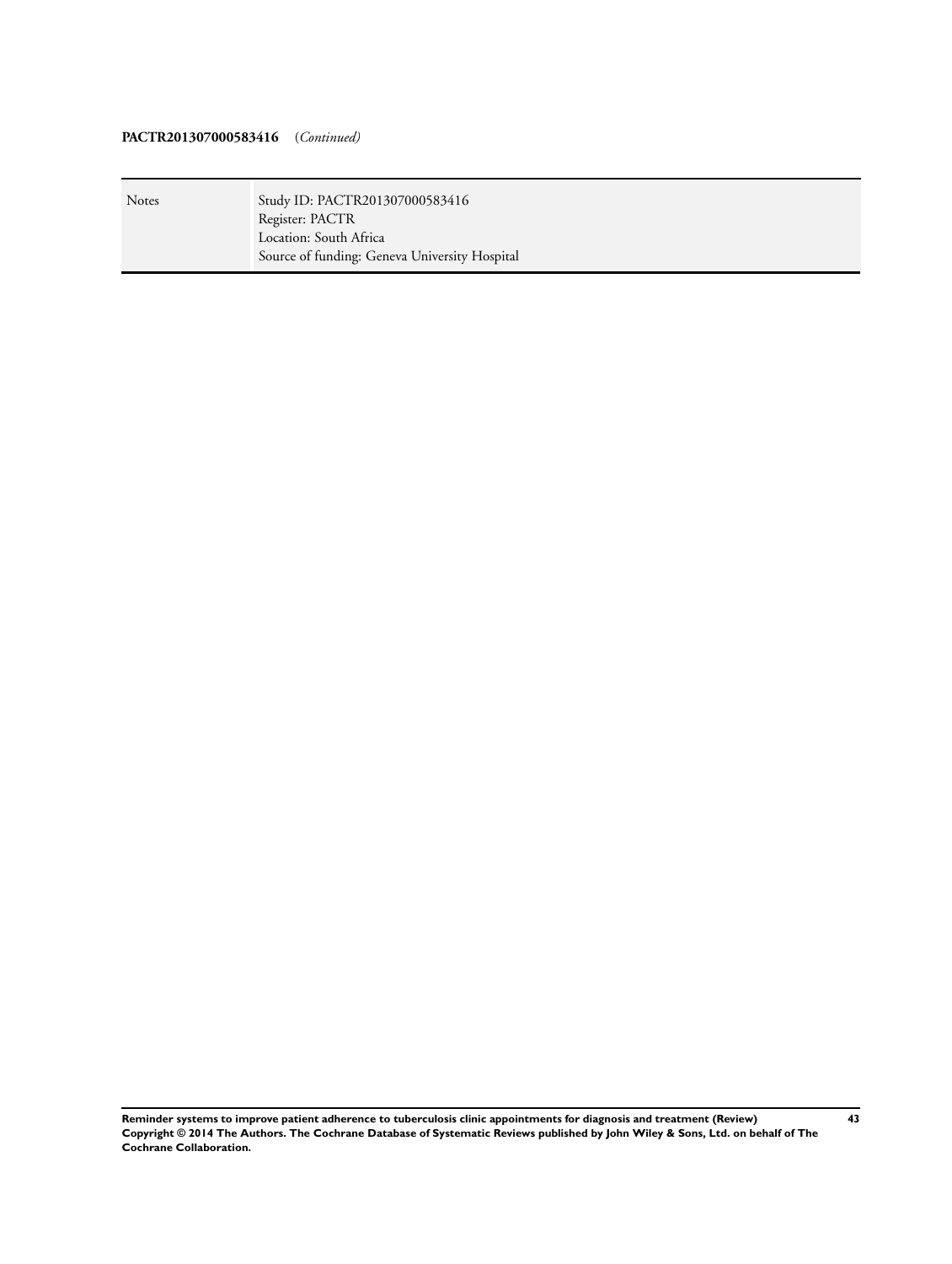# **D A T A A N D A N A L Y S E S**

| Outcome or subgroup title                      | No. of<br>studies | No. of<br>participants | Statistical method               | <b>Effect</b> size  |
|------------------------------------------------|-------------------|------------------------|----------------------------------|---------------------|
| 1 Attendance at single clinic<br>appointment   | $\mathfrak{D}$    |                        | Risk Ratio (M-H, Random, 95% CI) | Subtotals only      |
| 1.1 Pre-appointment phone<br>call              | 1                 | 615                    | Risk Ratio (M-H, Random, 95% CI) | $1.32$ [1.10, 1.59] |
| 1.2 Defaulter reminder letter                  |                   | 52                     | Risk Ratio (M-H, Random, 95% CI) | 5.04 [1.61, 15.78]  |
| 2 TB cure or treatment completion              | 3                 | 778                    | Risk Ratio (M-H, Random, 95% CI) | $1.17$ [1.11, 1.23] |
| 2.1 Pre-appointment phone<br>call              |                   | 98                     | Risk Ratio (M-H, Random, 95% CI) | $1.14$ [1.02, 1.27] |
| 2.2 Defaulter reminder letter<br>or home visit | 2                 | 680                    | Risk Ratio (M-H, Random, 95% CI) | $1.17$ [1.11, 1.24] |

# **Comparison 1. TB treatment: reminder versus none**

# **Comparison 2. TB treatment: comparison of different reminders**

| Outcome or subgroup title                    | No. of | No. of<br>studies participants | <b>Statistical method</b>       | <b>Effect</b> size  |
|----------------------------------------------|--------|--------------------------------|---------------------------------|---------------------|
| 1 Attendance at single clinic<br>appointment |        | 121                            | Risk Ratio (M-H, Fixed, 95% CI) | $1.12$ [0.87, 1.45] |
| 2 TB cure or treatment completion            |        | 150                            | Risk Ratio (M-H, Fixed, 95% CI) | $1.2$ [0.95, 1.51]  |

# **Comparison 3. TB prophylaxis: reminder versus none**

| Outcome or subgroup title                          | No. of<br>studies | No. of<br>participants | Statistical method               | <b>Effect</b> size |
|----------------------------------------------------|-------------------|------------------------|----------------------------------|--------------------|
| 1 Attendance at single clinic<br>appointment       |                   | 536                    | Risk Ratio (M-H, Fixed, 95% CI)  | 1.30 [1.07, 1.59]  |
| 2 Attendance at final clinic<br>appointment        |                   |                        | Risk Ratio (M-H, Random, 95% CI) | Subtotals only     |
| 2.1 Routine phone call every<br>three months       |                   | 157                    | Risk Ratio (M-H, Random, 95% CI) | 1.44 [1.21, 1.72]  |
| 2.2 Routine nurse home visit<br>every three months |                   | 156                    | Risk Ratio (M-H, Random, 95% CI) | 1.46 [1.23, 1.74]  |
| 2.3 Routine doctor clinic<br>every three months    |                   | 159                    | Risk Ratio (M-H, Random, 95% CI) | 1.20 [0.98, 1.47]  |

**Reminder systems to improve patient adherence to tuberculosis clinic appointments for diagnosis and treatment (Review) 44 Copyright © 2014 The Authors. The Cochrane Database of Systematic Reviews published by John Wiley & Sons, Ltd. on behalf of The Cochrane Collaboration.**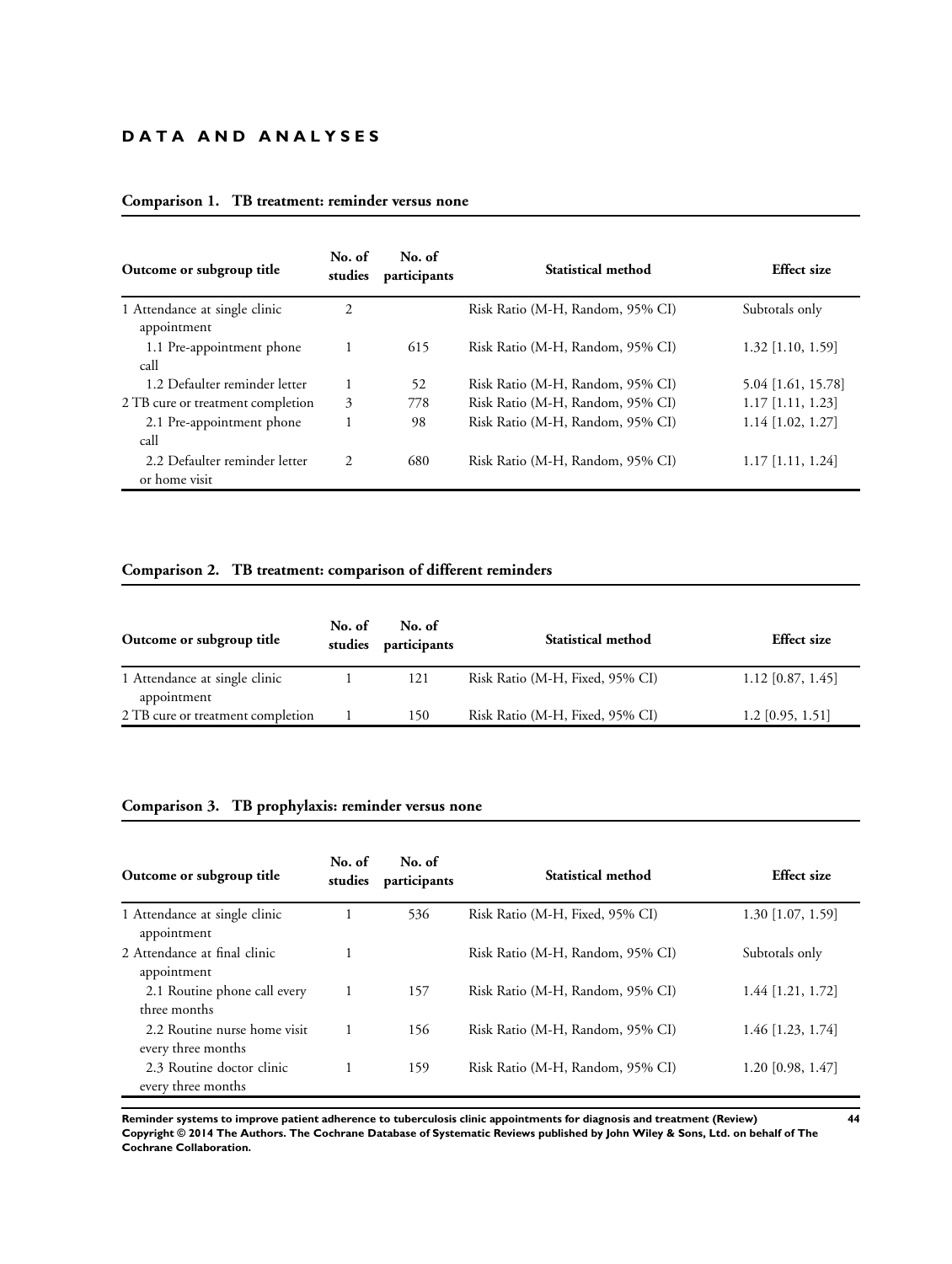# <span id="page-46-0"></span>**Comparison 4. Skin test reading: reminder versus none**

| Outcome or subgroup title                    | No. of<br>studies | No. of<br>participants | Statistical method               | <b>Effect size</b>  |
|----------------------------------------------|-------------------|------------------------|----------------------------------|---------------------|
| 1 Attendance at single clinic<br>appointment | 4                 | 1900                   | Risk Ratio (M-H, Random, 95% CI) | $1.01$ [0.92, 1.10] |
| 1.1 Take home reminder card                  | $\mathfrak{D}$    | 711                    | Risk Ratio (M-H, Random, 95% CI) | $0.96$ [0.88, 1.04] |
| 1.2 Pre-appointment phone<br>call            | 3                 | 1189                   | Risk Ratio (M-H, Random, 95% CI) | $1.06$ [0.92, 1.21] |

# **Comparison 5. Skin test reading: comparison of different reminders**

| Outcome or subgroup title                    | No. of<br>studies | No. of<br>participants | Statistical method              | <b>Effect size</b>  |
|----------------------------------------------|-------------------|------------------------|---------------------------------|---------------------|
| 1 Attendance at single clinic<br>appointment |                   |                        | Risk Ratio (M-H, Fixed, 95% CI) | Totals not selected |
| 1.1 Take-home card versus<br>postcard        |                   |                        | Risk Ratio (M-H, Fixed, 95% CI) | $0.0$ [0.0, 0.0]    |
| 1.2 Take-home card versus<br>telephone call  |                   |                        | Risk Ratio (M-H, Fixed, 95% CI) | $0.0$ [0.0, 0.0]    |
| 1.3 Postcard versus telephone<br>call        |                   |                        | Risk Ratio (M-H, Fixed, 95% CI) | $0.0$ [0.0, 0.0]    |

# **A D D I T I O N A L T A B L E S**

**Table 1. Detailed search strategies**

|   | Search set $\Box$ Cochrane SR <sup>a</sup> |              | <b>CENTRAL</b>                           | <b>MEDLINE</b><br>b                                                                          | $EMBASE^b$                         | <b>LILACS</b> <sup><math>b</math></sup> | <b>SCI-EX-</b><br><b>PANDED</b><br>& SSCI | <b>CINAHL</b> |
|---|--------------------------------------------|--------------|------------------------------------------|----------------------------------------------------------------------------------------------|------------------------------------|-----------------------------------------|-------------------------------------------|---------------|
| 1 |                                            | tuberculosis | tuberculosis                             | tuberculosis tuberculosis                                                                    |                                    | tuberculosis                            | tuberculosis                              | tuberculosis  |
| 2 |                                            | adherence    | <b>PATIENT</b><br>COMPLI-<br><b>ANCE</b> | TUBER-<br>CULOSIS/<br><b>DRUG</b><br>THERAPY/<br>PREVEN-<br><b>TIONAND</b><br><b>CONTROL</b> | TUBER-<br><b>CULOSIS</b>           | adherence                               | adherence                                 | adherence     |
| 3 |                                            | compliance   | PATIENT<br>DROP-<br><b>OUTS</b>          | <b>PATIENT</b><br>COMPLI-<br>ANCE                                                            | PATIENT-<br>COMPLI-<br><b>ANCE</b> | compliance                              | compliance                                | compliance    |

**Reminder systems to improve patient adherence to tuberculosis clinic appointments for diagnosis and treatment (Review) 45 Copyright © 2014 The Authors. The Cochrane Database of Systematic Reviews published by John Wiley & Sons, Ltd. on behalf of The Cochrane Collaboration.**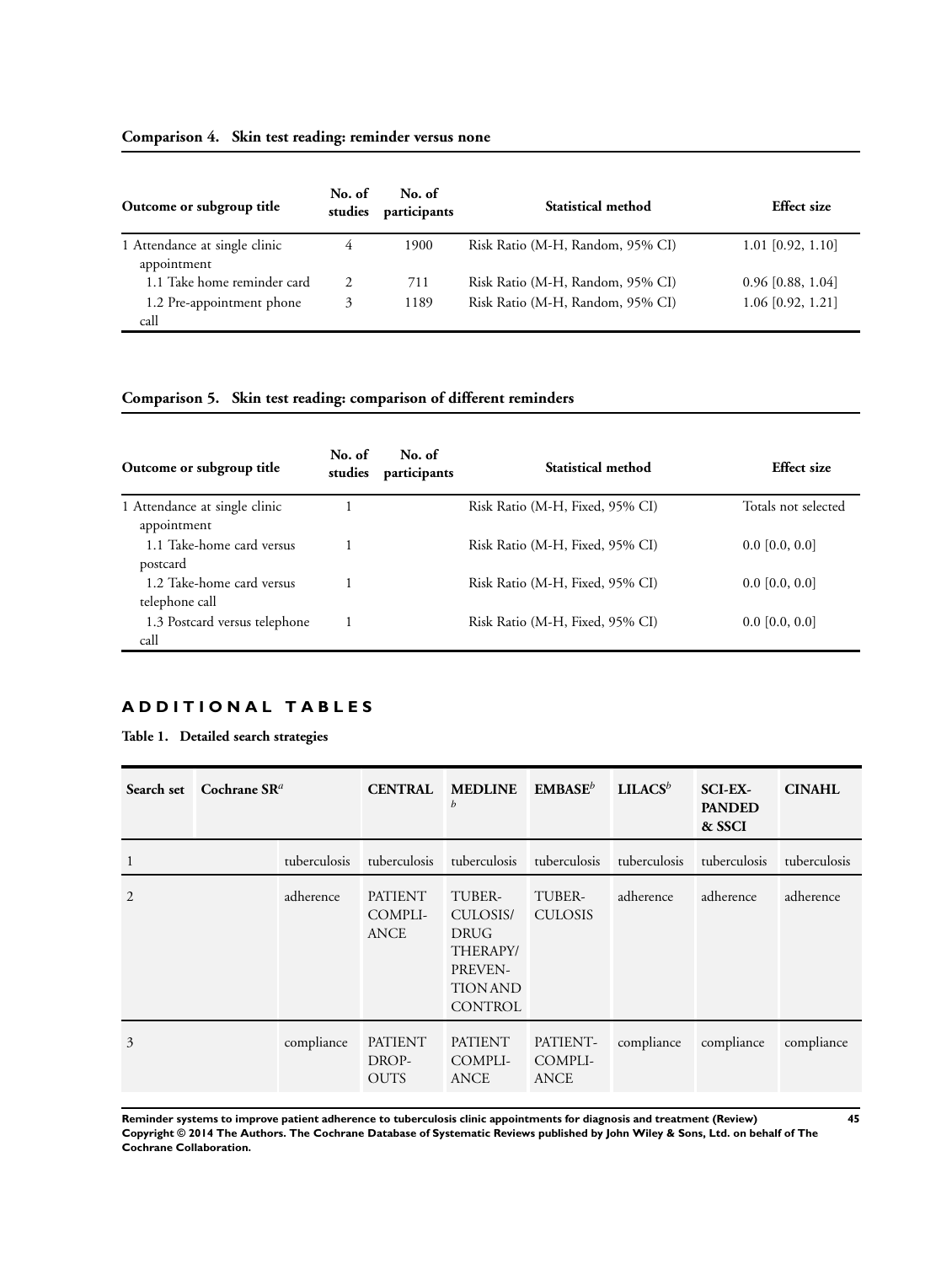# **Table 1. Detailed search strategies** (*Continued)*

| 4  | monitor*                                  | RE-<br><b>MINDER</b><br><b>SYSTEMS</b>                  | <b>PATIENT</b><br>DROP-<br><b>OUTS</b>          | medication<br>adherence                              | Monitor\$                                      | monitor*                                           | monitor*                                                                 |
|----|-------------------------------------------|---------------------------------------------------------|-------------------------------------------------|------------------------------------------------------|------------------------------------------------|----------------------------------------------------|--------------------------------------------------------------------------|
| 5  | reminder*                                 | TREAT-<br><b>MENT RE-</b><br><b>FUSAL</b>               | COOPER-<br>ATIVE BE-<br><b>HAVIOUR</b>          | RE-<br>MINDER-<br><b>SYSTEM</b>                      | Reminder\$                                     | reminder*                                          | reminder*                                                                |
| 6  | phone<br>SMS* or text<br>or messaging     | or DIRECTLY<br>$OB-$<br><b>SERVED</b><br><b>THERAPY</b> | TREAT-<br>MENT RE-<br><b>FUSAL</b>              | TREAT-<br>MENT-<br><b>REFUSAL</b>                    | phone<br>or SMS\$ or<br>text or mes-<br>saging | non-<br>adherence                                  | non-<br>adherence                                                        |
| 7  | $2$ or $3$ or $4$ or medication<br>5 or 6 | adherence                                               | medication<br>adherence                         | DI-<br>RECTLY-<br>$OB-$<br>SERVED-<br><b>THERAPY</b> | 5 or 6                                         | 2 or 3 or 4 or late patient late patient<br>tracer | tracer                                                                   |
| 8  | 1 and 7                                   | electronic<br>monitoring                                | RE-<br><b>MINDER</b><br><b>SYSTEMS</b>          | electronic<br>monitoring                             | 1 and 7                                        | phone                                              | or phone<br>or<br>SMS* or text SMS* or text<br>or messaging or messaging |
| 9  |                                           | nonadher-<br>ence                                       | electronic<br>monitoring                        | nonadher-<br>ence                                    |                                                | $2-8/OR$                                           | $2-8/OR$                                                                 |
| 10 |                                           | non-<br>adherence                                       | nonadher-<br>ence                               | non-<br>adherence                                    |                                                | 1 AND 9                                            | 1 AND 9                                                                  |
| 11 |                                           | late patient non-<br>tracer                             | adherence                                       | late patient -<br>tracer                             |                                                |                                                    |                                                                          |
| 12 |                                           | phone<br>$SMS^*$ or text $OB-$<br>or messaging SERVED   | or DIRECTLY<br><b>THERAPY</b>                   | phone<br>$or -$<br>SMS* or text<br>or messaging      |                                                |                                                    |                                                                          |
| 13 |                                           | $2 - 12$                                                | late patient 1 or 2<br>tracer                   |                                                      |                                                |                                                    |                                                                          |
| 14 |                                           | 1 AND 13                                                | phone<br>$\text{SMS}^*$ or text<br>or messaging | or 3-12/OR                                           |                                                |                                                    |                                                                          |
| 15 | $\frac{1}{2}$                             | $\overline{\phantom{m}}$                                | 1 or 2                                          | 13 and 14                                            | $\overline{\phantom{m}}$                       |                                                    | $\overline{\phantom{m}}$                                                 |
| 16 | $\overline{a}$                            | $\overline{\phantom{a}}$                                | 3-14/OR                                         | $\overline{\phantom{a}}$                             | $\overline{\phantom{m}}$                       | $\overline{\phantom{a}}$                           | $\frac{1}{2}$                                                            |
| 17 |                                           |                                                         | 15 and 16                                       | $\overline{\phantom{a}}$                             |                                                |                                                    |                                                                          |

**Reminder systems to improve patient adherence to tuberculosis clinic appointments for diagnosis and treatment (Review) 46 Copyright © 2014 The Authors. The Cochrane Database of Systematic Reviews published by John Wiley & Sons, Ltd. on behalf of The Cochrane Collaboration.**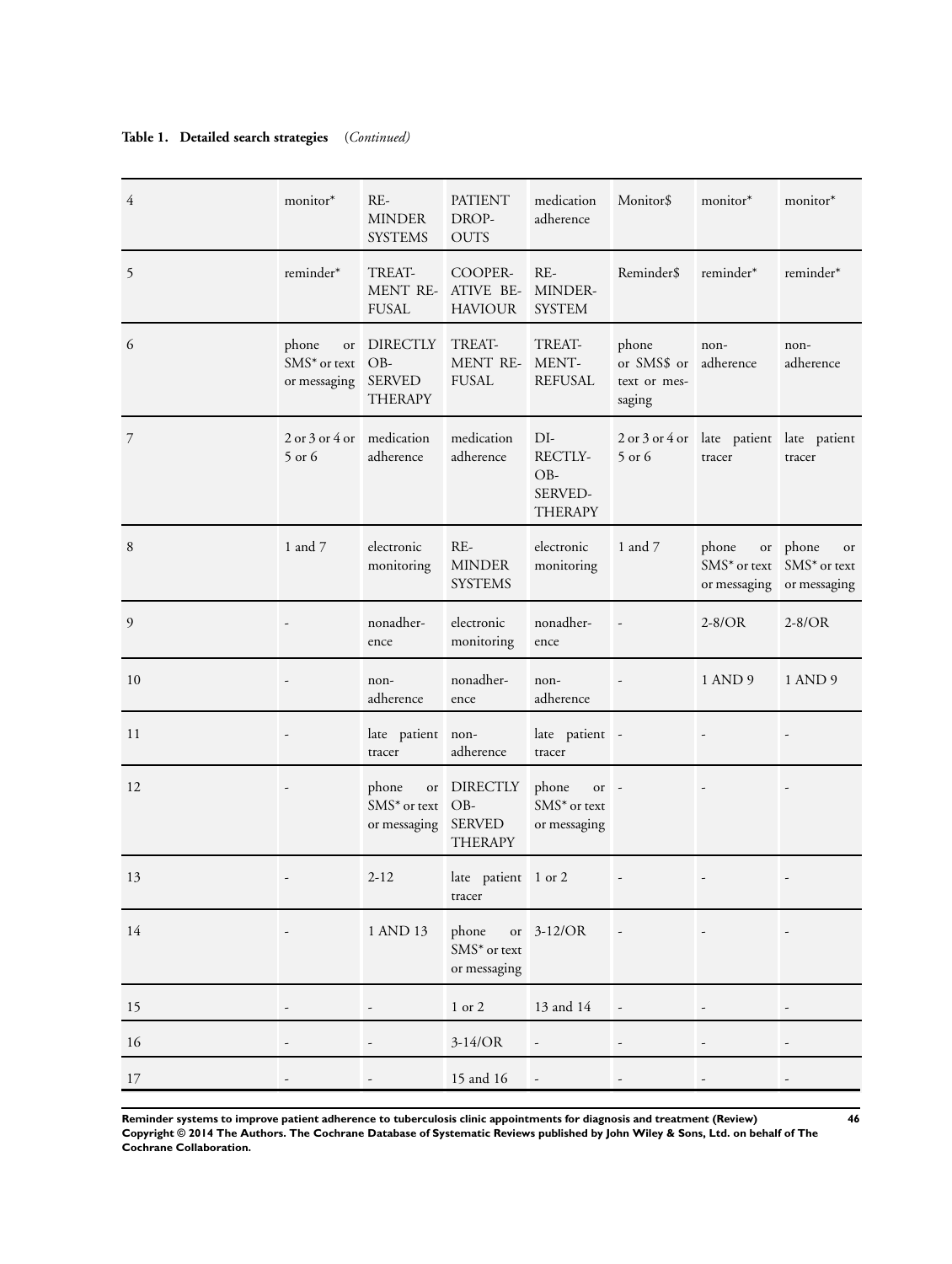<span id="page-48-0"></span><sup>a</sup>Cochrane Infectious Diseases Group Specialized Register and the Cochrane Effective Practice and Organisation of Care Group Specialized Register.

<sup>b</sup>Search terms used in combination with the search strategy for retrieving trials developed by The Cochrane Collaboration ([Lefebvre](#page-21-0) [2011](#page-21-0)). For controlled "before and after" studies, we used the terms: "before and after"; time series analysis; cohort analysis; controlled study. Upper case: MeSH or EMTREE heading; lower case: free text term.

| <b>Trial ID</b>                     |            | Country Age group TB status |                              | TB inter-<br>vention | Supervi-<br>sion<br>of<br>treatment | minder                                         | Type of re- Timing of Pre/post<br>reminder | appoint-<br>ment     | Control                                                            |  |  |                                                                               |          |     |                                                                 |
|-------------------------------------|------------|-----------------------------|------------------------------|----------------------|-------------------------------------|------------------------------------------------|--------------------------------------------|----------------------|--------------------------------------------------------------------|--|--|-------------------------------------------------------------------------------|----------|-----|-----------------------------------------------------------------|
| Roberts<br>1983b                    | <b>USA</b> | Adults                      | At risk of Test<br>ТB        |                      | N/A                                 | Take home N/A<br>reminder<br>card <sup>1</sup> |                                            | N/A                  | Verbal<br>statement<br>in clinic                                   |  |  |                                                                               |          |     |                                                                 |
| Roberts<br>1983a                    | <b>USA</b> | Adults                      | At risk of Test<br><b>TB</b> |                      | $\rm N/A$                           | Take home N/A<br>reminder<br>card <sup>2</sup> |                                            | N/A                  | Verbal<br>statement<br>in clinic                                   |  |  |                                                                               |          |     |                                                                 |
|                                     |            |                             |                              |                      | N/A                                 | Postcard                                       | 1 day                                      | Pre-ap-<br>pointment | Verbal<br>statement<br>in clinic                                   |  |  |                                                                               |          |     |                                                                 |
|                                     |            |                             |                              |                      | N/A                                 | Phone call                                     | 1 day                                      | Pre-ap-<br>pointment | Verbal<br>statement<br>in clinic                                   |  |  |                                                                               |          |     |                                                                 |
| Tanke<br>1994                       | <b>USA</b> | All                         | At risk of Test<br>TB        |                      | $\rm N/A$                           | Phone call <sup>3</sup>                        | 1 day                                      | Pre-ap-<br>pointment | No phone<br>call                                                   |  |  |                                                                               |          |     |                                                                 |
| Cheng<br>1997                       | <b>USA</b> | Children                    | At risk of Test<br>TB        |                      | N/A                                 | Phone call                                     | 1 day                                      | Pre-ap-<br>pointment | Take home<br>reminder<br>card                                      |  |  |                                                                               |          |     |                                                                 |
| <b>Salleras</b><br>Sanmarti<br>1993 | Spain      | Children                    | Asymp-<br>tomatic            | Prophy-<br>laxis     | Parents                             | A<br>tine phone<br>call every 3<br>months      | rou- N/A                                   | N/A                  | One-off<br>advice<br>to<br>take treat-<br>ment<br>for<br>12 months |  |  |                                                                               |          |     |                                                                 |
|                                     |            |                             |                              |                      |                                     |                                                |                                            |                      |                                                                    |  |  | $\mathbf{A}$<br>tine nurse<br>home visit<br>$\mathfrak{Z}$<br>every<br>months | rou- N/A | N/A | One-off<br>advice<br>to<br>take treat-<br>ment for<br>12 months |
|                                     |            |                             |                              |                      |                                     | A<br>tine doctor<br>clinic<br>appoint-         | rou- N/A                                   | N/A                  | One-off<br>advice<br>to<br>take treat-                             |  |  |                                                                               |          |     |                                                                 |

# **Table 2. Summary of populations and interventions**

**Reminder systems to improve patient adherence to tuberculosis clinic appointments for diagnosis and treatment (Review) 47 Copyright © 2014 The Authors. The Cochrane Database of Systematic Reviews published by John Wiley & Sons, Ltd. on behalf of The Cochrane Collaboration.**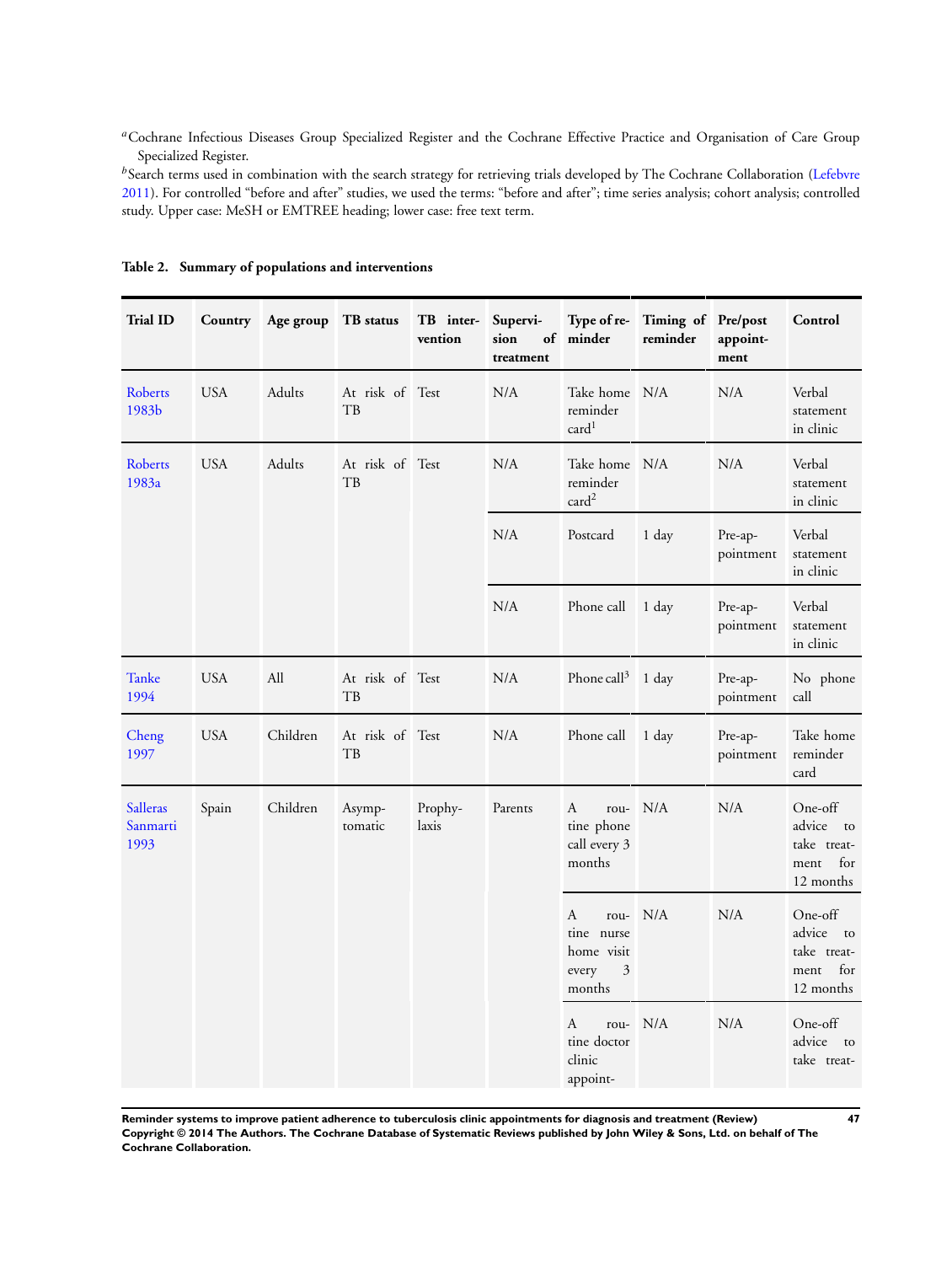# <span id="page-49-0"></span>**Table 2. Summary of populations and interventions** (*Continued)*

|                           |            |              |                   |                  |                                        | ment every<br>3 months        |       |                       | for<br>ment<br>12 months |
|---------------------------|------------|--------------|-------------------|------------------|----------------------------------------|-------------------------------|-------|-----------------------|--------------------------|
| Tanke<br>1994             | <b>USA</b> | All          | Asymp-<br>tomatic | Prophy-<br>laxis | Unclear                                | Phone call <sup>3</sup> 1 day |       | Pre-ap-<br>pointment  | No phone<br>call         |
| Tanke<br>1994             | <b>USA</b> | All          | Symp-<br>tomatic  | Treatment        | Unclear                                | Phone call <sup>3</sup> 1 day |       | Pre-ap-<br>pointment  | No phone<br>call         |
| Ku-<br>nawararak<br>2011  | Thailand   | $> 15$ years | Symp-<br>tomatic  | Treatment        | <b>DOTS</b>                            | Phone call                    | 1 day | Pre-ap-<br>pointment  | <b>DOTS</b><br>alone     |
|                           |            |              |                   |                  |                                        |                               |       |                       |                          |
| Mohan<br>2003             | Iraq       | Not stated   | Symp-<br>tomatic  | Treatment        | <b>DOTS</b>                            | Home visit 3 days             |       | Post-ap-<br>pointment | <b>DOTS</b><br>alone     |
| Krish-<br>naswami<br>1981 | India      | > 12 years   | Symp-<br>tomatic  | Treatment        | Self-<br>monthly<br>pick-up of<br>meds | Home visit 4 days             |       | Post-ap-<br>pointment | Reminder<br>letter       |

<sup>1</sup>[Roberts 1983b](#page-21-0) also evaluated the effects of three types of participant commitment to return (no commitment, verbal, verbal plus written), and two types of verbal messaging on the importance of returning (enhanced versus standard).

<sup>2</sup>[Roberts 1983aa](#page-21-0)lso evaluated the effect of two types of verbal messaging on the importance of returning (expert versus non-expert). <sup>3</sup>[Tanke 1994](#page-21-0) evaluated four different automated phone messages: basic message, message with authority, message with importance, and message with authority and importance. No differences were seen between the different messages.

| Outcome                          |             |     |    | Hypothesis Power $\alpha$ error Proportion in control Proportion in inter- Total sample size re-<br>group | vention group | quired     |
|----------------------------------|-------------|-----|----|-----------------------------------------------------------------------------------------------------------|---------------|------------|
| Attendance<br>at clinic appoint- | Superiority | 80% | 5% | 50%<br>80%                                                                                                | 75%<br>90%    | 110<br>394 |
| ment                             |             |     |    |                                                                                                           |               |            |
| TB cure or treat- Superiority    |             | 80% | 5% | 50%                                                                                                       | 75%           | 110        |
| ment<br>completion               |             |     |    | 80%                                                                                                       | 90%           | 394        |

# **Table 3. Optimal information size calculations**

We performed calculations using http://www.sealedenvelope.com

**Reminder systems to improve patient adherence to tuberculosis clinic appointments for diagnosis and treatment (Review) 48 Copyright © 2014 The Authors. The Cochrane Database of Systematic Reviews published by John Wiley & Sons, Ltd. on behalf of The Cochrane Collaboration.**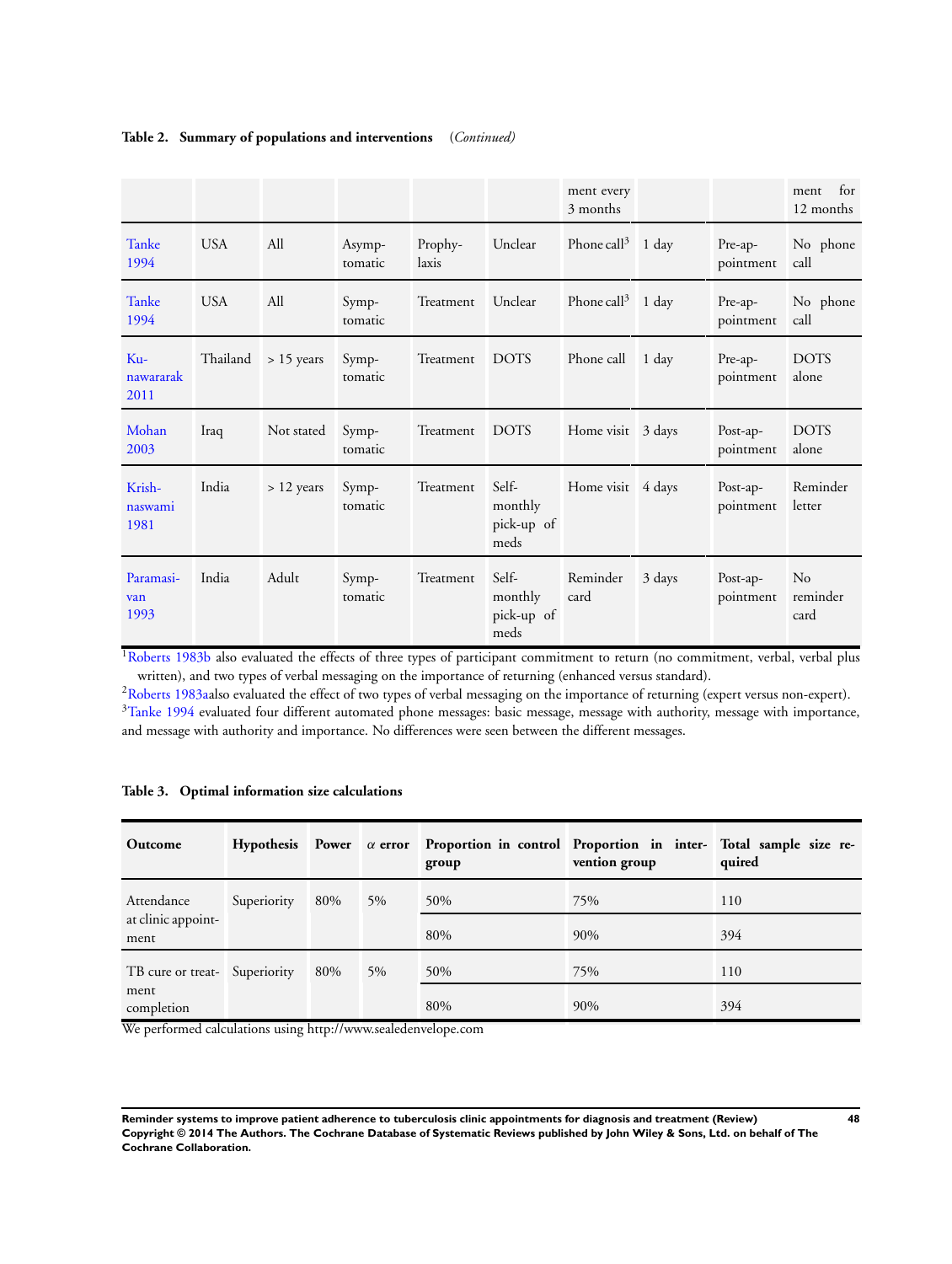# **W H A T ' S N E W**

Last assessed as up-to-date: 29 August 2014.

| Date | Event                                                                                                          | Description                                                                                                                                                       |
|------|----------------------------------------------------------------------------------------------------------------|-------------------------------------------------------------------------------------------------------------------------------------------------------------------|
|      | 16 September 2014 New citation required but conclusions have not The review was updated throughout.<br>changed |                                                                                                                                                                   |
|      | 16 September 2014 New search has been performed                                                                | We changed the primary outcomes and added 'Sum-<br>mary of findings' tables; a new search was conducted<br>and new trials added<br>The review authorship changed. |

# **C O N T R I B U T I O N S O F A U T H O R S**

This review was designed in collaboration with all six authors. KA and MADL screened the search results; KA retrieved the full papers which met the inclusion criteria. KA and QL assessed the eligibility of the retrieved papers, and MAL acted as third author for this stage. MA and VMB assessed the risk of bias of the included trials and extracted the data from papers; QL acted as a third author for this stage. QL wrote to trial authors for additional information, entered the data into [Review Manager 5](#page-21-0); QL and DS undertook the analyses and interpreted the data in consultation with the other review authors. QL drafted the review and the other review authors provided comments and helped to revise the review.

# **D E C L A R A T I O N S O F I N T E R E S T**

None known.

# **S O U R C E S O F S U P P O R T**

## **Internal sources**

• Chongqing Medical University, China.

# **External sources**

• Department for International Development (DFID), UK.